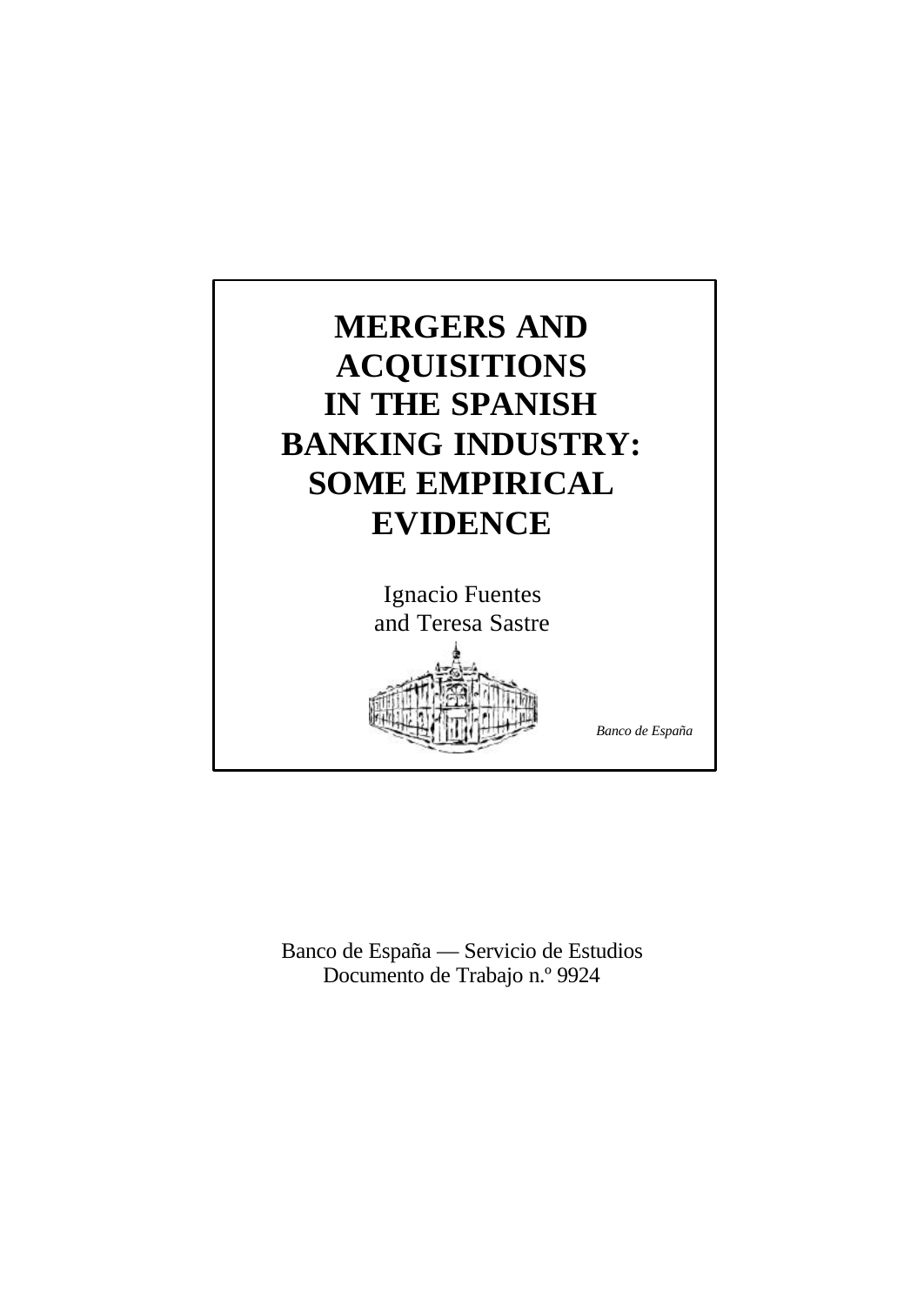# **MERGERS AND ACQUISITIONS IN THE SPANISH BANKING INDUSTRY: SOME EMPIRICAL EVIDENCE**

**Ignacio Fuentes and Teresa Sastre (\*)**

**This paper was first presented at the Autumn Meeting of Central Bank Economists held at the Bank of International Settlements in October 1998.We wish to thank Olimpia Bover, Jordi Jaumandreu, Fernando Restoy and Jesús Saurina for their heplful comments and suggestions. We also thank participants of seminars held at Banco de España, XV Jornadas de Economía Industrial and European Central Bank for useful comments and Sofia Galmes for her research assistance. The views expressed in this paper are the authors' and do not necessarily reflect those of the Banco de España.**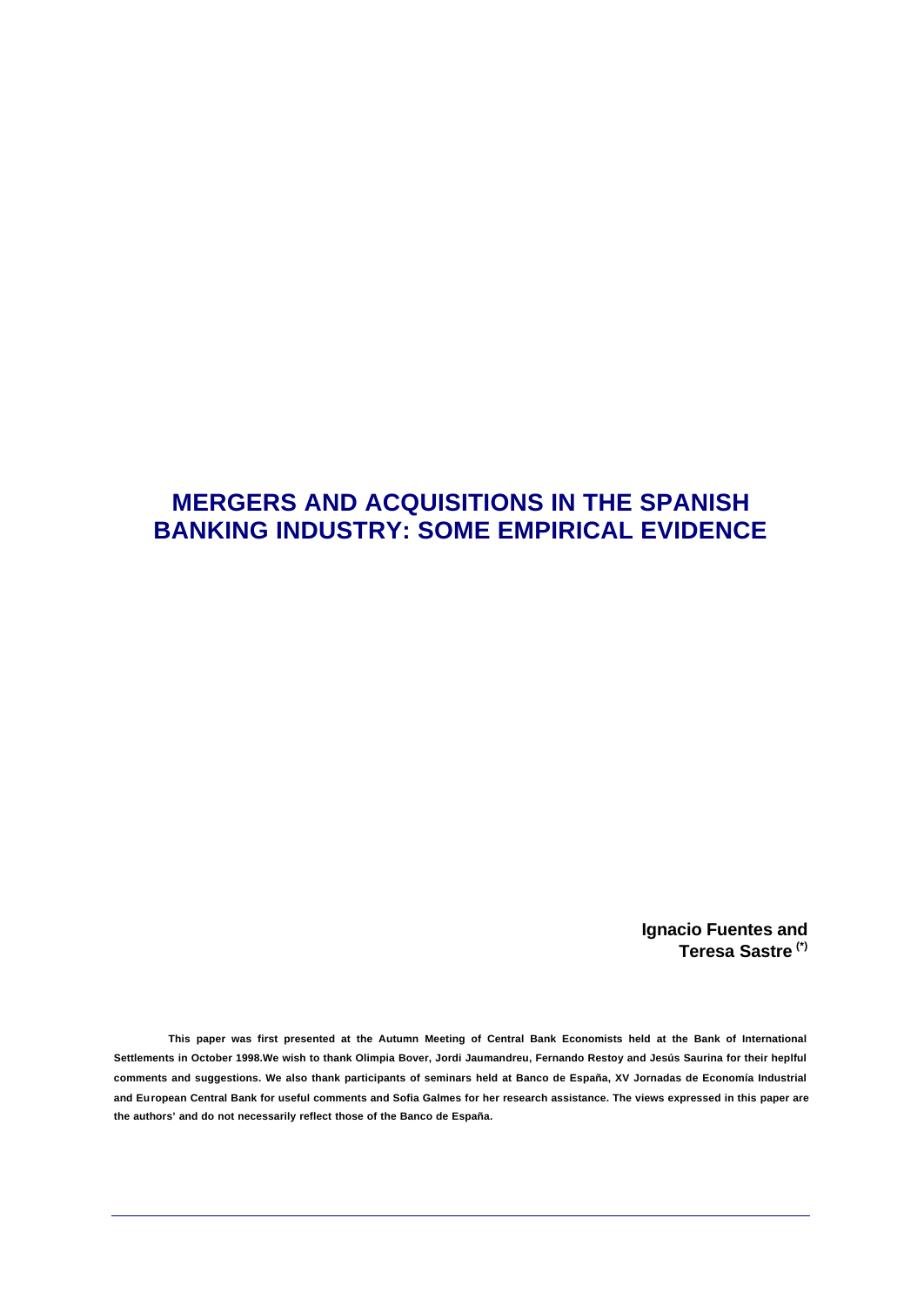# **ABSTRACT**

Since the late eighties, the Spanish banking system has been undergoing major changes that have affected both its structure and the nature of strategic interaction among banking institutions. Various different strategies have been adopted to tackle the demands of this new operating environment, one such strategy having been consolidation via mergers and acquisitions. This paper attempts to provide some empirical evidence on the impact of the consolidation process on the monetary transmission mechanism, the degree of competition in banking markets and the performance of banking institutions.

The impact on the monetary transmission mechanism is analysed in terms of the estimated impact that mergers and acquisitions may have had on interest rates set by banks. To do this, several equations for bank interest rates have been estimated using panel data for Spanish banks from 1988 to 1997. These equations also provide a test for the effects of increasing competition on bank's borrowing and lending rates.

The impact on the performance of banks is assessed using a case-study approach based on the changes in a set of financial ratios. Analysis of these ratios during the pre- and post-merger periods provides some insights on the effects of mergers and acquisitions on the efficiency, profitability and strength of consolidated institutions.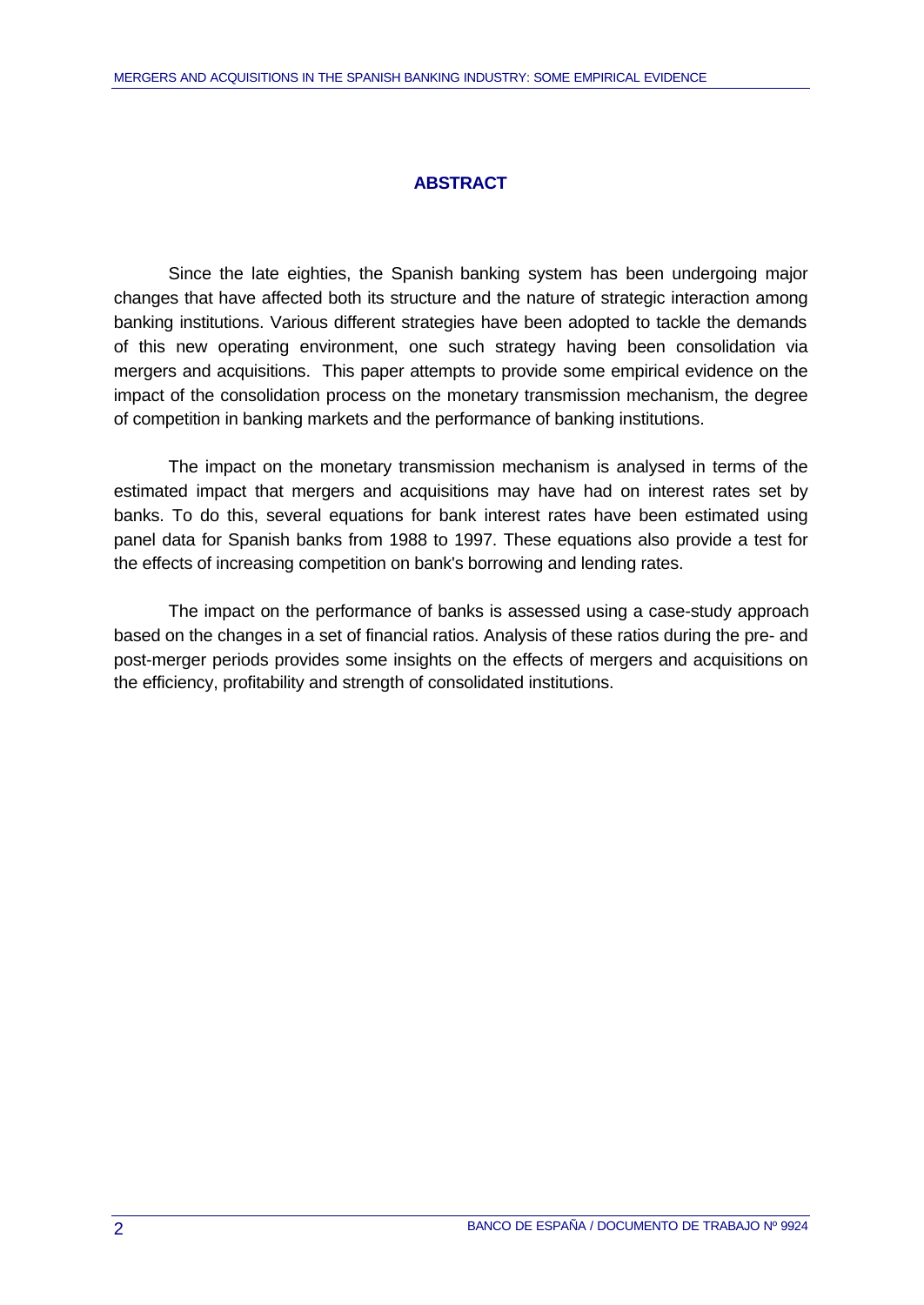# **CONTENTS**

# **I.- INTRODUCTION**

# **II.- INFLUENCE ON THE DETERMINATION OF BANK INTEREST RATES**

Theoretical setting

Data used

Results of the estimations

#### **III.- CASE BY CASE ANALYSIS OF BANK MERGERS IN SPAIN IN THE PERIOD 1988-1997**

Methodology and ratios used in the analysis

Summary of results

**IV.- CONCLUSIONS**

**APPENDIX 1**

**APPENDIX 2**

**REFERENCES**

**TABLES and GRAPHS**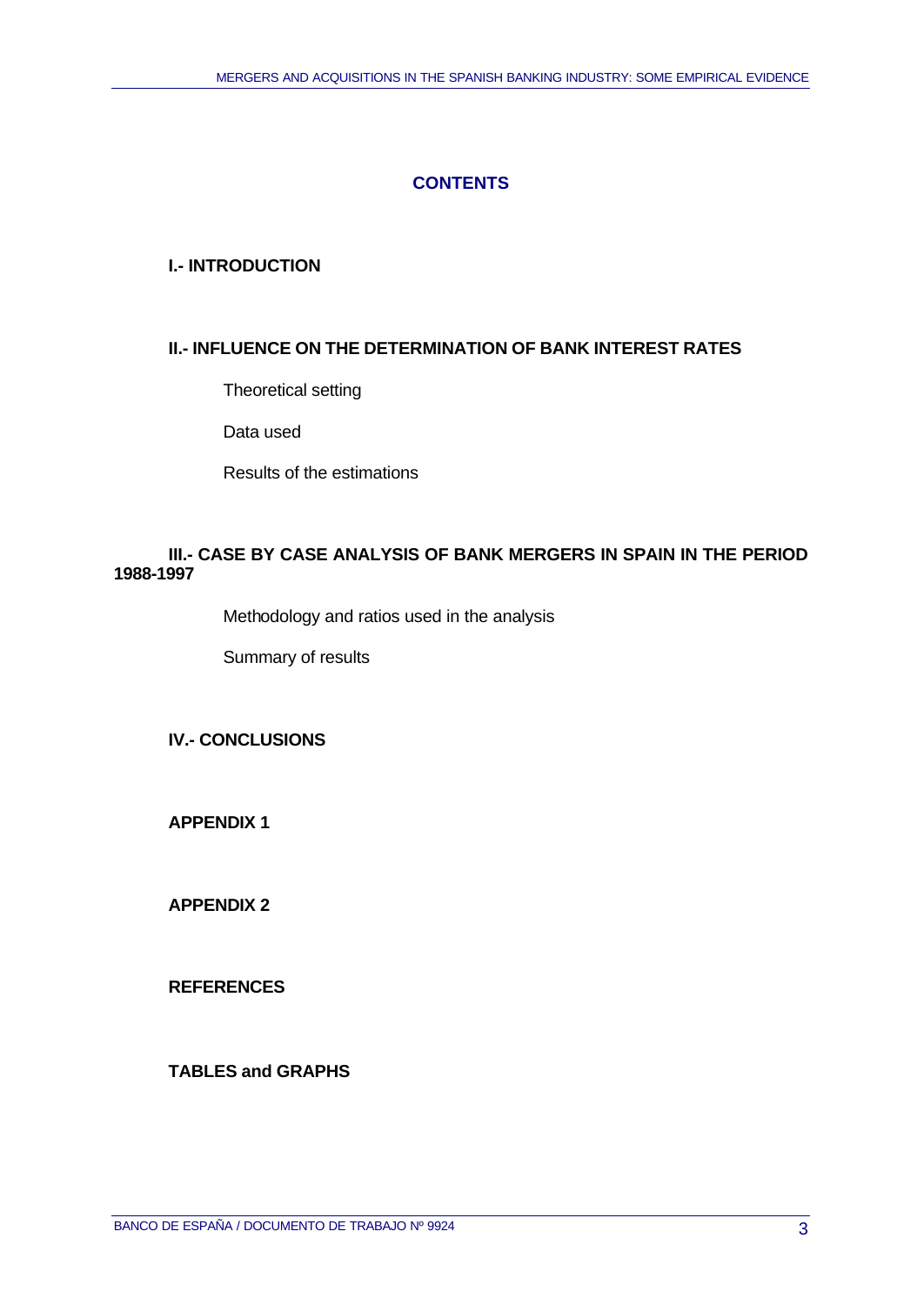#### **I.- INTRODUCTION**

Since the late eighties, Spanish bank markets have been undergoing major changes that have affected both their structure and the nature of strategic interaction among Spanish banks. These major changes have been a natural outcome of the heightening competitive pressure exerted on all countries' banks by processes such as deregulation, globalisation of financial and economic activities, the development of new technology and the prospect of the greater integration of European financial markets.

Various different strategies have been adopted by Spanish banks to tackle the demands of this new operating environment with much stiffer competition both from other Spanish and foreign banks and from other financial institutions. One such strategy is consolidation via merger and takeover.

As a result of this process the degree of concentration of the Spanish banking industry has increased and the share in the system's total assets of the ten biggest banking groups grew from almost 50% in 1992 to over 70% in 1998 (see Table 1). This process has also changed the structure of the savings bank and credit co-operative sectors, with significant reductions in the number of institutions -the number of savings banks fell from around 80 in the eighties to 51 in 1997 and the number of credit co-operatives from 150 to 97 in the same period-.

However, this process of concentration has not prevented a growing degree of competition in almost all the relevant segments of the banking product markets. This increase in competition has given rise to a progressive narrowing of the spread between lending and deposit operations, which has moved from levels close to nine points to below four points (see graph 1).

The main purpose of this paper is to provide empirical evidence on the implications of these two processes. It is worth addressing both issues jointly in view of the apparently countervailing effects that the increase in the degree of competition, on one hand, and the potential increase in banks' market power as a result of merger and takeover, on the other, could have on interest rates and on bank profitability.

Mergers and other forms of consolidation may influence bank interest rates insofar as the increase in size and the opportunities for reorganisation involved either may provide gains in efficiency that bear on marginal costs or give rise to increases in market power, or both together. Gains in efficiency would be obtained on moving onto a greater scale of activity (if there are economies of scale<sup>1</sup>) and/or owing to the possible reduction of X-

 <sup>1</sup> According to some empirical studies on the Spanish banking system (Fanjul and Maravall (1985), Delgado (1989) and Raymond and Repilado (1991), economies of scale have been observed at branch level, but not at firm level.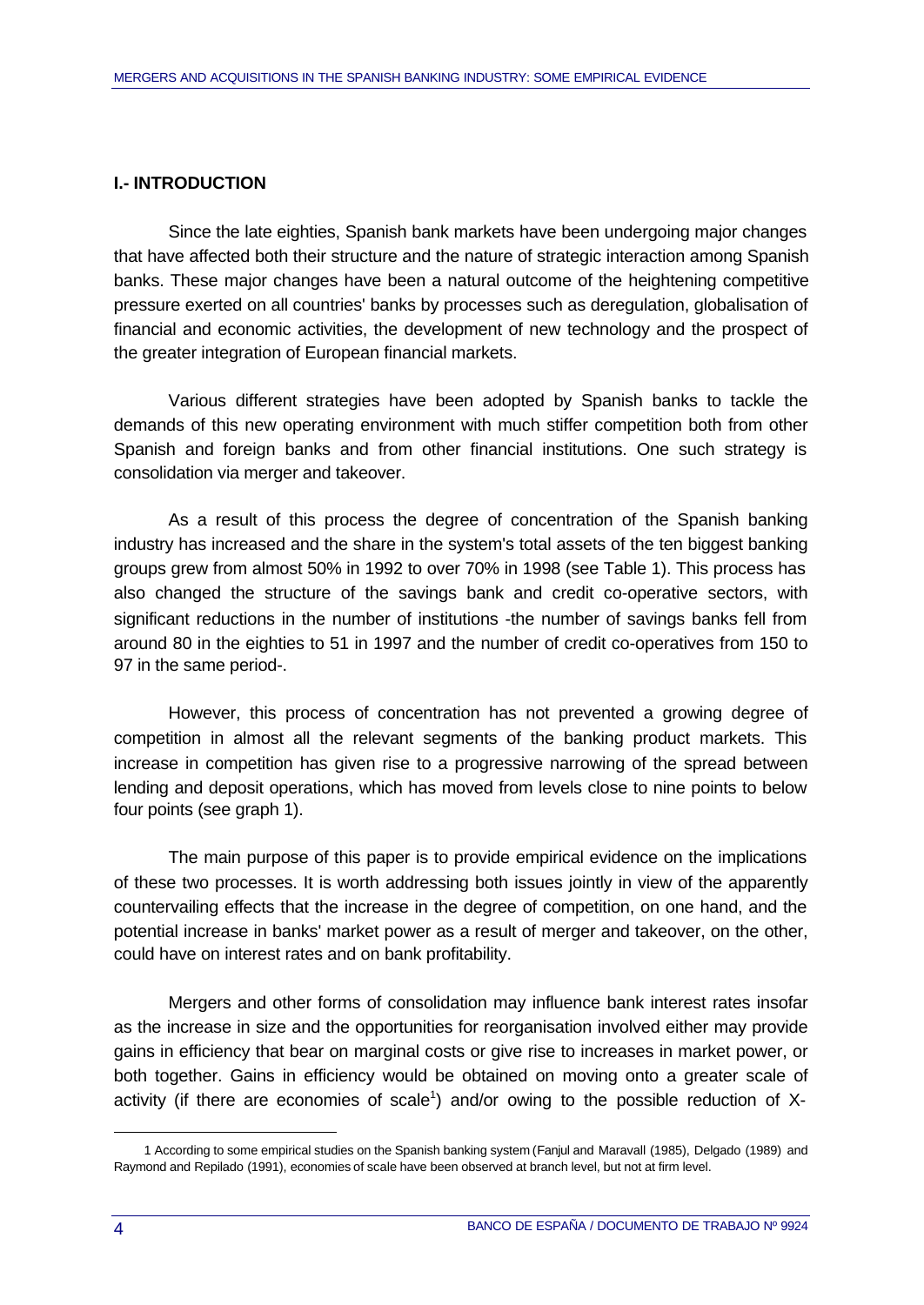inefficiencies, derived from inadequate management and organisation of resources that might have placed a bank above its cost curve.

Mergers and acquisitions may give banks the opportunity to re-direct their activity towards business areas that involve an increase in income greater than that in costs, thereby achieving an increase in profitability. Some authors have also pointed to a potential effect on banks' capital adequacy insofar as mergers and acquisitions may allow for a greater diversification of risk with the same capital base $2<sup>2</sup>$ .

Faced with this set of possible repercussions, it may well be asked whether the increase in price competition between Spanish banks since the start of the nineties has been checked, to some extent, by the increase in concentration and the potential rise in merged banks' market power. It is also worth evaluating whether merged banks have actually obtained gains in efficiency and, should this be so, whether these have translated into improved profitability and higher levels of soundness.

To analyse these issues two types of methodology will be used in this paper. The first, of an econometric nature, is used to seek the influence of the above-mentioned phenomena on the determination of bank interest rates and is based on the estimation of interest rate equations with panel data. On one hand, this allows prices of merged firms to be compared with those of non-merged ones. On the other, the effect of competition on banks' interest rates can be analysed by using an indicator of their course over time. There are few empirical studies on the effects of competition on banks' interest rates, probably due to the difficulties of defining adequate variables that could be used to measure the degree of competition. The most widely used variable is concentration. However, this variable does not seem appropriate according to recent developments in the Spanish banking system. Instead, the cross-section dispersion of bank interest rates is the indicator used in this paper.

The second methodology, used to assess the impact of mergers on efficiency, profitability and soundness of merged institutions, consists of a case-by-case analysis of most of the mergers and takeovers that have taken place in Spain in the period 1988-1997.

The paper is organised as follows. Section 2 analyses the effects of consolidation and competition on bank interest rates and the transmission mechanism. Section 3 analyses a wide range of variables in order to assess the impact of merger processes on the levels of efficiency, profitability and solvency of merged institutions. Section 4 concludes.

 <sup>2</sup> See Reboredo (1997).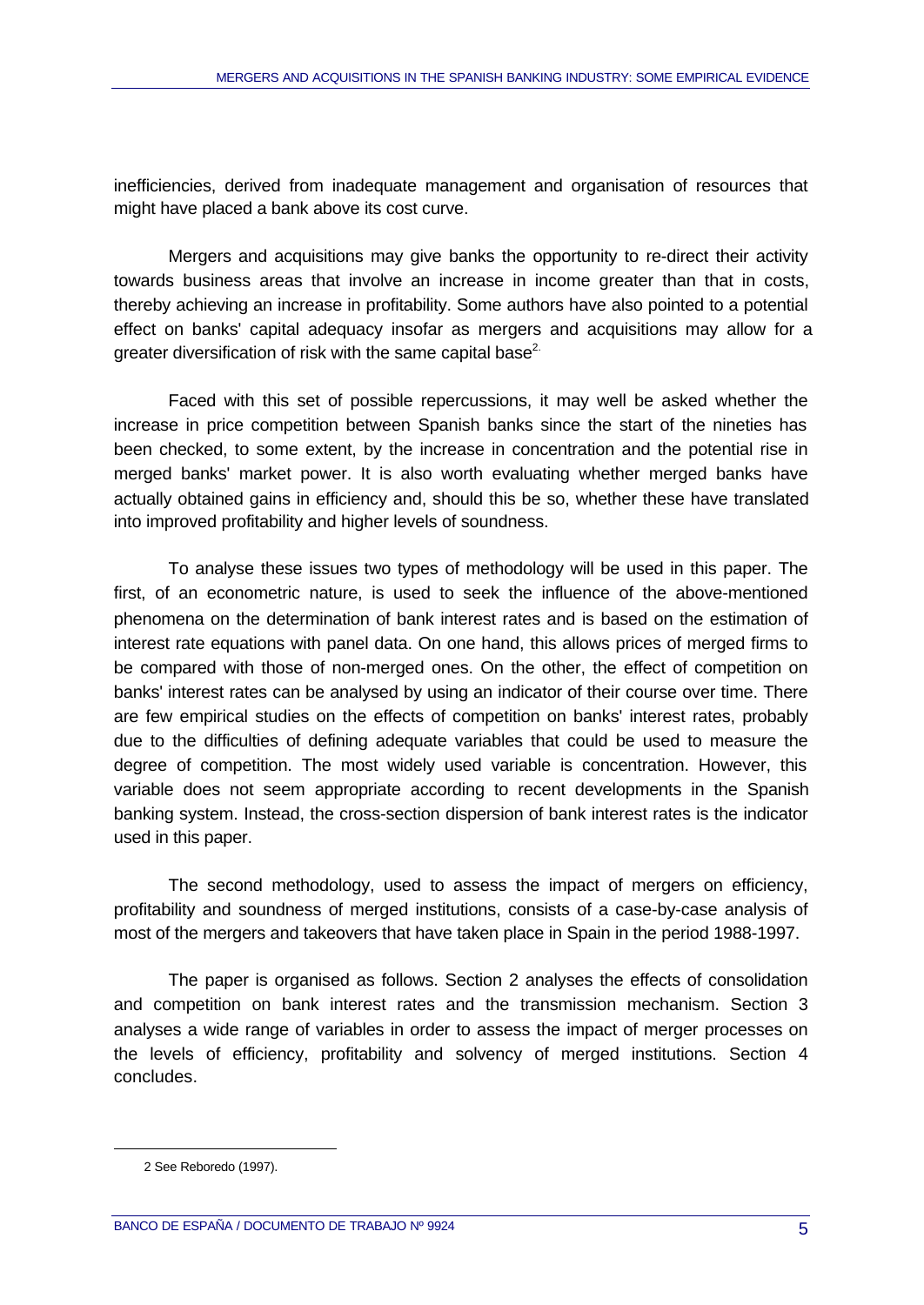# **II.- INFLUENCE ON THE DETERMINATION OF BANK INTEREST RATES**

### Theoretical setting

The estimation of equations that determine bank interest rates is based on the firstorder conditions of a Klein-Monti type model, in which intermediaries maximise profits in the current period and have the capacity to set the price in both the credit and the deposit markets. There is a third, competitive market in which they are not able to influence the price (the interbank or government debt market) and to which they resort to seek a return on surplus liquidity or borrow funds. Consequently the latter market is one of adjustment between the market for credit and that for deposits. Under these assumptions, the interest rates on credit and on deposits are determined separately and independently. If, in addition, it is assumed that there is product differentiation and strategic interaction between bank intermediaries, banks' decisions on prices will depend on the actions of rivals or competitors, so that the elasticity perceived by each bank will be the outcome of: the price elasticity of the consumers whose demand it satisfies and the degree of rivalry among market participants.

One of the features inherent to the credit market is the risk arising from the uncertainty about collecting loan principal and interest. So as to take this aspect into account, the probability of incurring past-due loans which, along with interest rates, determines the expected return on the loan portfolio, has been introduced into the abovementioned model.

The overall consideration of all these aspects in a current profit maximisation model gives rise to two first-order conditions $3$ :

$$
r_{\scriptscriptstyle L}^{\scriptscriptstyle i} = \left[ p^{\scriptscriptstyle i} + \frac{p^{\scriptscriptstyle i}}{\boldsymbol{h}_{\scriptscriptstyle L}^{\scriptscriptstyle i} + \boldsymbol{h}_{\scriptscriptstyle L}^{\scriptscriptstyle M}} \right]^{-1} \left( r + c_{\scriptscriptstyle L}^{\scriptscriptstyle i} \right) \tag{1}
$$

$$
r_{\scriptscriptstyle D}^i = \left[1 + \frac{p^i}{\mathbf{h}_{\scriptscriptstyle D}^i + \mathbf{h}_{\scriptscriptstyle D}^M}\right]^{-1} \left[r - c_{\scriptscriptstyle D}^i\right] \tag{2}
$$

where:

*i*  $r_{\scriptscriptstyle L}^{\scriptscriptstyle \it i}$ : lending interest rate extended by bank i.

i  $\mathbf{r}_\mathrm{b}^{\mathrm{i}}$  : deposit interest rate offered by i.

 <sup>3</sup> See Appendix 1 for a more detailed presentation of the model.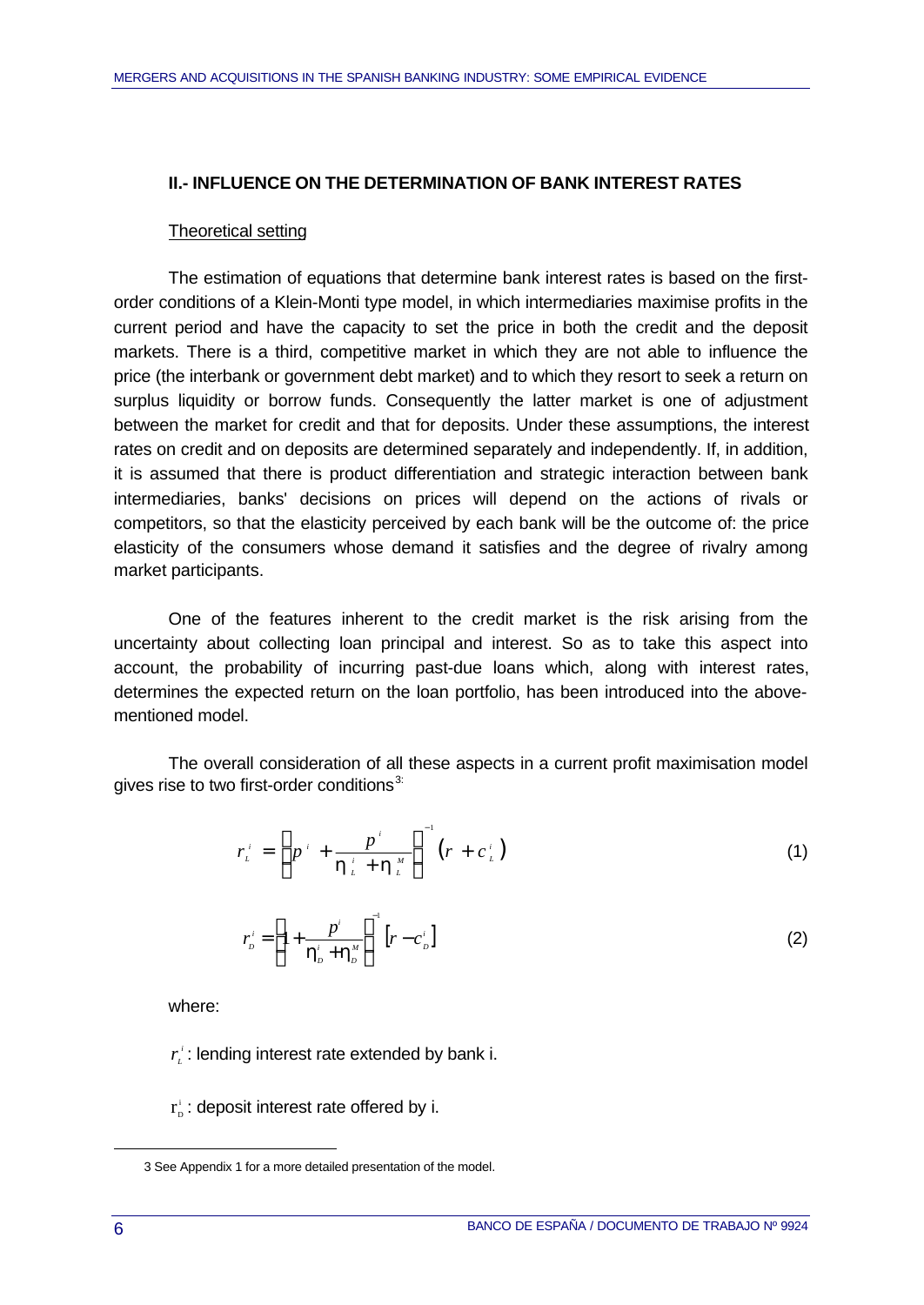r: marginal financial cost - usually some type of representative market rate.

- i  $c_{\text{\tiny L}}^{\text{\tiny i}}$  : marginal operational cost of credit extended by i.
- i  $c_{\rm b}^{\rm i}$  : marginal operational cost of deposits raised by i.
- $p^i$ : probability of the typical client of bank i paying for the credit in due time = 1 average probability of recording past-due loans.
- $\bm{h}^i_{\scriptscriptstyle L}$ : elasticity of the demand for credit received by i if competitors do not react (related to consumer characteristics).
- $\bm{h}_{\scriptscriptstyle\!\! D}^{\scriptscriptstyle\! L}$  : elasticity of the supply of deposits raised by i if competitors do no react
- $\bm{h}_{\!\scriptscriptstyle L}^{\scriptscriptstyle\mathsf{M}}$  : degree of rivalry of firms in the credit market:

 $\textbf{\textit{h}}^{\scriptscriptstyle{M}}_{\scriptscriptstyle{D}}$ : degree of rivalry of firms in the deposit market.

One of the features of this model is that the credit market and the deposit market are independent, that is, loan rates and deposit rates are determined separately. However, this is a fairly controversial hypothesis in banking behaviour models.

In Spain's case, the empirical evidence available offers various results. The papers by Hernández (1994), Sáez (1996a) and Sáez (1996b) confirm the existence of separability, while Sastre (1991) and Camarero et al. (1995) reject this hypothesis. Nonetheless, the difference in results here could stem from the different sample periods analysed. These range from the eighties -Sastre (1991) and Camarero et al. (1995)- to the nineties -Sáez (1996a) and Sáez (1996b)-. Throughout this period the role played by the interbank market in bank intermediaries' decisions might have been progressively modified.

In the first half of the eighties, the notable volatility of interest rates on this market might have entailed an additional marginal cost of interbank *financing* to that arising from maintaining *credit* positions in the market. Thus, banks might have encountered certain liquidity constraints, depending on whether the gap between credit and deposits was positive or negative. Against this background, the marginal cost of obtaining new credit was not independent of the volume of credit and deposits but related to the magnitude of the gap between them since this determined the likelihood of having to resort to obtaining interbank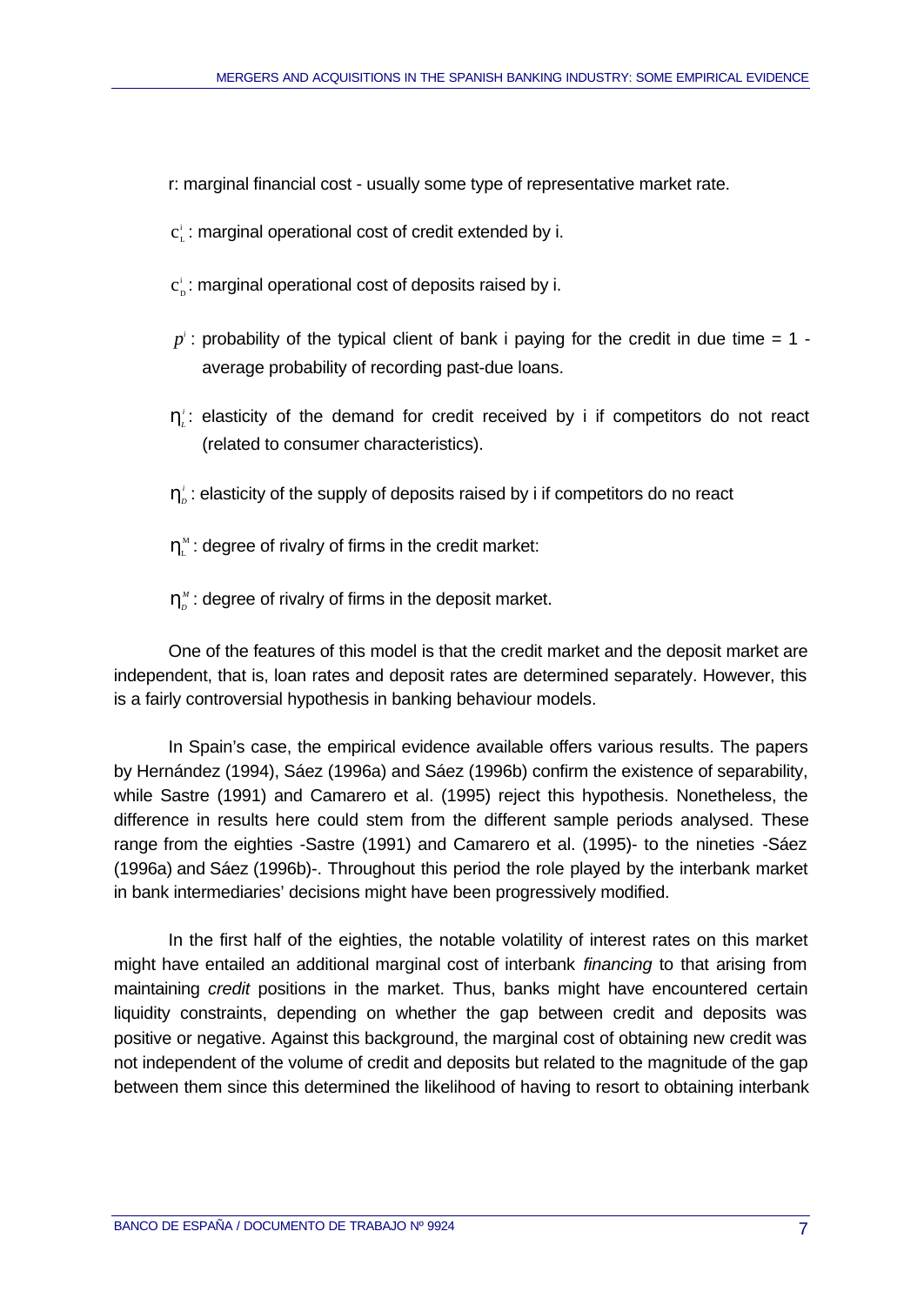financing. Therefore, the rule for determining the lending interest rate was not independent of the entity's volume of deposits $4$ .

Bearing in mind these considerations and that the period analysed in this paper relates to a situation of scant interbank market interest rate volatility, it has been opted to accept that the marginal cost of interbank financing does not depend on the stock of loans and deposits. Thus separability between the credit and deposit markets is assumed and type-(1) and (2) interest rate equations are estimated<sup>5.</sup> By making appropriate assumptions, these can be embedded in the following empirical equations $6$ :

$$
r_{\scriptscriptstyle L}^{\scriptscriptstyle i} = \boldsymbol{b}_{\scriptscriptstyle \rho} + \boldsymbol{b}_{\scriptscriptstyle 1} r + \boldsymbol{b}_{\scriptscriptstyle 2} c_{\scriptscriptstyle L}^{\scriptscriptstyle i} + \boldsymbol{b}_{\scriptscriptstyle 3} p^{\scriptscriptstyle i} + \boldsymbol{b}_{\scriptscriptstyle 4} \boldsymbol{h}_{\scriptscriptstyle L}^{\scriptscriptstyle i} + \boldsymbol{b}_{\scriptscriptstyle 5} \boldsymbol{h}_{\scriptscriptstyle L}^{\scriptscriptstyle M} + \boldsymbol{e}_{\scriptscriptstyle L}^{\scriptscriptstyle i}
$$
 (3)

$$
r_{D}^{i} = g_{D} + g_{D}r + g_{2}c_{D}^{i} + g_{2}h_{D}^{i} + g_{2}h_{D}^{M} + e_{D}^{i}
$$
\n(4)

The estimation of these equations has been made with a panel of Spanish banking institutions -banks and savings banks-. This allows to control for a series of characteristics proper to each bank which give rise to non-observable heterogeneity and which are included in the individual effects of both equations  $(e^i_{\text{\tiny L}},e^i_{\text{\tiny D}})$  $_{\textrm{\tiny{L}}}^{\textrm{\tiny{i}}}$ , $\boldsymbol{e}_{\textrm{\tiny{D}}}^{\textrm{\tiny{i}}}$  ). Thus, included in these effects there would be a series of aspects which define the management and organisational framework proper to each intermediary and which, basically, determine the degree of X-inefficiencies. A decrease in the magnitude of these X-inefficiencies in a bank would clearly reduce its marginal cost, even though it were not necessarily reflected in its accounting costs. As long as marginal cost is affected, the model predicts an impact on bank lending and deposit rates. However, this channel is not accounted for by any of the variables included in equations (3) and (4), except for the individual effects  $\bm{e}_{\text{\tiny L}}^{\text{\tiny i}}$  and  $\bm{e}_{\text{\tiny D}}^{\text{\tiny i}}$ 

In this study, it is assumed that the level of these inefficiencies holds stable over time for each bank. This is a fairly common assumption in models used to estimate X-inefficiencies based on frontier functions with panel data. However, some researchers have focused on relaxing this assumption at the cost of imposing some structure on the models (i.e. some of them assume that efficiency change is the same for all firms). In the current study the assumption of firm-specific and time-invariant technical efficiency is preferred since the empirical evidence available for the Spanish banking intermediaries

 <sup>4</sup> This interpretation of the empirical evidence in Spain's case is based on the model by Tobin (1982) and the comments thereon by King (1986).

<sup>&</sup>lt;sup>5</sup> A theoretical setup very similar to ours is Jaumandreu and Lorences (1999).

 <sup>6</sup> See Appendix 1.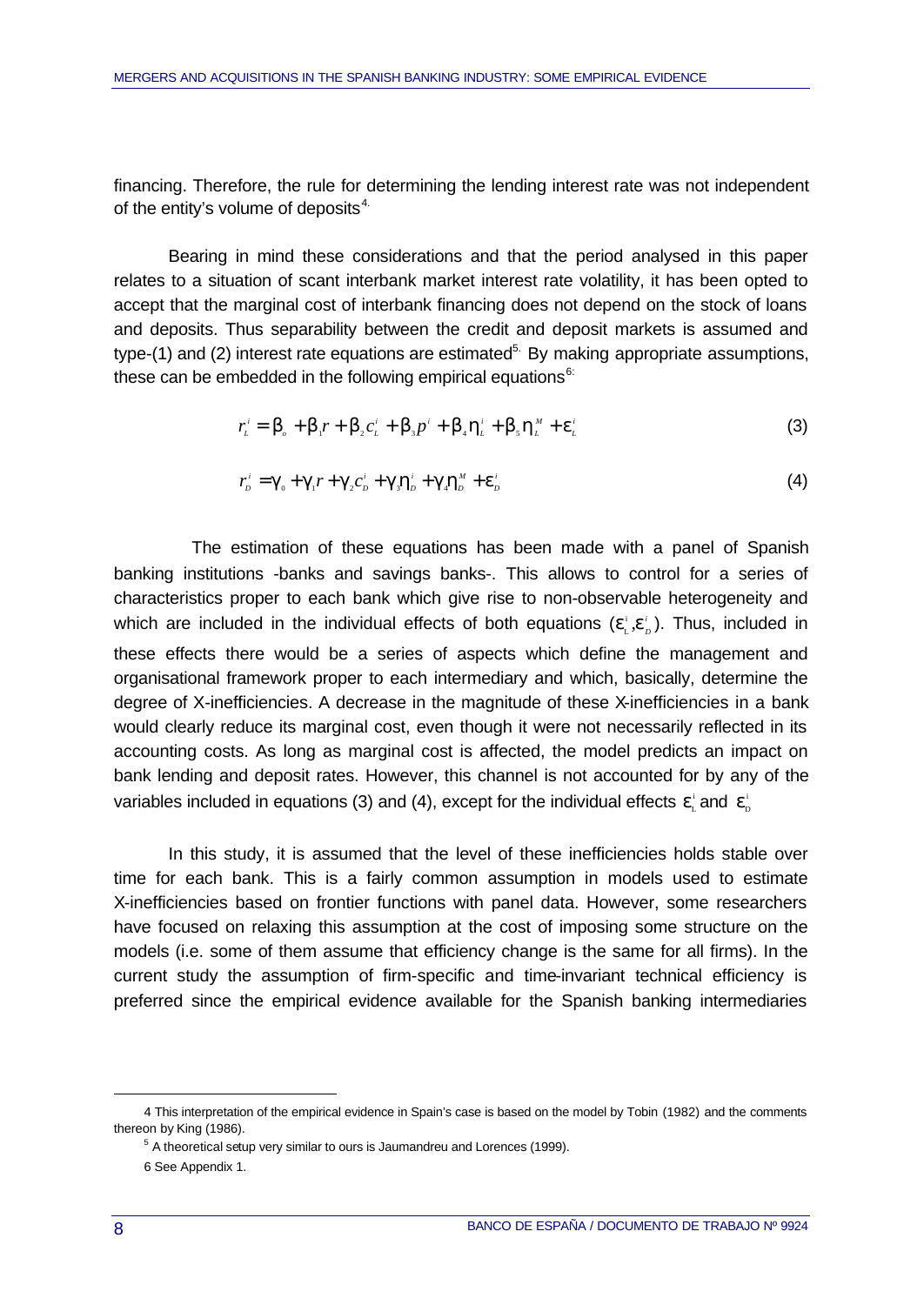shows that changes over time are either scarcely significant<sup>7</sup> or non-significant, on average<sup>8.</sup>

To obtain empirical equations that may be estimated with the information available, some additional assumptions have been made.

First, the price elasticity of loan demand and of deposit supply corresponding to each intermediary ( $\bm{h}^i_{\scriptscriptstyle L}$ , $\bm{h}^i_{\scriptscriptstyle D}$ ) depends on the consumer characteristics of each intermediary market segment and on cyclical macroeconomic factors. Consumer characteristics in these market segments are assumed to hold stable over time, so being captured by individual effects. On the other hand, the potential impact on price-elasticity of the economic cycle is captured by including the GDP growth rate as an additional explanatory variable in interest rate equations (3) and (4). This decision merits some further comments.

If constant price-elasticity functions are assumed away for loan demand and deposit supply, then elasticity generally depends on the same variables as the original functions (i.e. if the supply of deposits raised by a bank is assumed to depend on its customers' income, it is expected that the first derivative will also depend on it). Therefore, one important factor determining the time-varying average pattern of price-elasticity might be macroeconomic growth.

The relationship between price-elasticity and the economic cycle has been scarcely analysed in the literature, although some insights can be gained from the more widely analysed issue of price mark-ups being procyclical or countercyclical. Empirical evidence can be found which favours both alternatives and several explanations have been provided for both results. Among them, that given by Bils (1989) is closely related to this paper's assumption of a cyclical pattern in price-elasticity. This author builds up a theoretical model which hinges on the result that higher-wealth consumers have less price elastic demands. The reason for it is that consumers with more resources will place a lower shadow utility value on income. As a consequence, firms set higher price mark-ups on marginal costs in those markets. This cross-sectional explanation can be translated into a similar time-varying one in the following way. In boom periods, when higher average income is expected, average elasticity of consumer demand will tend to be lower and price mark-ups higher, showing a procyclical pattern.

Secondly, it is assumed that the most relevant aspects of the multiplicity of interactions between the banks participating in the market for credit and deposits (which are included in the terms  $\bm{h}^{\scriptscriptstyle{M}}_{\scriptscriptstyle{L}}$  and  $\bm{h}^{\scriptscriptstyle{M}}_{\scriptscriptstyle{D}}$ ) may be captured via an indicator approximating to the

 <sup>7</sup> See Alvarez y Orea (1998).

 <sup>8</sup> See Maudos (1996) and Rios (1997).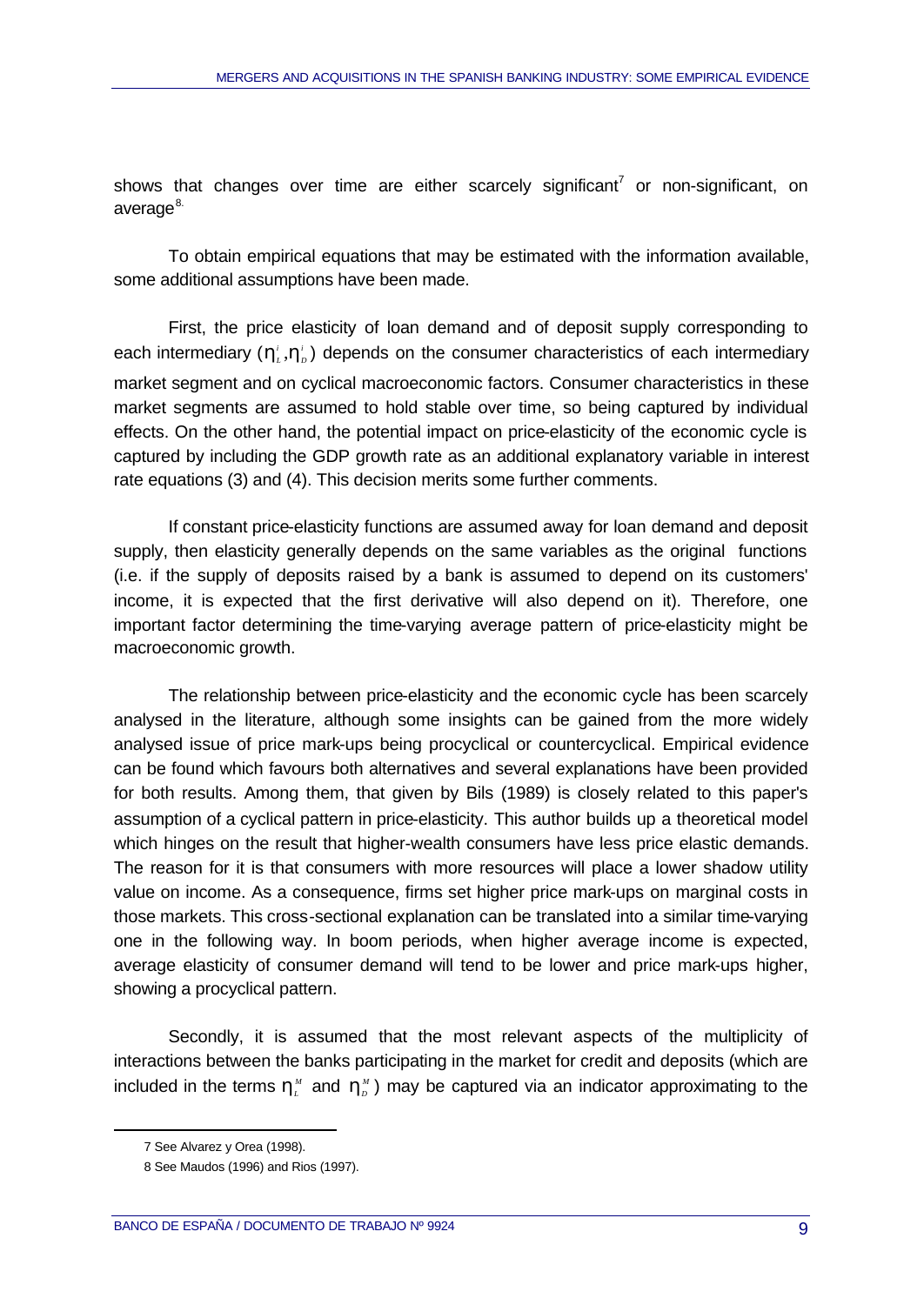changes over time in the degree of competition in the market for credit and in that for deposits.

Nonetheless, it is difficult to define adequate variables to capture changes in market competitive pressure. Most studies use concentration as a proxy of the degree of competition. However there are at least three reasons why this is not a good choice in this study.

First, according to contestable market theory, concentration is not a good indicator of market competition. It is possible to observe highly concentrated markets where competition is also very intense because barriers to entry are not substantial and the potential competition from new entrants deters non-competitive behaviour by incumbent firms.

Second, concentration measures would only make sense in a well-defined market. Many features of banking activity suggest thet the relevant markets for deposits and loans are mainly local. Therefore, the geographic areas for relevant bank markets should first be defined in Spain, calculating thereafter concentration measures on those markets so defined. However, these measures could not be related to interest rates since information on interest rates by geographic area is not available.

Third, Spanish retail bank markets might be considered contestable to a certain extent, given that there is a threat of new entrants although the cost of entry and exit can be considerable. In these circumstances, the increase in market concentration, which has been observed as a consequence of mergers, could be hardly identified as a sign of weaker competition.

Taking into account all these considerations, a different indicator of price competition has been used in this study: the cross-section dispersion of loan and deposit interest rates.

The idea underlying the use of dispersion in interest rates as an indicator of changes in the degree of competition among bank intermediaries is as follows: as the competitive pressure in a market with a certain degree of product differentiation heightens, the companies participating in said market will have less ability to set prices differentiated from those set by the rest of the competitors, whereby price set by each company will tend to converge. Nonetheless, this reduction in dispersion could likewise be the outcome of a wide range of circumstances. Hence, this variable cannot be univocally interpreted as a competition indicator. However, if the non-sample information relative to events in the Spanish banking sector is taken into account, the declining tendency of dispersion (see Chart 2), should be interpreted as evidence of greater competitive pressure $9$ .

 $^9$  An example of a similar framework used to analyze price dispersion can be found in Abbott (1994).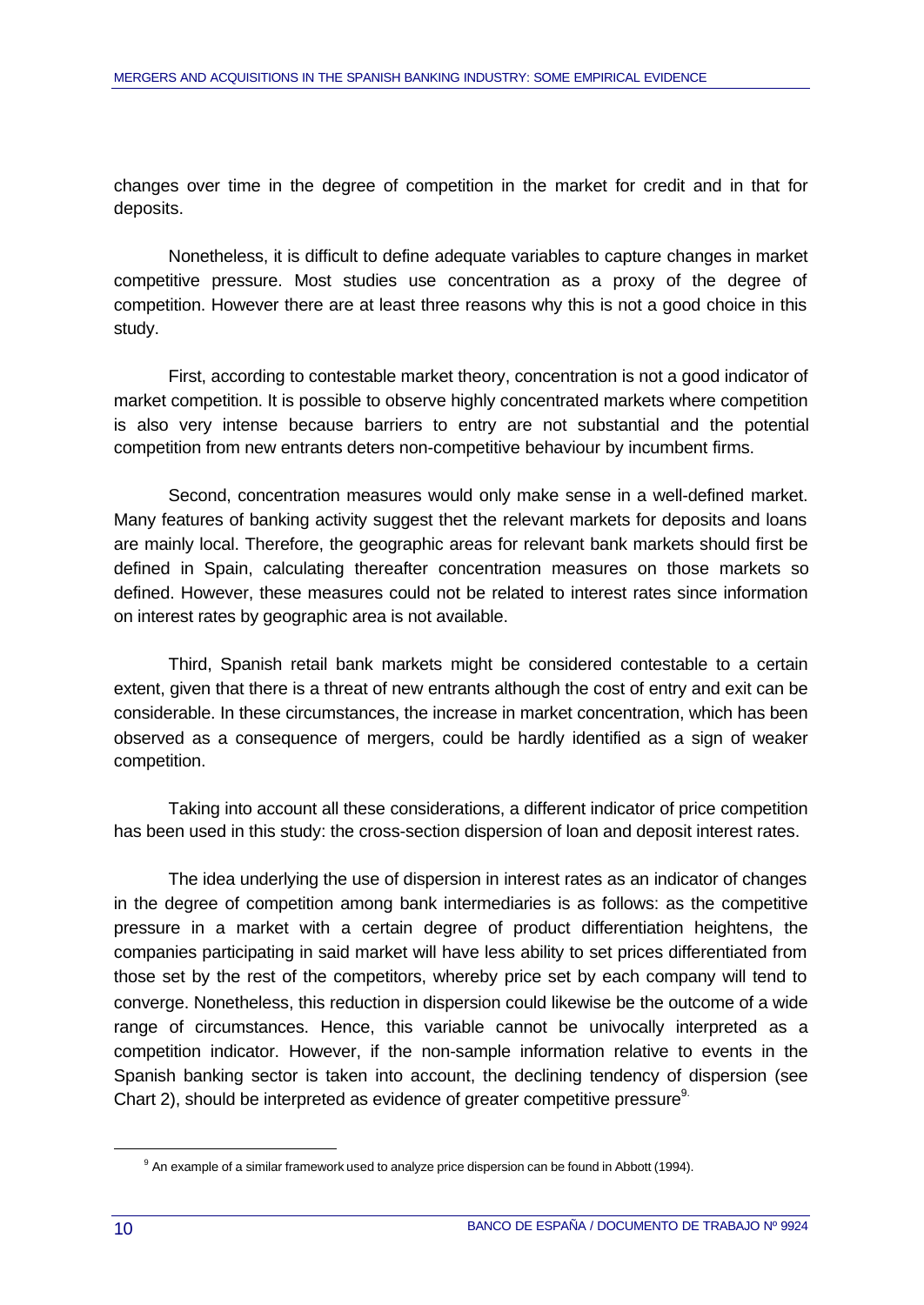A third assumption made in this study is that average costs are a good approximation to marginal costs, i.e. most intermediaries operate with constant returns to scale $10$ .

Lastly, it is assumed that banks do not have sufficient information to distinguish between the operating costs arising from their respective activities in the credit and deposit markets, and consequently tend to charge the aggregate of both,  $c^i$ .

# Data used

The variables in equations (3) and (4) have been approximated via the following information:

*i*  $r_{\scriptscriptstyle L}^{\scriptscriptstyle L}$ :interest rate on mortgage loans;

- *i*  $r_{\scriptscriptstyle D}^{\scriptscriptstyle I}$ : interest rate on time deposits with a maturity equal to or more than one year and less than two years;
- r :internal rate of return on government bonds with a maturity equal to or more than two years or, alternatively, the three-month interbank interest rate along with the differential between both interest rates;
- $c<sup>i</sup>$ :operating expenses per asset unit;
- ( *i* 1− *p* ): ratio of non-performing loans to total credit extended;

*M*  $\bm{h}^{\scriptscriptstyle{M}}_{\scriptscriptstyle{L}}$  , $\bm{h}^{\scriptscriptstyle{M}}_{\scriptscriptstyle{D}}$  :cross-section dispersion of bank interest rates.

In the estimations, interest rates on specific bank operations have been used rather than synthetic interest rates including those on the various credit and deposit-raising operations, so as to avoid potential effects induced on average rates by changes in the composition of banking activity.

When considering the market rate to be used as representative of the marginal financial cost faced by banks, two requirements should be verified: a) it should be the price of operations negotiated in markets where banks behave as price-takers and to which they can resort in case they need funds or when they have surplus liquidity; b) the average term of operations to which this price is referred should be similar to that of deposits or loans for

 <sup>10</sup> This assumption does not run counter to empirical evidence from the Spanish banking system, given that economies of scale have not been observed at firm level (see footnote 1).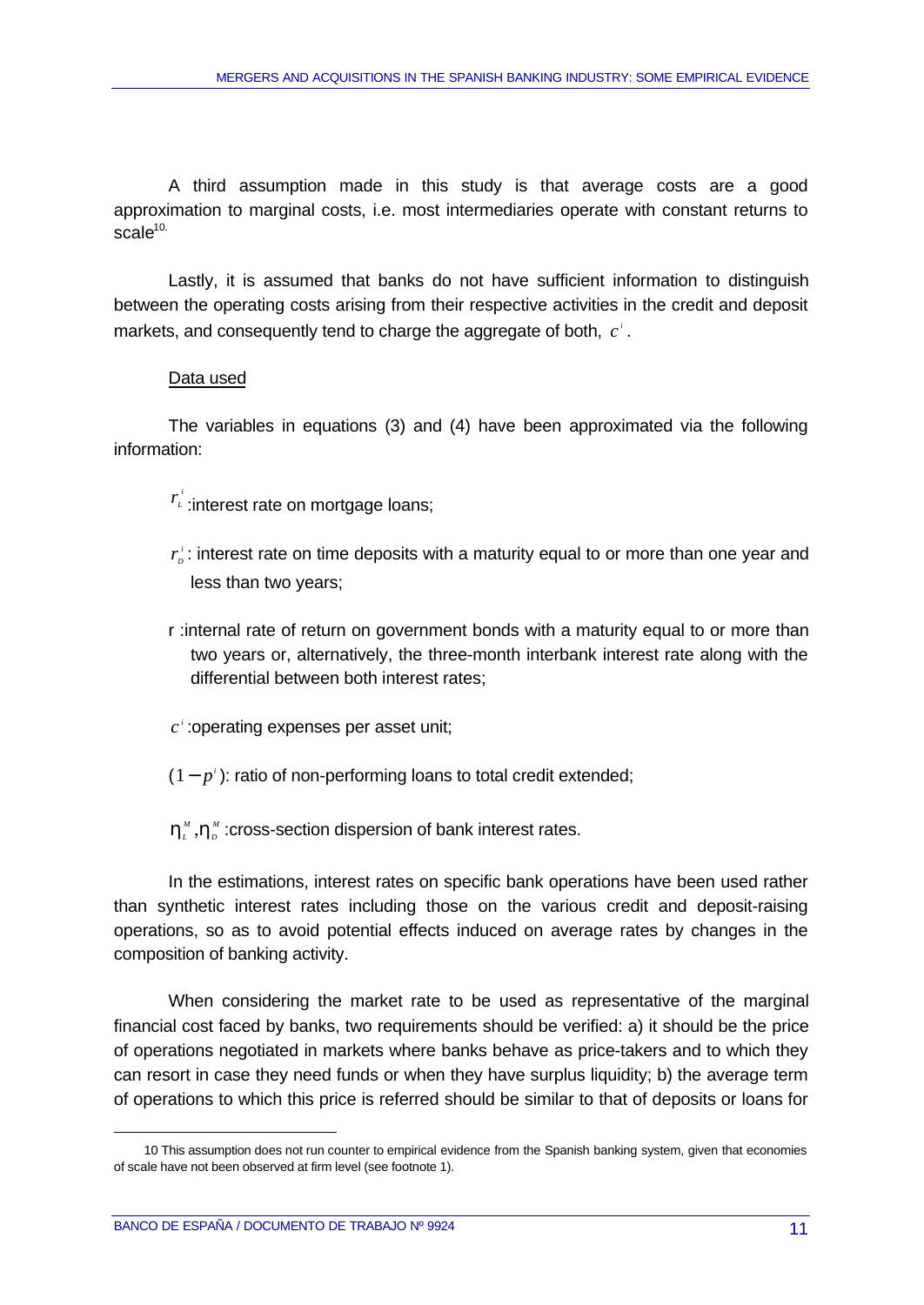which they might substitute. In the Spanish financial system this role has been played both by the interbank and government debt markets. Therefore, both interest rates have been tried as indicators of the marginal financial cost faced by banks. However, care has been taken to introduce the interbank interest rate together with an indicator of interest rate expectations over a longer term -i.e. the differential between the internal rate of return on government bonds and the three-month interbank rate- to take into account that the average term of bank lending is longer than that of operations in the interbank market. Alternatively, the government debt rate has also been used as a market rate representative of banks' marginal financial cost $11$ .

In principle, all the variables are considered to be exogenous except for the ratio of non-performing loans to total credit which is treated as an endogenous variable since it depends on past values of loan interest rates. Therefore, the mortgage loan rate equation is estimated by using an instrumental variable method. In particular the generalised method of moments technique developed in Arellano and Bond (1988) is used to obtain valid instruments.

A dummy variable (FUS) has been added to capture the possible differential effect of merger processes on the interest rates of the entities resulting from such processes. This dummy takes a value equal to one in these entities during the three years following the merger or takeover date<sup>12,</sup> and a value equal to zero in the remaining observations. This dummy has been introduced into the equations in two different ways: either directly, so that it affects the individual effects, or interacting it with the indicator of market competition. In the first case it would reflect the impact on interest rates of organisational changes that could have a bearing on the level of X-inefficiencies, while in the second instance it would reflect an effect of consolidation processes on the competitive response of intermediaries.

The analysis has not included all the mergers that have taken place in the period under consideration, since a series of prior conditions was established which had to be met by the merger for its inclusion in the analysis.

Firstly, only mergers between deposit money institutions have been taken into account, with all mergers between specialised financial credit establishments or between the latter and deposit money institutions being excluded from the analysis. The reason for their exclusion is that the motivation for this type of merger was the reorganisation of financial groups further to legislative changes and, therefore, they do not fit into the habitual

 <sup>11</sup> The empirical evidence in Sastre (1998) shows that both alternatives are fairly equivalent for longer-term loans, this not being the case for short-term and variable rate lending.

 <sup>12</sup> There are grounds for believing that some of the possible effects of a merger on interest rates may be of a more permanent nature. However, merger effects would be hardly disentagled from those caused by other factors in the simple framework considered in this paper. Furthermore, a majority of studies consider that most of the effects brought about by mergers cease to be felt after three or four years. See, for instance, Peristiani (1996) and Vander Vennet (1996).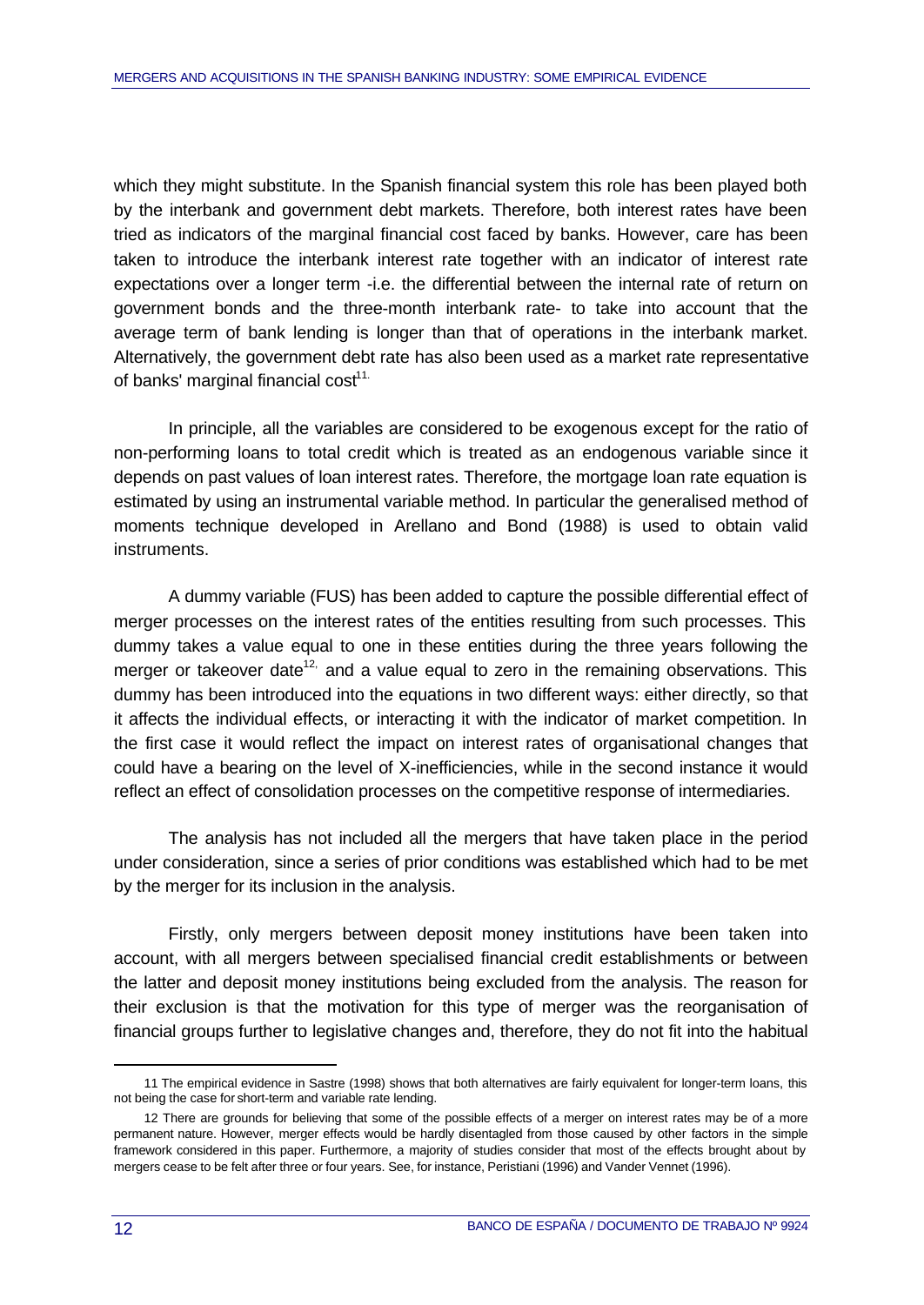pattern of mergers between independent entities. For the same reason, other mergers between deposit money institutions when this was a consequence of internal group reorganisation have also been excluded, as have mergers of foreign banks' branches when this was a consequence of mergers between their parent banks.

A size criterion has also been established so as to consider a merger operation, excluding from the analysis all those mergers where the entity merged or taken over does not exceed 15% of the total assets of the larger-sized entity. This is to avoid the inclusion of operations in which it is highly likely that major changes will not be detected in view of the small size of one entity in relation to the other.

Also excluded are those mergers in which the resulting new entity lasted for less than one complete financial year, since this makes the type of analysis conducted in this study impossible owing to the lack of data. If the disappearance of the new entity was as a result of a new merger, only the latter operation will be considered.

Lastly, it has also been decided to exclude one particular operation since, although it met the established requirements, it showed anomalous values for the ratios considered (such as negative net income) and excessive volatility in the ratios relating to balance-sheet structure; accordingly, its inclusion in the sample might have distorted the data.

Applying these criteria, 18 merger operations have been included in the analysis. Of these, two involve large private banks, two medium-sized subsidiaries and the remaining 14 various savings banks. Three of the mergers are between more than two entities, the rest being between two institutions.

All the data are annual average values obtained from the information on interest rates provided monthly to the Banco de España by banks and savings banks and from the accounting information included in confidential statements. The sample of intermediaries included in the panel data corresponds to those which have reported interest rates on an ongoing basis. The information covers the period from 1988 to 1997.

# Results of the estimations

Tables 2 and 3 offer the results of the estimations. These should be interpreted with some caution in view of the scant number of mergers and takeovers in the sample. The key aspects of these results are as follows:

a) In general, the competitive response of Spanish intermediaries resulting from consolidation processes is not lower, on average, than that shown by other entities. There are even signs that this response may have intensified in the mortgage market if regard is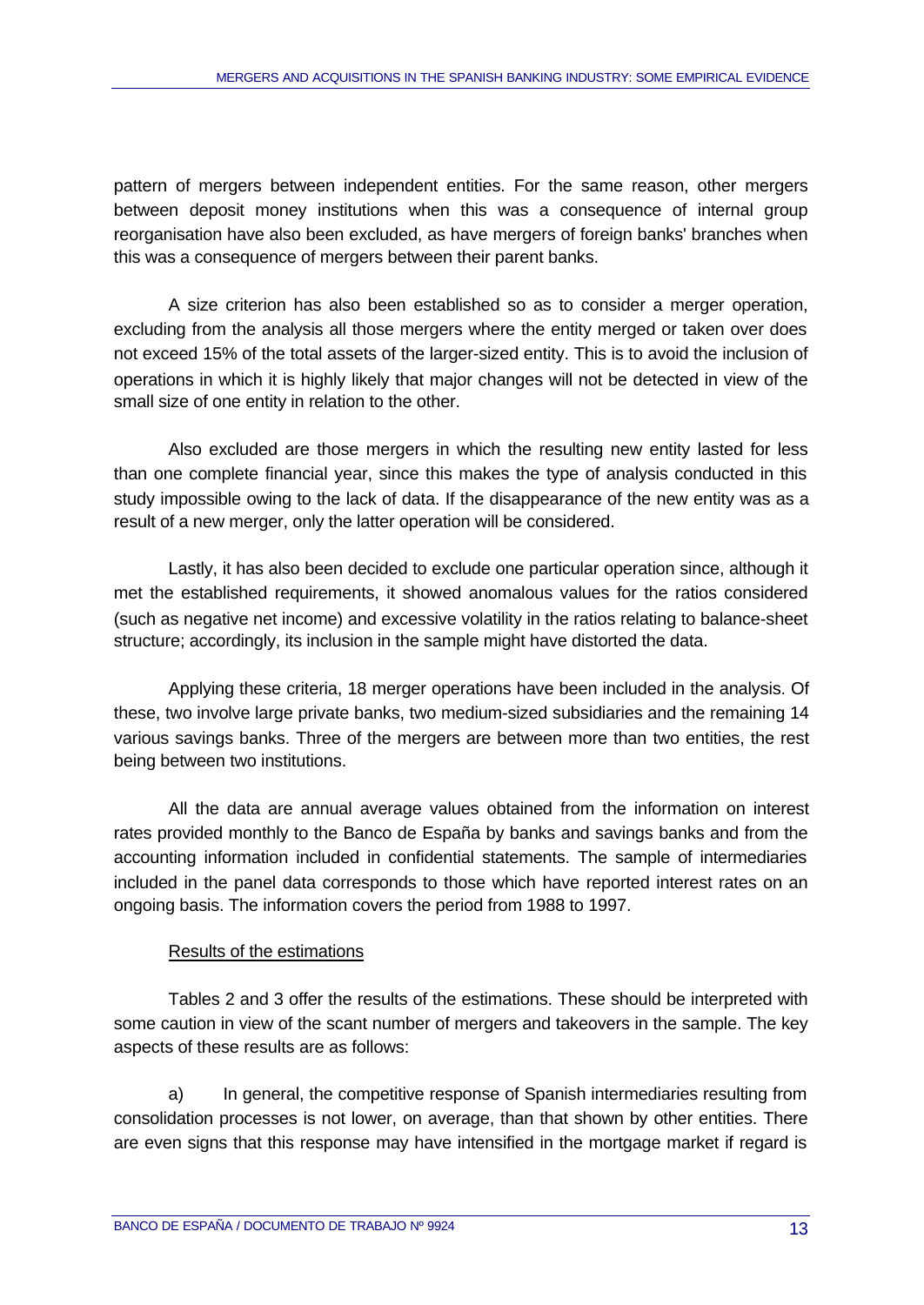paid to the sign and the t-ratio value of the coefficient of the variable resulting from interacting the competition indicator with the merger dummy variable.

b) The potential organisational changes related to X-inefficiencies –and not reflected in accounting costs-, following consolidation processes do not appear to have affected the level of either mortgage loan interest rates or deposit interest rates.

c) The variable used to approximate to the changes in the degree of average competition in bank markets has a high explanatory power in the two interest rate equations, indicating the relevance this factor has had in determining Spanish bank rates in the nineties.

The results obtained appear to confirm those from other, more qualitative studies in which significant differences are scarcely detected in the firms resulting from mergers compared with certain control groups or with the remaining market participants. This may be interpreted in the sense that mergers and takeovers per se do not give rise to generally differentiated forms of behaviour, and that are other types of factors which determine whether potential effects of a merger arise or not. Consequently, it is appropriate to supplement these results based in the use of statistical inference with a more detailed analysis of the effects of mergers on profitability and efficiency. The following section undertakes this task, looking into the effects of each merger observed in the sample on the balance sheet of the entities concerned.

# **III.- CASE BY CASE ANALYSIS OF BANK MERGERS IN SPAIN IN THE PERIOD 1988-1997**

The case-by-case analysis of mergers is made by comparing changes in the values of certain financial ratios of the institution resulting from the merger process with the same ratios calculated for a comparable group the selection of which will depend, in each case, on the characteristics of the entities that have merged.

# Methodology and ratios used in the analysis

To analyse the impact of mergers on banks, several indicators have been selected which seek to measure the effects of the merger on various aspects of bank activity. Five groups of indicators are specified. First are those which attempt to measure profitgenerating capacity; second, indicators of the level of efficiency and productivity; third, indicators of changes in market share; fourth, indicators of business structure; and lastly, indicators of capital adequacy.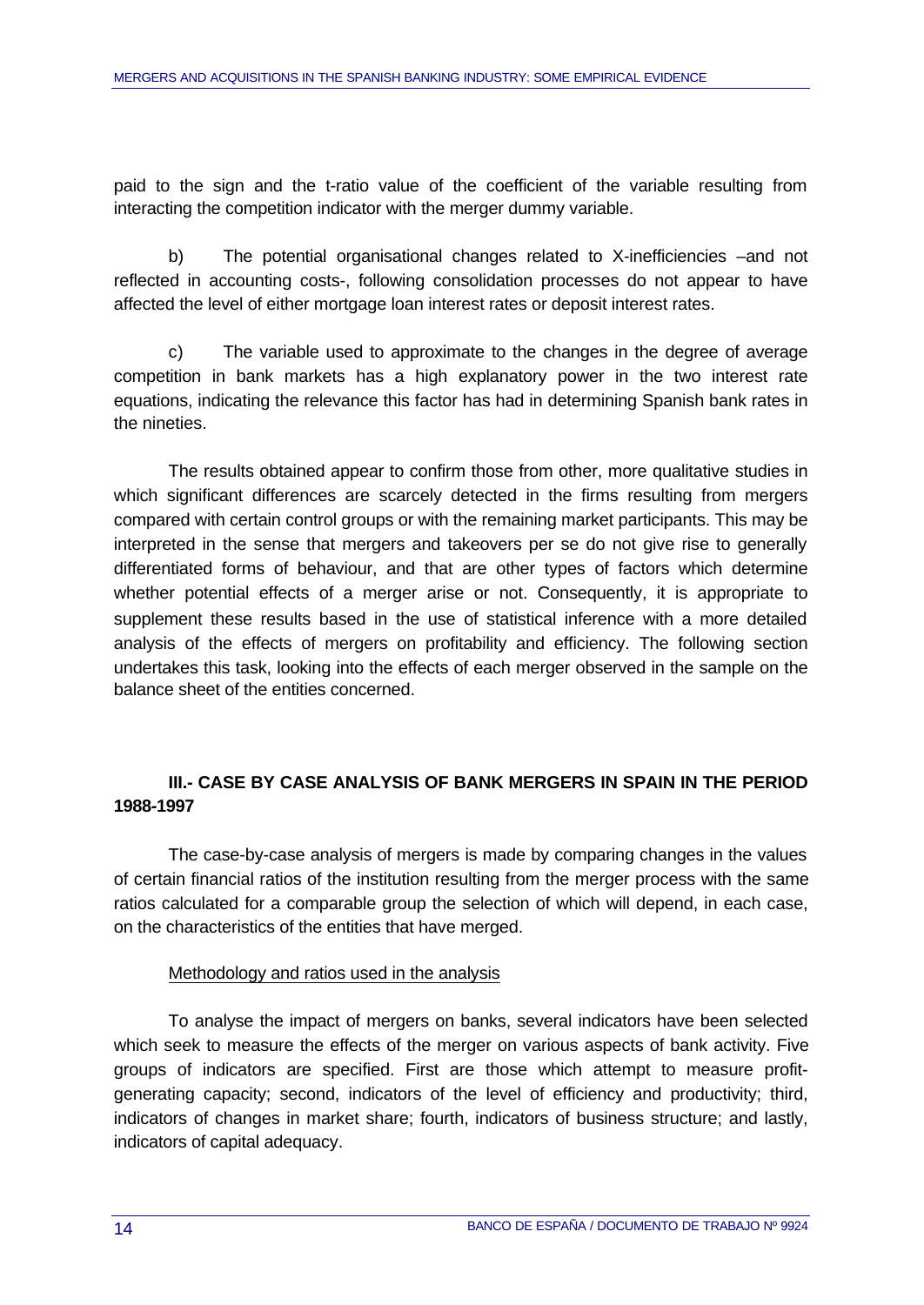The basic indicators used are as follows:

# **Group 1: Profit-generating capacity**

- Total income: interest income + commissions + result on financial operations
- Interest expenses
- Gross income: total income interest expenses
- Operating expenses
- Net income: total income interest expenses operating expenses

All of these indicators are expressed as a percentage of average total assets

Although ROE is widely used as a profit-generating capacity ratio, it has not been used in this analysis because of the erratic behaviour of some items -mainly net provisions and profit and losses from securities and real estate sales- that are included in the calculation of final profit.

#### **Group 2: Efficiency and productivity**

- Operating expenses / average total assets
- Operating expenses / total income
- Operating expenses / gross income
- Productivity per employee: average total assets / number of employees
- Productivity per office: average total assets / number of offices
- Number of employees and offices following merger

In turn, to obtain supplementary information, three additional types of indicators are used, namely:

#### **Group 3: Indicators of market share and total assets growth**

- Growth rate of total assets
- Market share (in terms of total assets).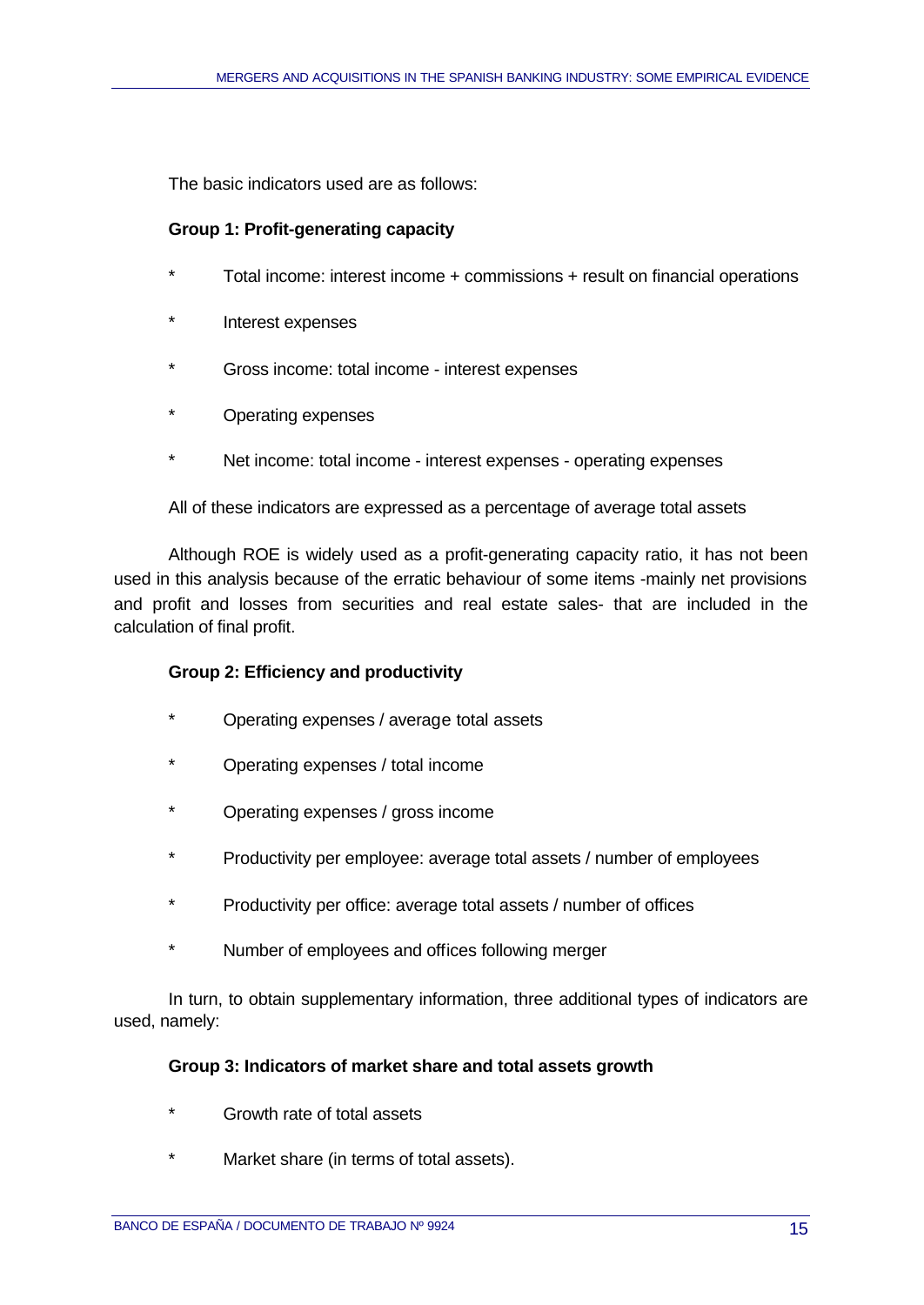# **Group 4: Indicators of business structure**

Lending-deposit activity in pesetas, as a percentage of total assets

# **Group 5: Indicators of capital adequacy**

Capital / total assets

In each merger these indicators have been calculated annually for the four years prior to the operation and the four years after, or for those years for which data were available if the subsequent period ran past 1997.

The indicators have been obtained from the information in the financial statements of the merged institution during the period subsequent to the merger and by aggregating the corresponding items in the financial statements of the institutions intervening in the merger process for the previous period. The values of these indicators are compared in each case, with those that would be obtained from a specific control group for each type of entity  $^{13}$ .

The control groups considered in this study are the following ones: the group of four major banks, in the case of mergers between large banks, the group of subsidiary banks of domestic banks for mergers of this type, and the total sum of savings banks for mergers between these institutions.

The comparison is established between the average of the four years prior to the merger with the average of the four years after. The values obtained for each year, are also analysed. The analysis attempts to locate potential improvements in the values of these indicators for each entity vis-à-vis the values of the control group. The results are presented as the change observed in the difference between the average values of the entity analysed and the control group before and after the merger. A significant improvement in the compared values of a high number of indicators in a specific section would be indicative of the fact that the merger has proven positive for the entity in that area of activity. A "significant improvement" in an indicator is taken to be a positive change in its average value higher than one standard deviation of the difference vis-à-vis the control group<sup>14.</sup> A "significant worsening" would be a negative change higher than one standard deviation, while relatively insignificant changes would be those in the range of +1 standard deviation.

Tables A.1 to A.3 included in appendix 2 draw together the results of the analysis conducted, reflecting the changes that have come about in relation to the control group in the indicators considered. Also, in charts 3 to 8 the main results are summarised. Generally,

 <sup>13</sup> The control groups considered also include the merged institutions.

 <sup>14</sup> Standard deviations have been calculated from the differences over the eight-year period analy sed.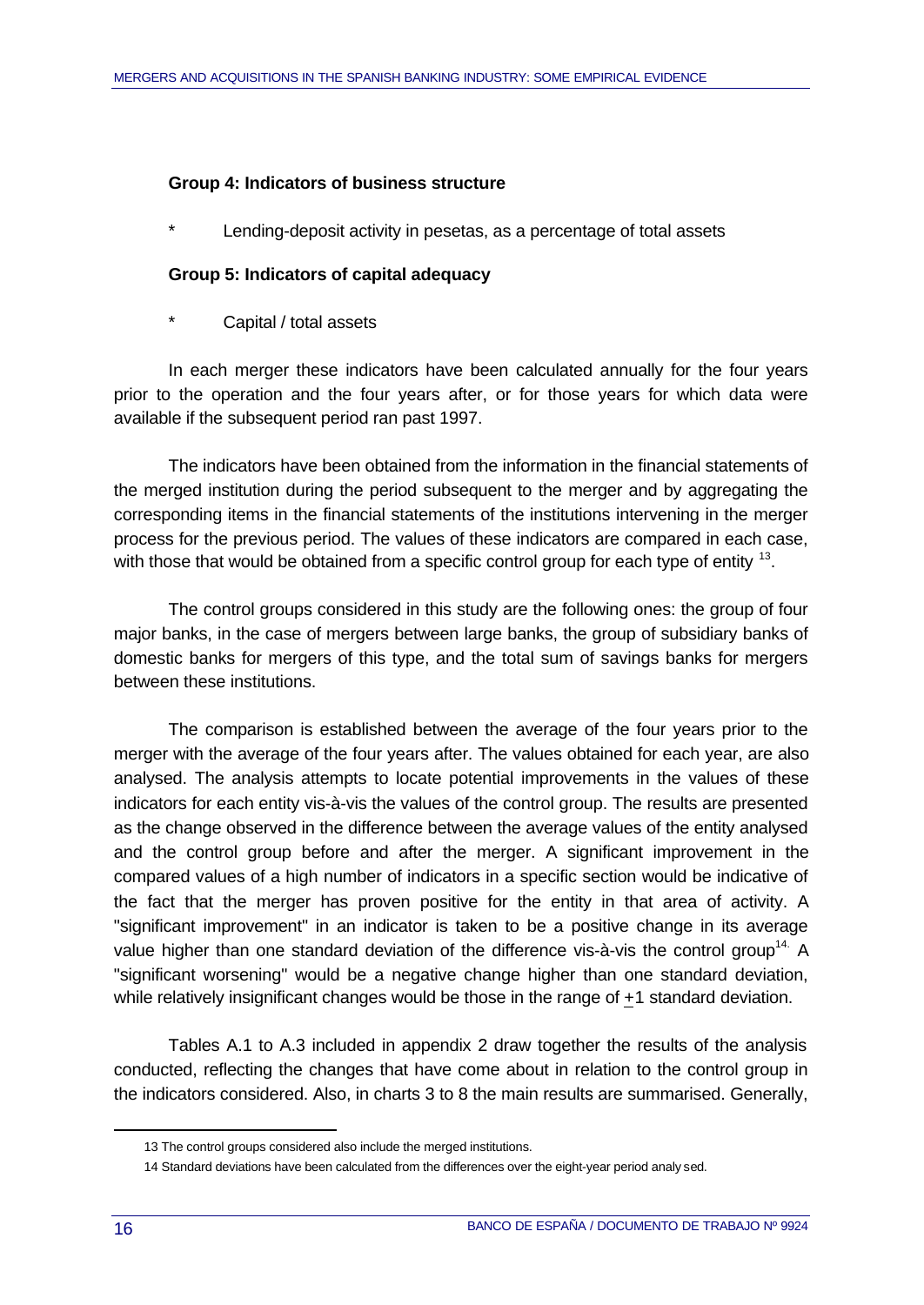these changes are expressed in basis points, except in the case of market indicators (where a distinction is made only between a positive and a negative change) and in the case of the number of employees and offices (where only an increase or a decrease in this number is indicated). Moreover, information is given on the initial situation of the entities taking part in the merger, showing whether these had higher or lower efficiency ratios than the control group considered.

#### Summary of results <sup>15</sup>

The results of the analysis carried out do not differ too much from those of other studies carried out on the effects of mergers in the Spanish banking system. As an examination of graphs 3 to 8 shows, the effects of the mergers analysed on the profitgenerating capacity and the level of efficiency of the institutions are not very clear. In some cases signs of improvement are detected in comparison with the control group, while in other mergers these effects are not so clear and deteriorations are even observed after the merger.

However it may be cautiously ventured that the mergers analysed had a certain favourable effect on financial expenses (see table A.1 in appendix 2). This might be related to the increase in market power of some of the analysed institutions following the merger, owing to their market share having risen in their regional area of operation, but to confirm this supposition, it would be necessary more in-depth analysis. This effect is counteracted by the negative evolution observed in total revenues, due to the change observed in the balance sheet structure with a higher proportion of operations with narrower margins (see Table A.3), so that the final effect on gross income and net income is uncertain -see graph 3 and 4.-

In most of the cases analysed there does seem to be a slight improvement in the ratio of operating costs to average total assets -see graph 5-. However, the changes seen are, in many cases, barely significant and if the analysis is limited to those mergers in which significant changes are observed, the results are much more ambiguous.

Significant increases in productivity per office and productivity per employee have been detected in most of the cases analysed -see graphs 6 and 7-, due to the combined effect of balance-sheet growth and the reduction in the number of offices.

Nonetheless, these increases in productivity have not been clearly reflected in the efficiency ratio (operating costs/average balance sheet) due to the downward rigidity of staff costs and, to a lesser extent, of overheads. In the case of staff costs this rigidity is explained by the costs associated with making staff cutbacks, since the compensation paid or the

 <sup>15</sup> A more detailed explanation of the main findings of the ratio analysis can be found in appendix 2.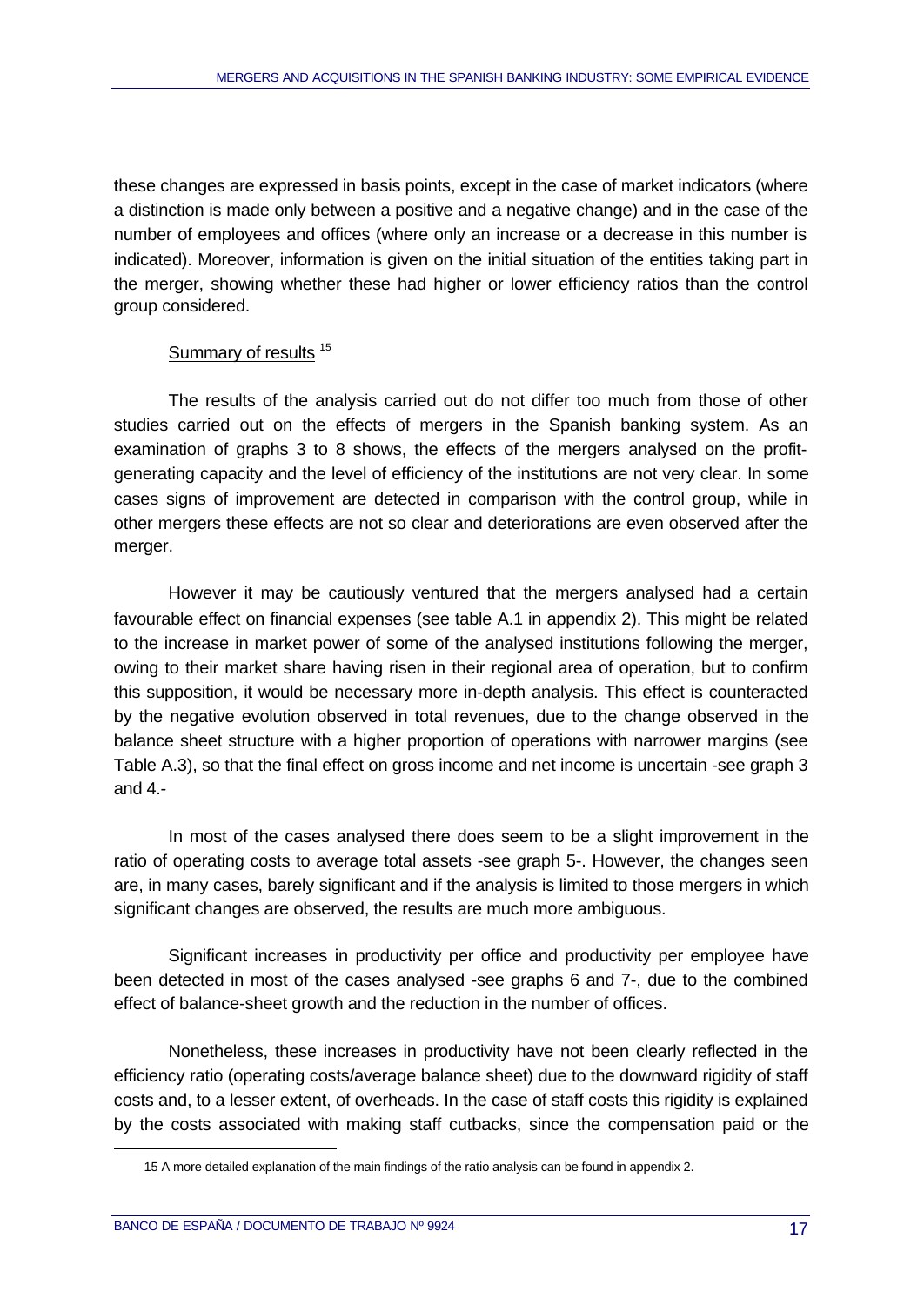costs arising from early-retirement plans curb the reduction in staff costs. In the case of overheads the reason could have been an increase in some costs associated with the process of internal reorganisation. When analysing the other efficiency ratios used, which relate operating costs to gross and total income, the results are less clear because, in certain cases, productivity gains have had a negative impact on the level of income generation if they occurred as a consequence of a growth in business areas with lower margins.

When comparing the changes in the number of employees and offices with the growth of total assets after the merger (see Tables A.2 and A.3), it is clear that in most cases in which after the merger there is an increase in market share, neither the number of employees nor the number of offices decreases. Conversely, in all those cases in which there is a reduction in the number of employees and offices, except in one in which the result is uncertain, there is also a slowdown in the growth of total assets and losses of market share. This suggests the existence of two types of mergers, those in which business expansion criteria predominate and others in which criteria of cost cutting and productivity increases predominate. However, the differences between these two groups are not clear, since as commented above, the reductions in staff and offices are not always reflected in changes in operating costs, so that the differences between the two groups are not very evident when comparing their efficiency ratios.

The clearest effect in the mergers analysed, as can be seen in graph 8, is the increase in the capital-adequacy ratio of the merged institutions, due largely to the disclosure in books of reserves upon the revaluation of assets recorded at cost price during merger processes. Although this effect is a purely accounting phenomenon, it is of economic relevance for some institutions, particularly savings banks, since it allows them to  $inc$ rease their available capital<sup>16</sup> and thereby have a larger margin for making new investments. It also contributes to improving their financial ratios, which could be reflected in a smaller risk premium, reducing their financing costs, and thus improving their profit generating capacity.

# **IV.- CONCLUSIONS**

 In this study a short to medium term perspective has been adopted as a three or four year horizon has been chosen to be analyzed after each merger. Although most studies tend to focus on this period, the impact of merger operations on long run bank proflitability may take more time to develop. Therefore it should be borne in mind that the

 <sup>16</sup> The application of accountancy methods based on the principle of historic cost are the origin of these hidden reserves which appear when the asset is valued at current prices.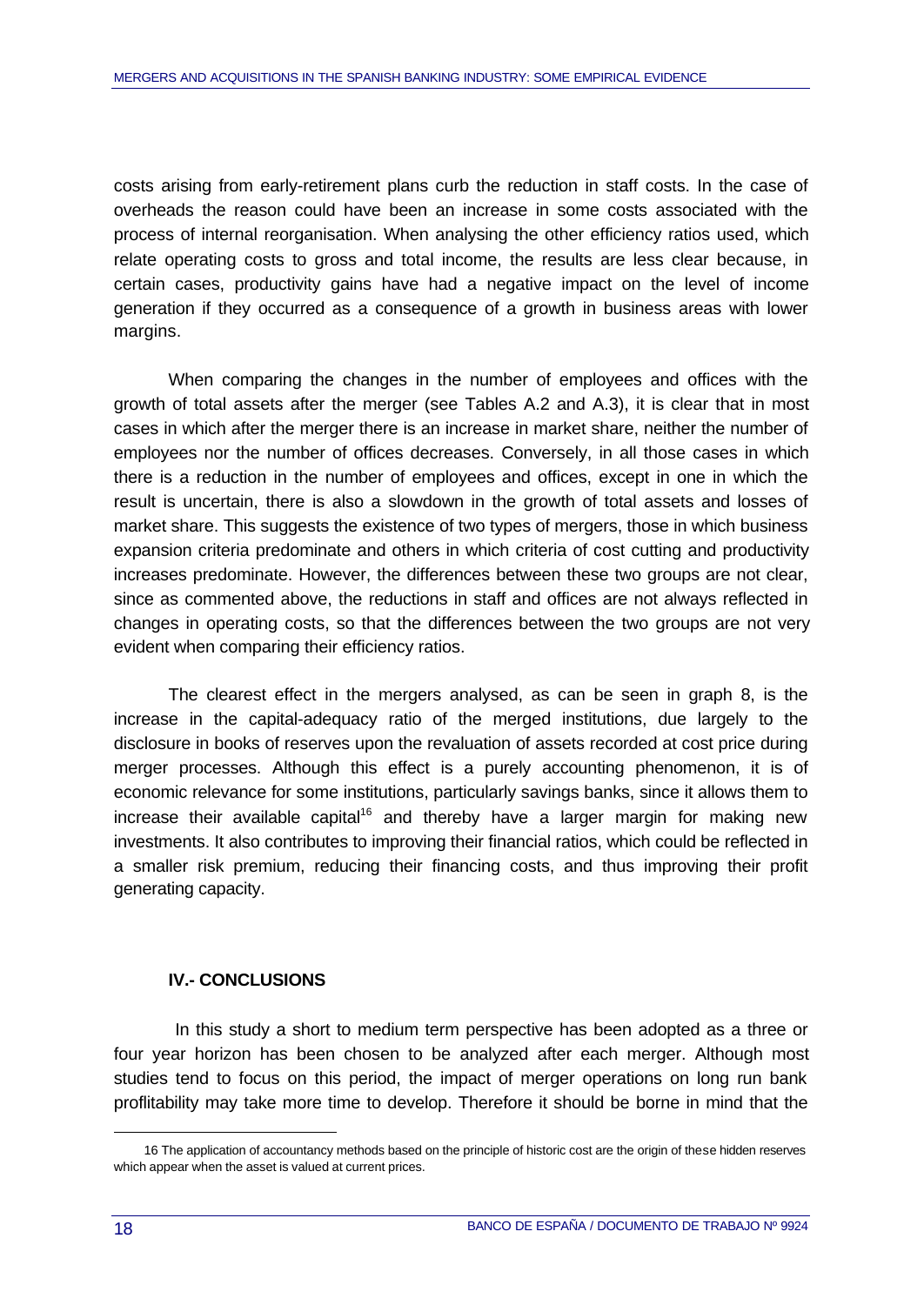results of the study do not rule out this potential long run effects, which have not been analyzed here.

An overall evaluation of the results of the various sections of this paper leads to two types of conclusion.

First, the consolidation of the banking industry does not appear to have lessened the growing degree of competition which has been seen in the sector in recent years. A bigger size offers, in principle, greater capacity to set prices out of line with the market, but in an environment characterised by a fierce competition, it is probably very costly -in terms of market share- to take advantage of this fact. In principle, it could be argued that this capacity is the main reason for the significant reduction in interest expenses which has been observed in some takeovers. However, it is not clear if this should be interpreted either as the result of an increase in market power or as an strategic decision taken by most banking institutions which have ruled out competing strongly in the deposit market and have shifted a good deal of competitive pressure to the mutual fund market. Within a process marked by the general shift of savings from bank deposits to mutual funds, this decision seems to be a sensible way to redistribute competitive pressure among different markets while minimising its negative impact on profitability.

The basic effect of any merger or takeover is to widen the range of strategic alternatives available to a bank, by enabling it to attain a size which, in the absence of this process, it could probably not have achieved and by requiring a reassessment of existing organisational arrangements. It seems that in the case of mergers and takeovers in Spain one can speak of two types: those which have sought to expand business and those which have opted for increases in productivity and improvements in the level of efficiency. The ambiguity of the results obtained in terms of profitability per unit of assets would suggest that it is practically impossible to achieve both things at the same time; i.e. the growth in the gross income of certain merged institutions as a result of a strategy of business expansion is usually accompanied by an increase in operating costs which tend to compensate the higher income. On the other hand, those institutions which opt for a significant reorganisation, with elimination of duplications in their office networks, seem to suffer a loss of income-generating capacity, so that the productivity and efficiency gains are not transformed into improvements in profitability, at least within a four-year period.

In short, it may be said, in general, that although the mergers analysed in this study give no clear results as regards improvements in the profit-generating capacity or efficiency levels of the merged institutions, from the viewpoint of the banking sector they can be mostly considered satisfactory, since they have been an instrument for achieving some positive objectives: a) certain reductions in costs, although these have been small; b) implementation of rationalisation plans which, although they have not been immediately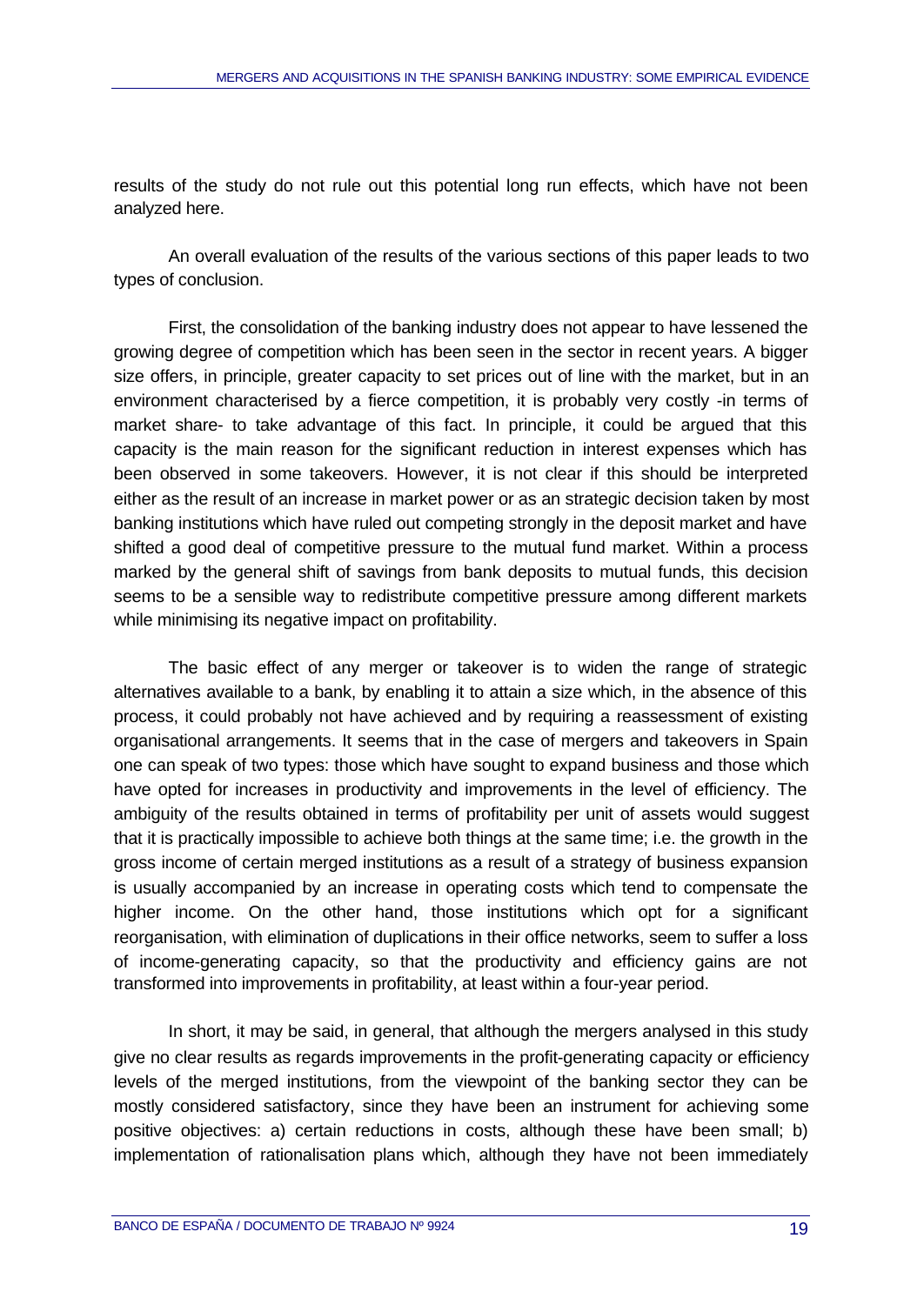reflected in banks' profit and loss account due to the difficulties and high costs of staff cutbacks in Spain, have certainly served to improve the competitiveness of some institutions; and c) improvements in capital-adequacy ratios, which have helped to facilitate investment growth. These effects observed in the mergers analysed, have most likely helped put the merged institutions in a better position to confront the growing competition in the financial sector, specially in those cases where merged institutions were of a relatively small size and competitors in the same regional market.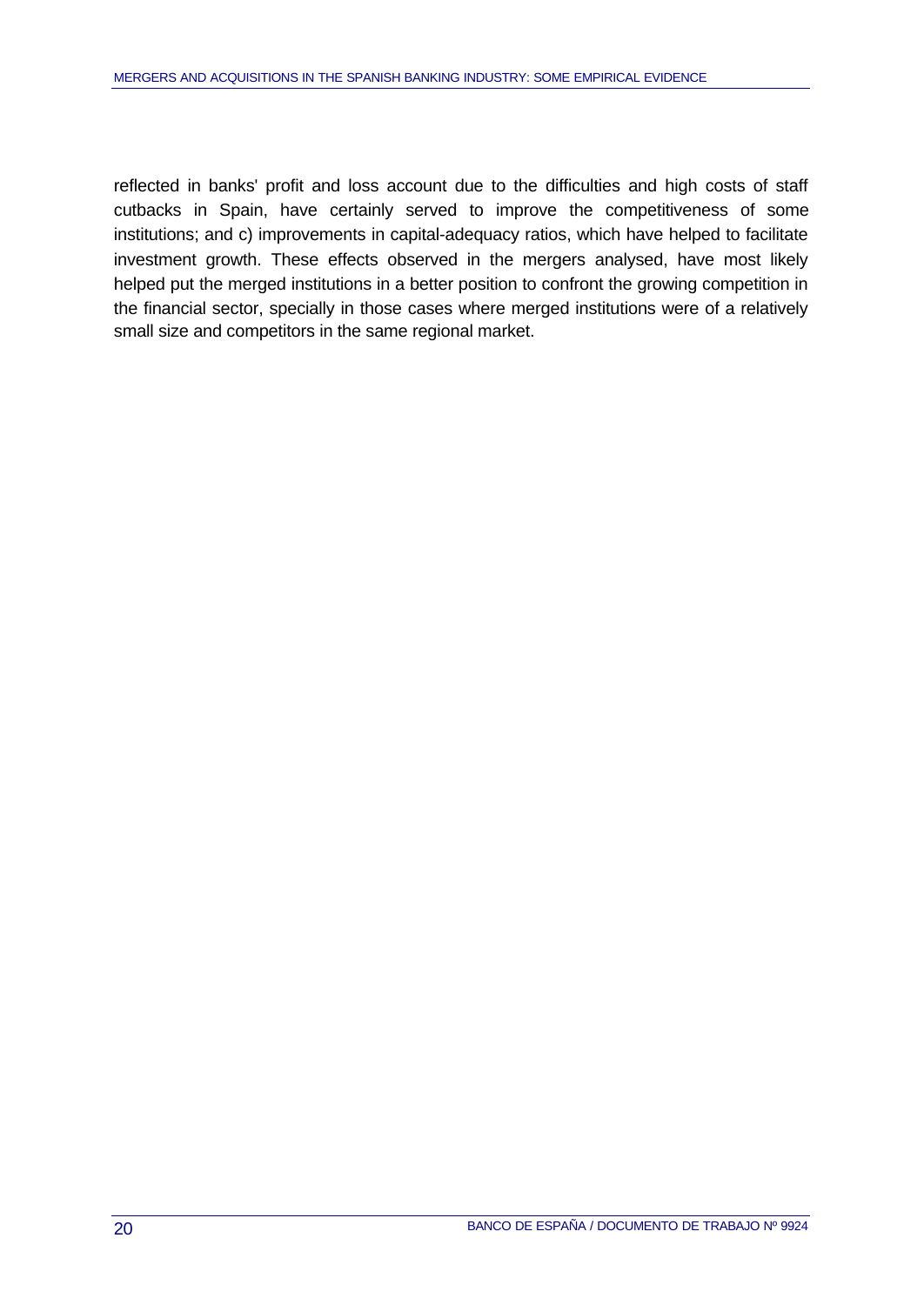#### **APPENDIX 1**

The group of models that seem most satisfactory for analysing bank interest rate determination are those that consider banks as firms operating in imperfectly competitive markets. Within this group, the "Klein-Monti model" is relatively standard in studies of the setting of interest rates by banks, being frequently used as a reference paradigm to introduce elements of greater complexity $17$ .

The Klein-Monti model assumes the existence of two markets -loans and depositsin which the banks have access to differentiated segments -their customers. In this way they are able to maintain a certain amount of market power in those market segments. There is a third market in which the banks operate as price-takers. In most models this is usually a public or private securities market; however, in the version presented in this paper, banks obtain finance or invest funds on the interbank market at an interest rate controlled indirectly by the Bank of Spain.

According to this version, the balance-sheet constraint of a bank is given by:

$$
qD + L = FI + D
$$

where:

- q: reserve ratio
- D: deposits
- L: loans
- FI: interbank financing

Each bank maximizes current profits given by:

 $p = r_{p}q \cdot D + r_{p}L - rFI - r_{p} - C$ 

where:

- $r_{\scriptscriptstyle R}$ : rate of return of reserves
- $r_{\rm\scriptscriptstyle L}$ : interest rate on loans

 <sup>17</sup> See Klein (1971) and Monti (1973).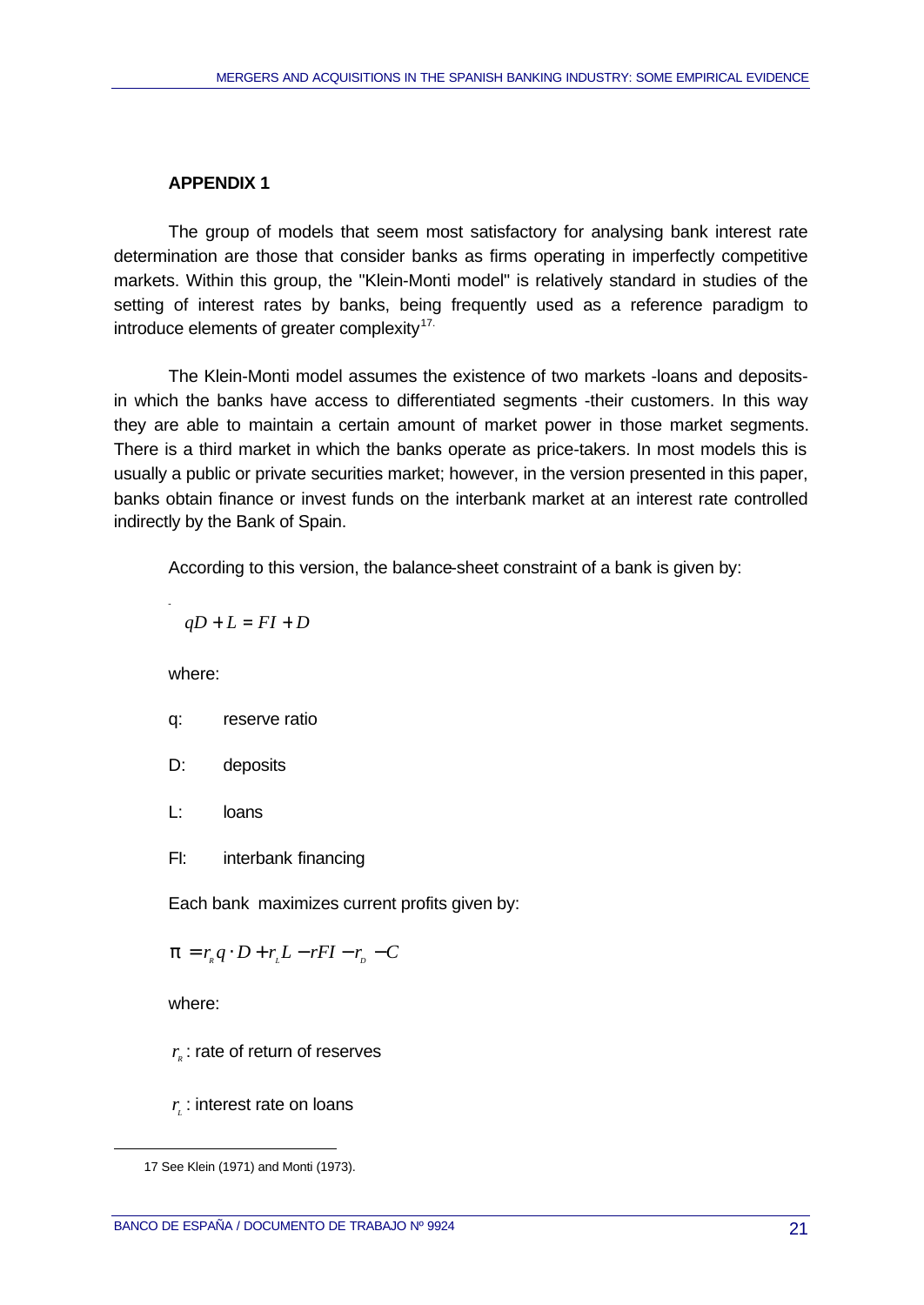$r_{\scriptscriptstyle D}$ : deposit interest rate

r : interbank market rate

C: operating costs, which is a separable function of the volume of loans and deposits,  $C = C$  (L,D).

In this model the decision variables for each intermediary are the interest rate on loans and on deposits,  $r_{\scriptscriptstyle L}$  and  $r_{\scriptscriptstyle D}$ . Once the values of these interest rates are set, credit demand determines the amount of credit and deposit supply determines the volume of deposit. This in turn requires the maintenance of a volume of bank reserves which, in conjunction with the volume of credit granted, gives the size of the balance sheet. In these circumstances, it is precisely interbank borrowing which adjusts the funds raised on the deposit market to the investment requirements on the lending side.

The decision-making rules that determine the interest rate for loans and deposits are given by the following first-order conditions:

$$
r_{\iota}^{\ i} = \left(1 + \frac{1}{\boldsymbol{h}_{\ \iota}^{\ i}}\right)^{-1} \left(r + c_{\ \iota}^{\ i}\right) \tag{A.1}
$$

$$
r_{\scriptscriptstyle D}^{\scriptscriptstyle i} = \left(1 + \frac{1}{\boldsymbol{h}_{\scriptscriptstyle D}^{\scriptscriptstyle i}}\right)^{-1} \left(r - c_{\scriptscriptstyle D}^{\scriptscriptstyle i}\right) \tag{A.2}
$$

where the i superscript has been added in order to shift away from the representative agent framework and explicitly introduce the differentiated product nature of banking markets. In addition, the variables relating to the reserve requirement ratio, which would influence the deposit interest rate, have been omitted. The reasons for this omission are the small magnitude of the changes in this ratio in the sample period used in the estimations of this paper and the fact that it was not significant in earlier periods of time<sup>18,</sup> when these changes were larger. The meaning of the symbols is as follows:

- *i*  $\bm{h}^i_{\scriptscriptstyle L}$ , $\bm{h}^i_{\scriptscriptstyle D}$ :elasticities of credit demand and deposit supply, respectively, for each intermediary i;
- *i D i*  $c_{\scriptscriptstyle L}^{\scriptscriptstyle i}$ ,  $c_{\scriptscriptstyle D}^{\scriptscriptstyle i}$  :marginal operating costs of loans and deposits.

 <sup>18</sup> See Sastre (1991).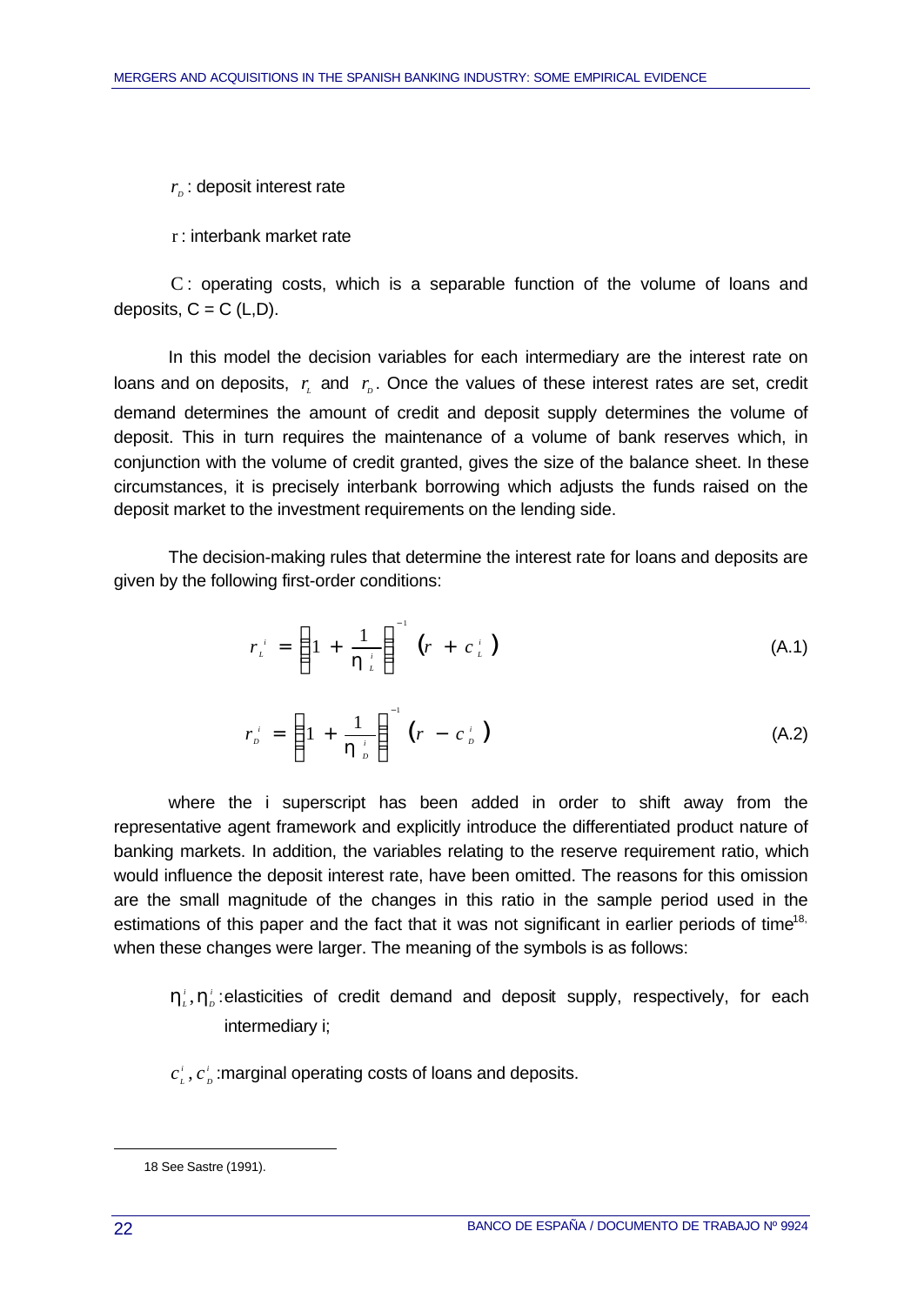According to equation (A.1), the banking firm i sets the lending rate  $r_{\iota}^{\iota}$  in such a way as to make the marginal income and marginal cost of loans equal. The marginal cost is a function of the opportunity cost as reflected by a market rate, such as the interbank rate, and the increase in operating costs derived from raising the volume of loans instead of borrowing on the interbank market. Similarly, equation (A.2) indicates that a banking intermediary i establishes the interest rate on deposits  $r_p^i$  in such a way that there is no difference between raising additional funds in the interbank market or in the deposits market. In the latter case, the marginal cost is the sum of two components: the increase in costs due to the fact that the supply of deposits is not perfectly elastic and the increase in operating expenses produced by increasing the level of deposits.

With both loans and deposits, the response of interest rates to variations in the marginal -financial and operating- cost is a function of the price elasticity for each of those markets, which, in principle, may vary at any point on the credit demand and deposit supply curves.

The Klein-Monti model assumes that banking intermediaries have market power in both the lending and deposit markets, but it does not envisage the possibility of a strategic interaction between them. Thus, market structure is not fully reflected in this model. To incorporate the possibility that an institution's decisions on prices and volumes depend on actions undertaken by competitors, plus the existence of product differentiation (derived in the case of banking from the fact that the market each entity serves differs from others), two further variables are added to the model:

ij D ij  ${\bf e}_{\rm \scriptscriptstyle L}^{\scriptscriptstyle\rm ij}$ , ${\bf e}_{\rm \scriptscriptstyle D}^{\scriptscriptstyle\rm ij}$  : substitution elasticities between products of intermediaries i and j in loan and deposit markets;

*ij D ij*  $e_{\iota}^{\scriptscriptstyle y}$ , $e_{\scriptscriptstyle \mu}^{\scriptscriptstyle y}$  :changes in the prices of competitor j when i decides to change its prices. In other words, conjectural variations between (i,j) in loan and deposit markets.

In an imperfect competition model with product differentiation in the loan and deposit markets, the factors conditioning the interest rates fixed by banking intermediaries are the following:

$$
r_{L}^{\ i} = \left[1 + \frac{1}{\bm{h}_{L}^{\ i} + \sum_{j \neq i}^{\ } \bm{e}_{L}^{\ y} \bm{e}_{L}^{\ y}}\right]^{-1} \left(r + c_{L}^{\ i}\right) \tag{A.3}
$$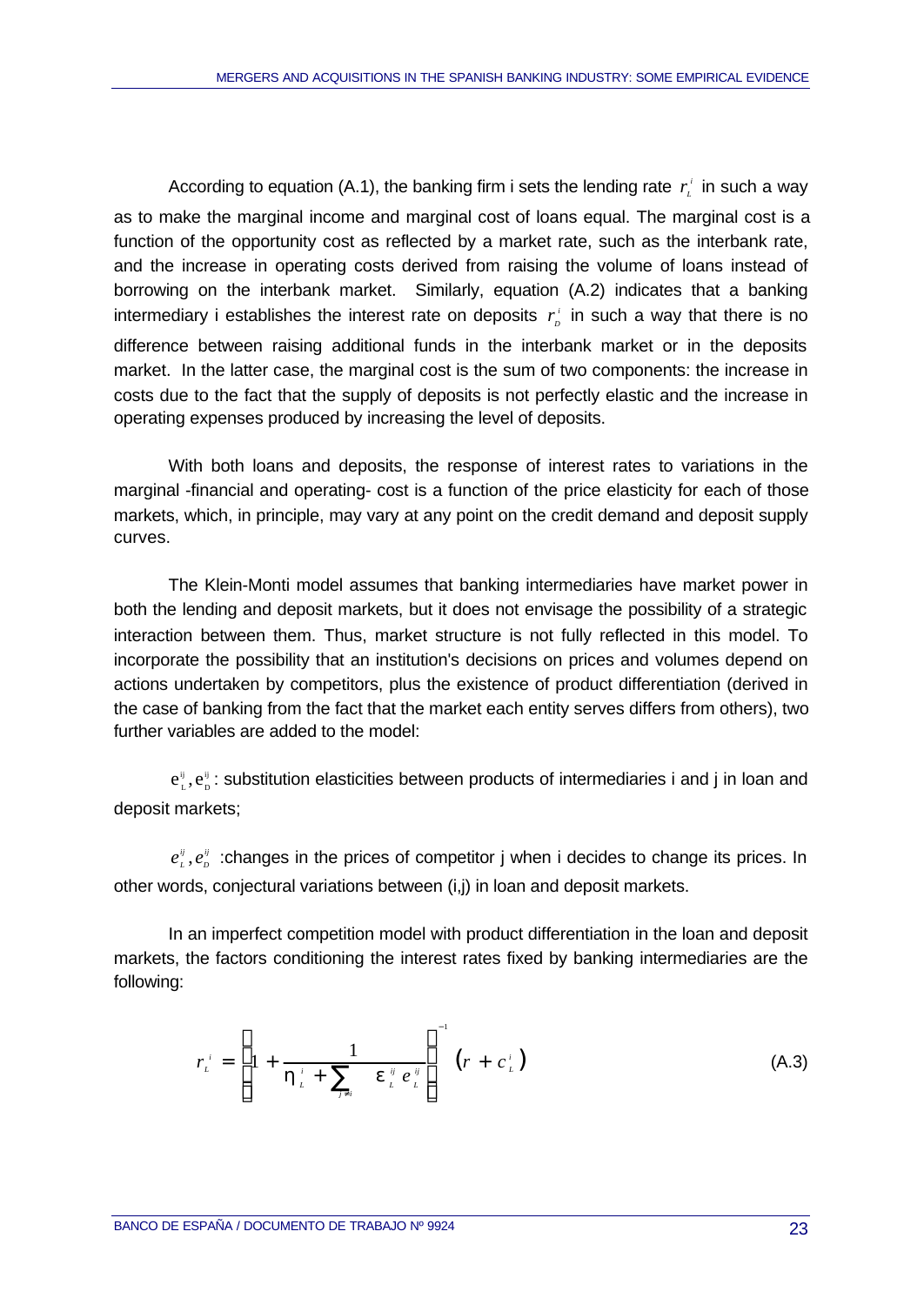$$
r_{p}^{i} = \left[1 + \frac{1}{\mathbf{h}_{p}^{i} + \sum_{j \neq 1} \mathbf{e}_{p}^{i} e_{p}^{i}}\right]^{-1} (r - c_{p}^{i})
$$
 (A.4)

These equations indicate that the sensitivity of bank interest rates no longer depends solely on the price elasticity of each banking institution's own market as in (A.1) and (A.2) but also on the type of strategic interaction among participants in the same market and the degree to which their products -or different client segments-can be substituted for one another.

Nevertheless, this framework is still insufficient to explain how banks behave, because it fails to take into account the risk inherent in granting a loan because of uncertainty as to whether the interest will be paid and the principal repaid<sup>19.</sup> If this is borne in mind, equation (A.3) allows us to calculate the expected return on the loan portfolio  $\,\mathsf{R}_{\,\cdot}^{\,\cdot}$  :

$$
R_{\mu}^{\mu} = g \left[ \underline{r}_{\mu}^{\mu}, \ p^{\mu} (\cdot) \right]
$$

where:

*i*  $r_{\iota}^{\iota}$ : interest rate vector of (k $\times$ 1) dimension established by the i-th bank for k types of credit in its market;

 $p^{\cdot}(\cdot)$ : average non-performing loan probability function of bank i, which depends, in turn, on the interest rate on loans  $(r_i(k))$  $L^{\mu}_{L}(k))$  for the class k customer and on the overall state of the economy (y)

Under the assumption that the risk groups into which the customers of a bank can be classified may be represented in the form of an average prototype customer with a binomial probability function that corresponds to the event: payment/non-payment of the loan in due time, the expression (A.3) may be rewritten as:

 <sup>19</sup> The findings of Slovin and Sushka (1984) indicate that the most appropriate theoretical framework for presenting empirical evidence on banking firms' performance should combine portfolio theory and price-setting in an imperfect competition market.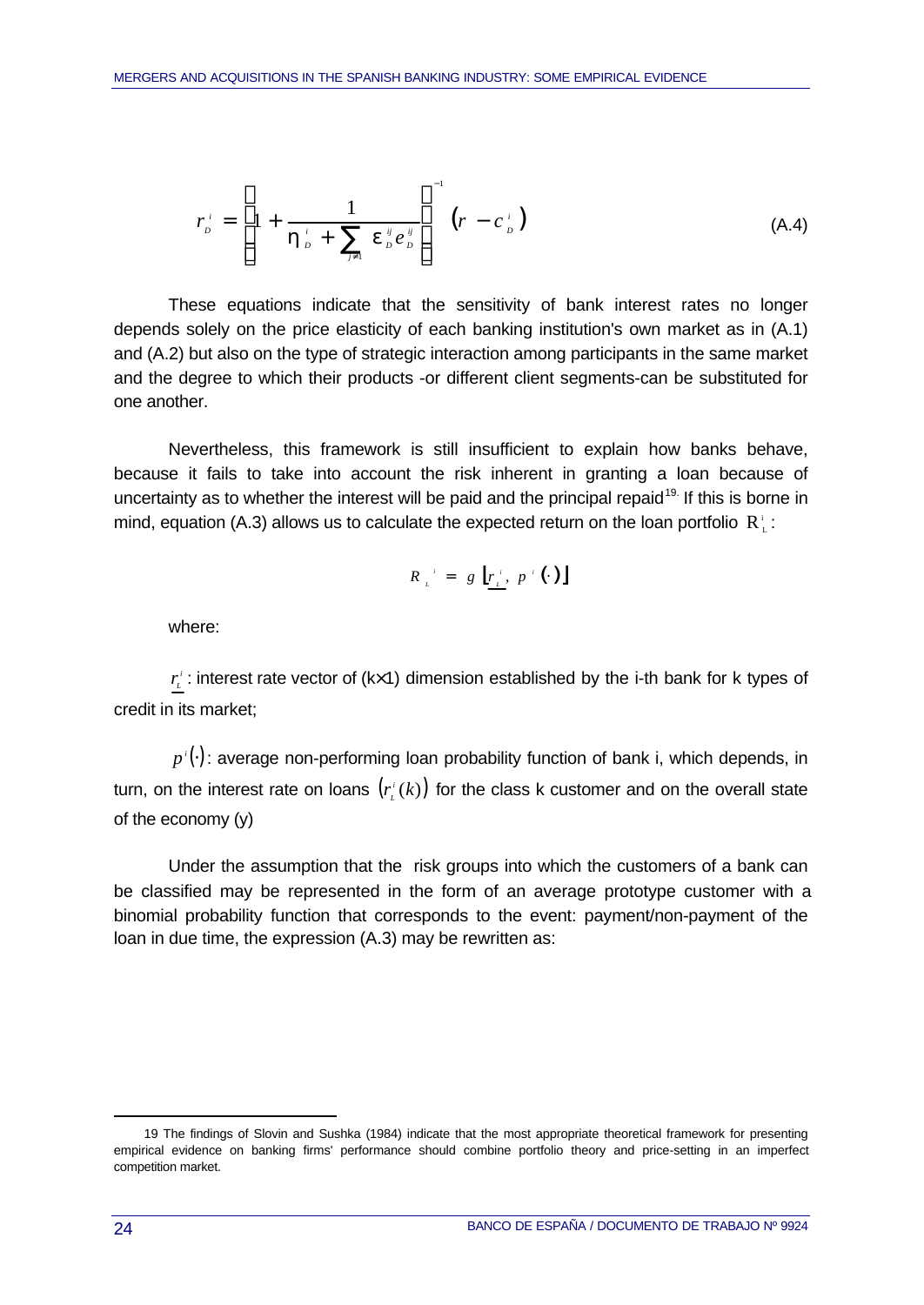$$
r_{L}^{i} = \left[ p^{i} + \frac{p^{i}}{\mathbf{h}_{L}^{i} + \mathbf{h}_{L}^{M}} \right]^{-1} \left( r + c_{L}^{i} \right) =
$$
\n
$$
= \left[ p^{i} \left( 1 + \frac{1}{\mathbf{e}_{L}^{i}} \right) \right]^{-1} \left( r + c_{L}^{i} \right) = m_{L}^{i} (\cdot) \left( r + c_{L}^{i} \right)
$$
\n(A.5)

where:

- $p^i$ : probability of the client of bank i paying for the credit in due time = 1 average probability of recording past-due loans.
- i  $e_{\iota}^{\iota}$ : elasticity perceived by bank i in the credit market.
- $\bm{h}_{\text{\tiny L}}^{\text{\tiny L}}$  : elasticity of the demand for credit received by i if competitors do not react (related to consumer characteristics)
- $\textbf{\textit{h}}_{\text{\tiny L}}^{\text{\tiny M}}$  : degree of rivalry of firms in the credit market given by:

$$
\mathbf{h}_{L}^{M} = \sum_{j \neq i} \mathbf{e}_{L}^{ij} e_{L}^{ij}
$$

The expression (A.4) can also be rewritten in a similar way:

$$
r_{\scriptscriptstyle D}^i = \left[1 + \frac{1}{\bm{h}_{\scriptscriptstyle D}^i + \bm{h}_{\scriptscriptstyle D}^M}\right]^{\! -1} \left(r - c_{\scriptscriptstyle D}^i\right) = \left[1 + \frac{1}{\bm{e}_{\scriptscriptstyle D}^i}\right]^{\! -1} \left(r - c_{\scriptscriptstyle D}^i\right) = m_{\scriptscriptstyle D}^i\left(\cdot\right)\left(r - c_{\scriptscriptstyle D}^i\right) \tag{A.6}
$$

where:

 $\boldsymbol{h}^{\scriptscriptstyle{M}}_{\scriptscriptstyle{D}}$  : degree of rivalry among firms in the deposit market, given by:

$$
\boldsymbol{h}^{\scriptscriptstyle M}_{\scriptscriptstyle D}=\sum_{\scriptscriptstyle j\neq i}\ \boldsymbol{e}^{\scriptscriptstyle ij}_{\scriptscriptstyle D}e^{\scriptscriptstyle ij}_{\scriptscriptstyle D}
$$

According to these last equations, banks fix lending and deposit rates in terms of: the marginal -financial and operating- cost, the price-elasticity of demand, the type of strategic interaction among the institutions operating in the loan and deposits market, the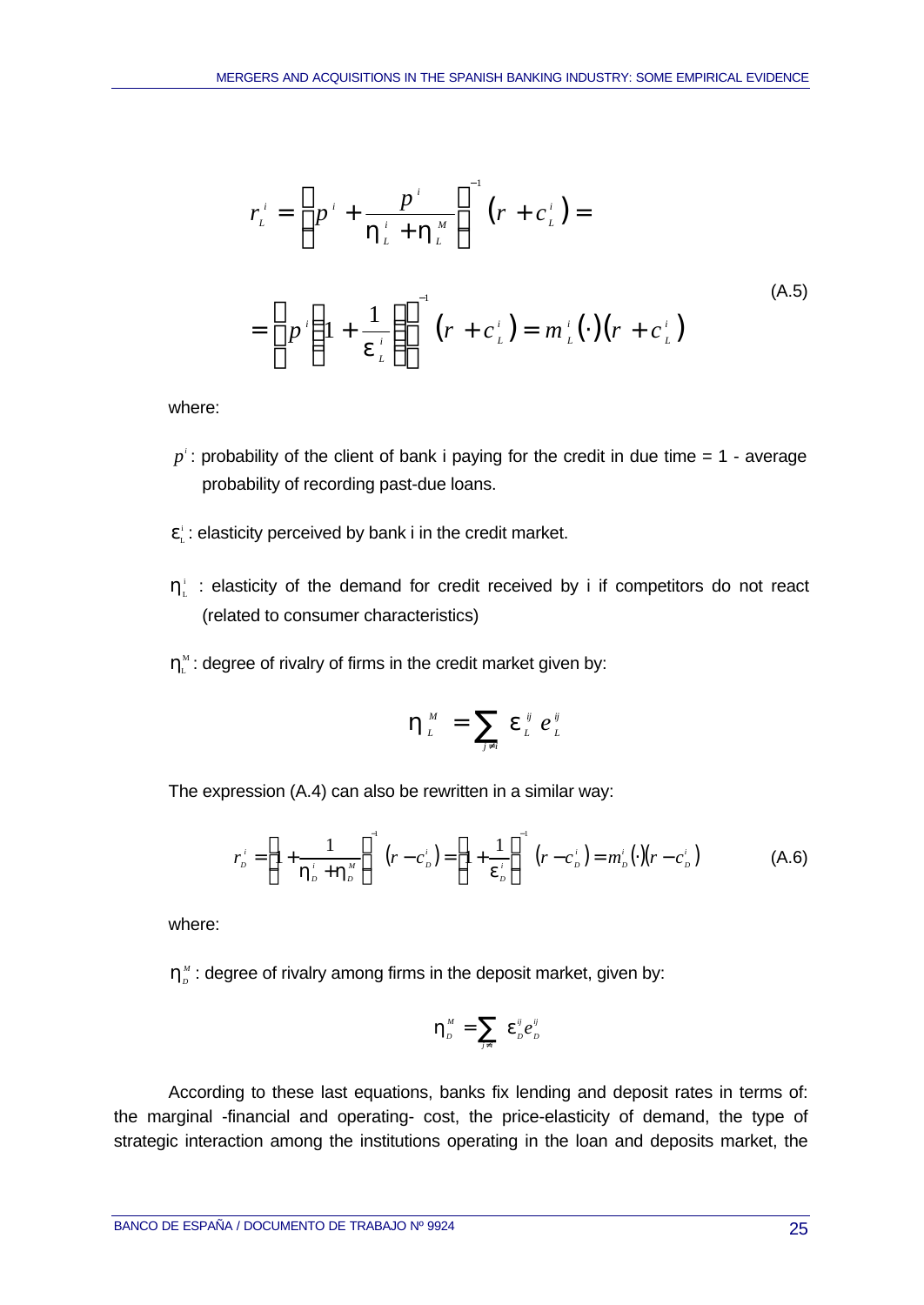degree of substitution with competing products or markets, and, lastly, the probability distribution of overdue loans.

On the basis of a first-order approximation to functions  $m^i_{\text{\tiny L}}(\cdot)$  and  $m^i_{\text{\tiny D}}(\cdot)$  -which assumes that the interaction terms (cross derivatives) and the second derivatives of each variable may be omitted (only if  $h^i,e^y, e^y$  *and*  $p^i$  are not interrelated)- two linear functions could be specified: one for  $r_L^i$  and another one for  $r_L^i$ , in terms of  $r, c_L^i, c_D^i$ , L *i*  $c_p^i$ , and of the various variables on which the functions  $m_\text{\tiny L}^{\text{\tiny i}}(\cdot)$  and  $m_\text{\tiny D}^{\text{\tiny i}}(\cdot)$  depend  $(\bm h^{\text{\tiny i}}, \bm h_\text{\tiny L}^{\text{\tiny M}}\bm h_\text{\tiny D}^{\text{\tiny i}}, \bm h_\text{\tiny D}^{\text{\tiny M}}$  and  $p^{\text{\tiny i}})$ *D i*  $\left(\boldsymbol{h}^{\scriptscriptstyle{i}}, \boldsymbol{h}^{\scriptscriptstyle{M}}_{\scriptscriptstyle{L}} \boldsymbol{h}^{\scriptscriptstyle{j}}_{\scriptscriptstyle{D}}, \boldsymbol{h}^{\scriptscriptstyle{M}}_{\scriptscriptstyle{D}} \quad \text{ and } p^{\scriptscriptstyle{i}}\right)$ . The empirical formulation of these functions would correspond to the equations (3) and (4) of the main text:

$$
r_{\scriptscriptstyle L}^i = \boldsymbol{b}_{\scriptscriptstyle \phi} + \boldsymbol{b}_{\scriptscriptstyle 1} r + \boldsymbol{b}_{\scriptscriptstyle 2} c_{\scriptscriptstyle L}^i + \boldsymbol{b}_{\scriptscriptstyle 3} p^i + \boldsymbol{b}_{\scriptscriptstyle 4} \boldsymbol{h}_{\scriptscriptstyle L}^i + \boldsymbol{b}_{\scriptscriptstyle 5} \boldsymbol{h}_{\scriptscriptstyle L}^M + \boldsymbol{e}_{\scriptscriptstyle L}^i
$$
 (A.7)

$$
r'_{b} = g_{0} + g_{1}r + g_{2}c'_{b} + g_{3}h'_{b} + g_{4}h''_{b} + e'_{b}
$$
\n(A.8)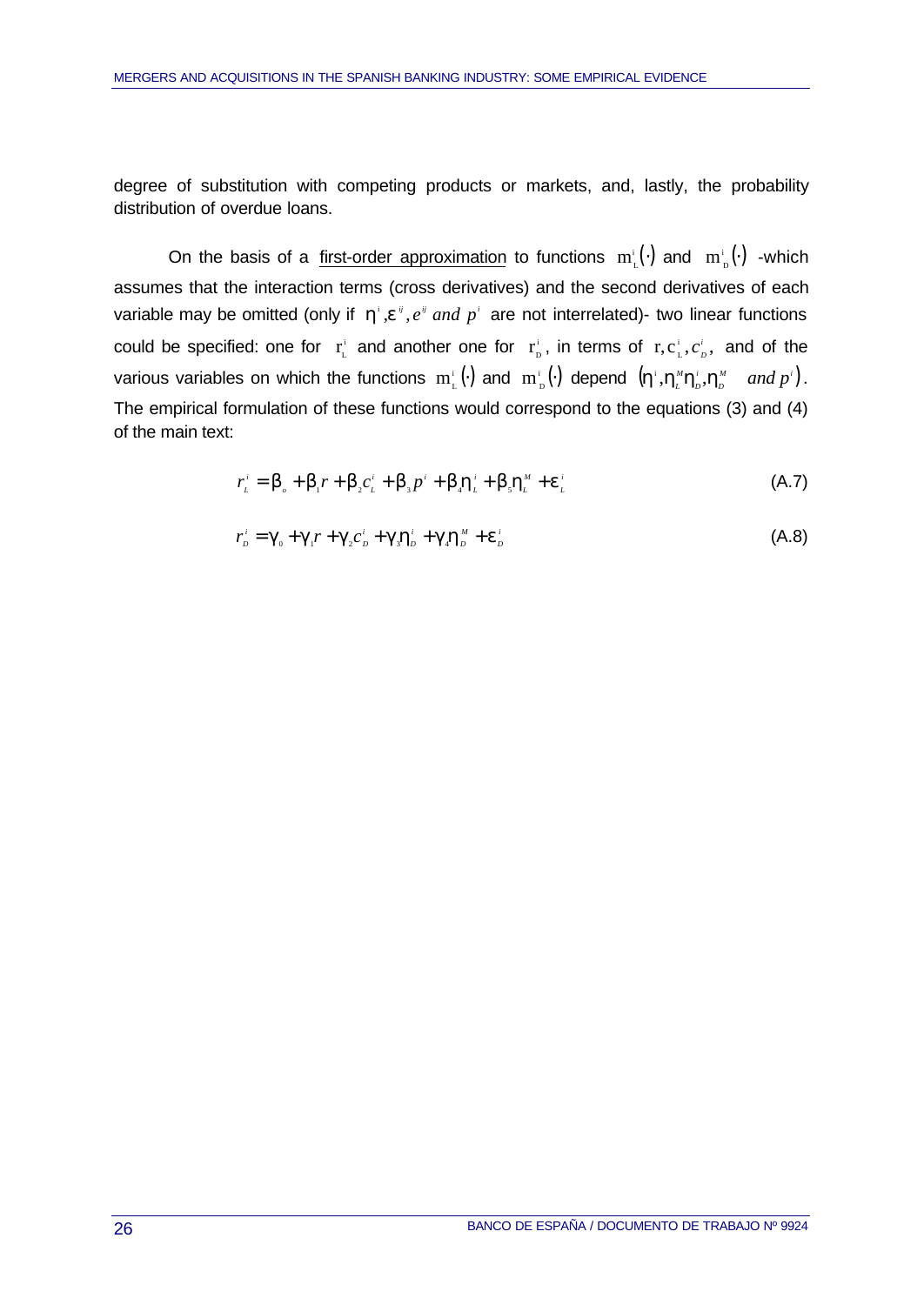#### **APPENDIX 2**

This section contains the main findings of the case-by-case analysis which are summarised in Tables A.1 to A.3. Comments are organised in three parts, each analysing a specific area of the entities' activity.

#### **Profit-generating capacity**

The results for the first group of indicators, which attempt to measure entities' profitgenerating capacity, are summarised in Table A.1. As can be seen, the results of the analysis are rather unclear, although there is generally a larger number of cases in which there is a worsening of profit-generating capacity, whatever the indicator used to measure it.

The analysis of the data excluding the cases in which changes are no significant reveals some details of interest.

First, it is seen that the effects of the mergers analysed appear to have different effects on the course of financial charges and of total income, with a higher number of negative changes in the latter case, while positive changes predominate in financial charges. The improvement in financial expenses may be related to the increase in market power of the entities analysed following the merger, owing to their market share having risen in their regional area of operation<sup>20.</sup> On the other hand, negative effects on total income might be related to a shift in the balance sheet structure after the merger towards operations with lower margins such as the activity in foreign exchange markets or money and securities market which substitute the traditional lending/deposit activity (see Table A.3). More in-depth analyses would, however, be needed to confirm these hypotheses.

Second, if we analyse gross income margin, the final conclusions are less clear because the trend in total income offsets the improvement recorded in financial expenses. Thus, out of the 9 cases where there were significant changes in gross income, 4 were positive and 5 were negative. When analysing net income the results are similar: out of 10 cases where significant changes were observed, 5 were positive and 5 negative.

Generally, the results are worse in mergers between banks than among savings banks, since in 3 cases there was a significant worsening in profit-generating capacity measured in terms of net income and, in one case, a non-significant worsening. In the group of savings banks, out of a total of 14 cases there was a significant improvement in profit-generating capacity in 5 cases, no substantial positive changes in 4 cases, no substantial negatives changes in 3 cases and only a significant worsening of the post-

 <sup>20</sup> Many of the mergers analysed are between savings banks, whereby their reference market would be the regional market rather than the national market, where their share would be much smaller.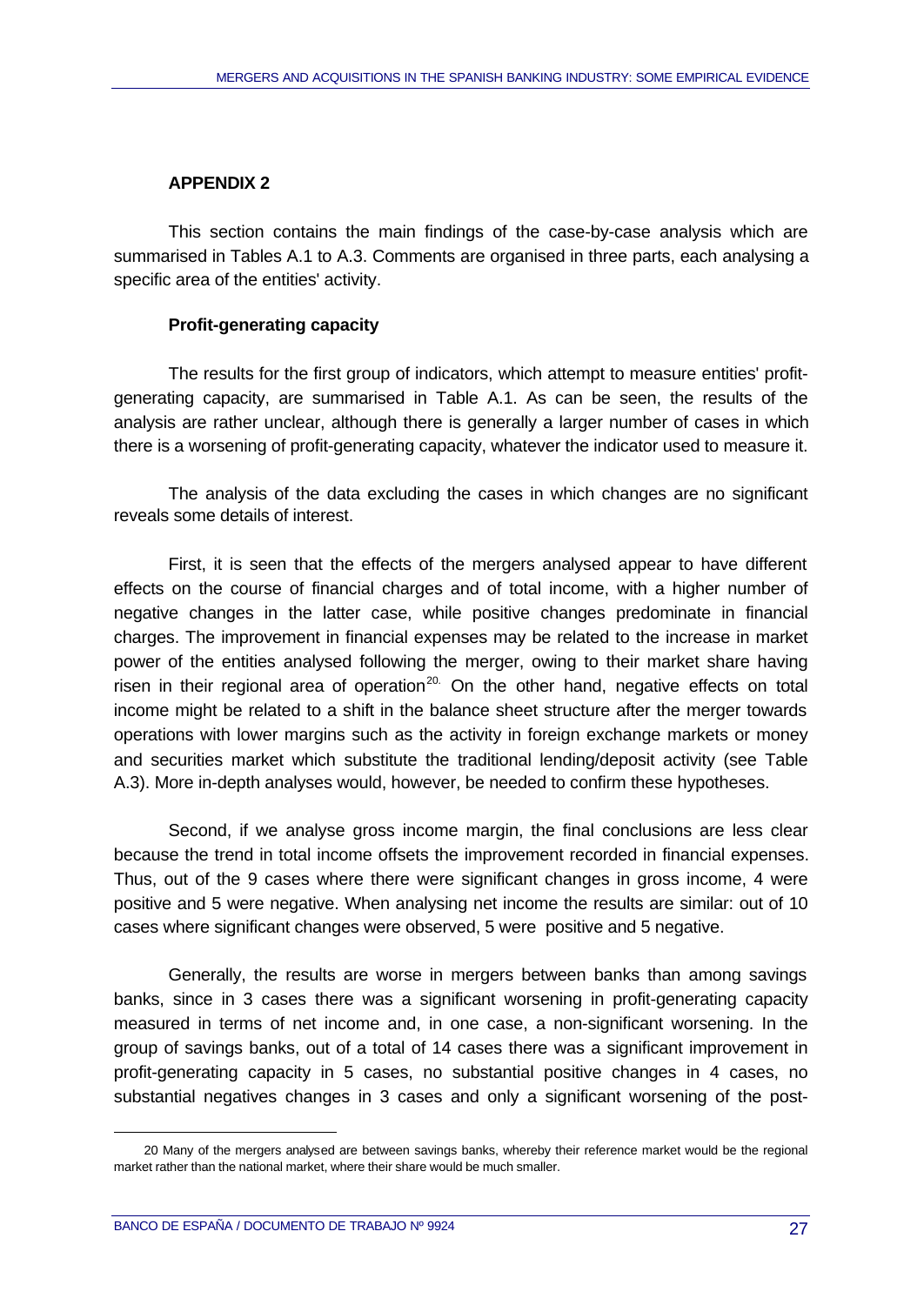merger situation in 2. The worse behaviour of banks was in some respect the result of a bigger switch in activity towards operations with narrower spreads. As can be seen in table A.3, in all the mergers between banks there are significant reductions in the ratio of peseta lending and deposits to total assets, which is the business area with the highest spreads. The changes in business structure in savings banks were less evident and, although there was some switching in activity towards business areas other than traditional ones, the influence of these changes on profit-generating capacity is less clear owing to the scant significance of these shifts $21$ .

# **Efficiency and productivity**

Table A.2 illustrates the results obtained with the second group of indicators, which attempt to measure changes in efficiency. As can be seen, the results of the analysis in this case are somewhat more positive, since in most of the cases analysed there were improvements in productivity per employee, productivity per office, and, to a lesser extent, in the ratio of operating costs to average total assets. The effects of mergers are less clear in the case of the other two ratios considered, as a consequence of the greater variability observed in the profit-generating capacity of institutions which have been through a merger.

Nonetheless, a more detailed analysis shows that, although mergers had a positive effect on the ratio of operating costs to average total assets, in many of the cases (9 cases) the changes are barely significant. If we only considered those operations in which the effects of the merger are significant, the results are much more ambiguous (see table A.2). In the case of productivity per employee and productivity per office the situation is more positive as the number of significant improvements is bigger than the number of worsening cases in both ratios (see table A.2). Furthermore, there appears to be a relationship between productivity per employee and per office and the ratio of operating costs to average total assets. Of the nine cases in which there is an increase in both productivity ratios, in eight there is also an improvement in the latter ratio, while in the four cases in which there is a fall in productivity levels, in three of them there is a deterioration in this ratio.

When analysing the other efficiency ratios, it is found that changes in gross income were generally larger than changes in operating costs, thereby the efficiency ratio (operating costs/gross income) is more influenced by the changes in the former variable. There is therefore an overlap between those institutions showing improvements in the generation of profits and those showing improvements in this efficiency ratio (see Tables A.1 and A.2).

 <sup>21</sup> The average reduction in the ratio of lending+deposits in pesetas to total assets is 773 basis points for mergers between banks and 125 basis points for savings banks.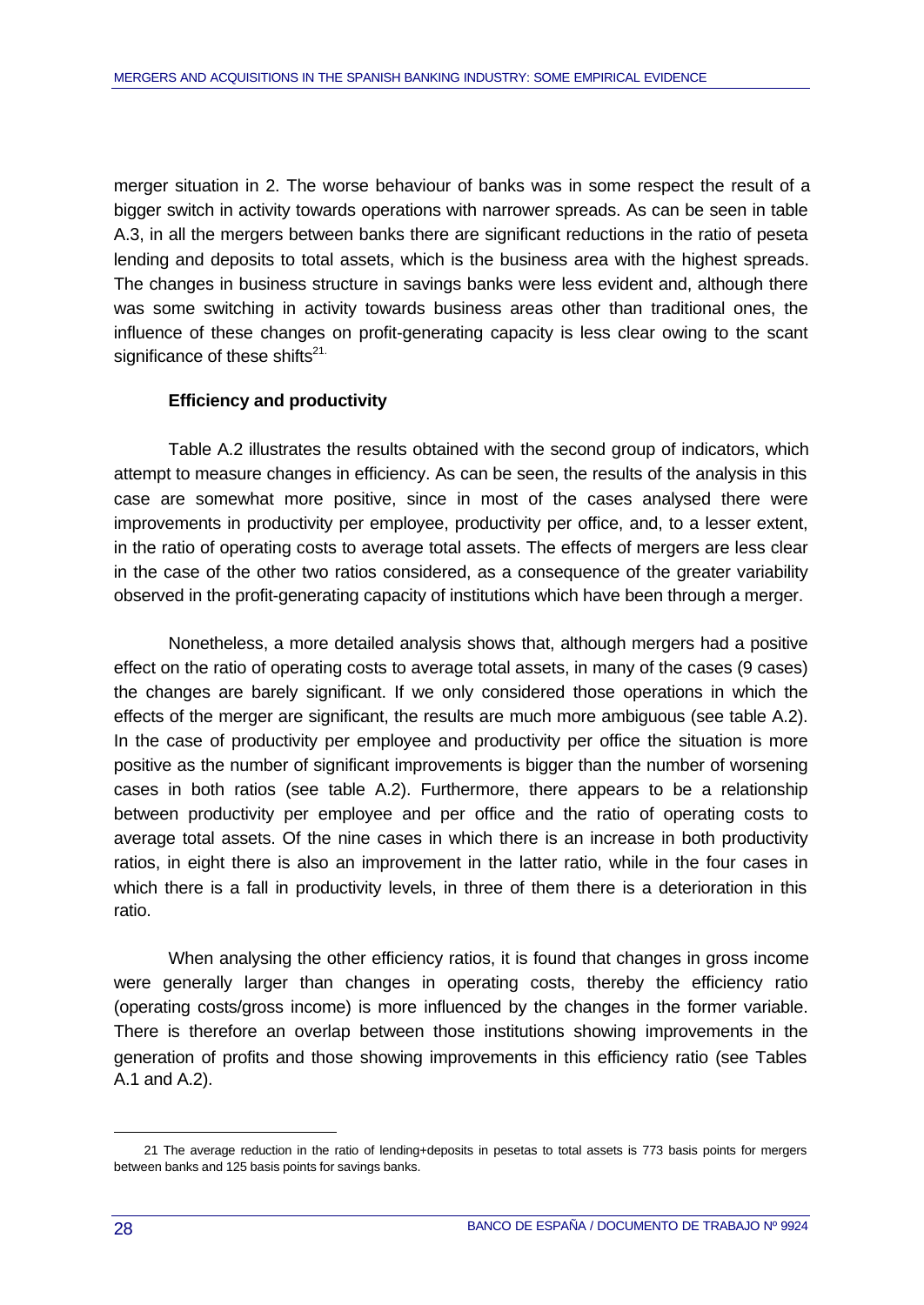The changes in the ratio which relate the level of operating costs to the level of total income indicate that, in certain cases, productivity gains may have a negative impact on the level of income generation if they are the consequence of growth in business areas with lower margins.

This hypothesis is partly confirmed by the relationship which seems to exist between changes in the ratio of peseta loans and deposits to total assets and the growth of total assets after the merger, since, in general, mergers in which there is a larger fall in the above-mentioned ratio are those which show the greatest growth in total assets. This is because, in general, intermediation activities in the foreign-exchange, money and securities markets are operations involving larger amounts of funds than the traditional lending/deposit ones and they therefore facilitate growth in total assets, albeit with lower operating margins. It seems that, as a result of this, those institutions which had achieved higher rates of growth in their total assets -as a consequence of a shift of activity towards these areas of business- also showed a reduction in their operating costs in relation to total assets, although the ratios of their operating costs to income did not necessarily fall, since their total income might be affected by the change in the structure of business.

There does not seem to be any clear relationship between a better performance of the ratio of operating costs to average total assets and the reduction in the numbers of employees and offices<sup>22.</sup> This happens because in many cases in which the merger involves a reduction in staff, the gains arising from such action are practically cancelled out by the increase in the costs per employee as a consequence of the impact of severance payments or because the reduction in staff is achieved through early retirement which does not reduce staff costs. A similar situation occurs, although to a lesser extent, in those cases in which there is a reduction in the number of offices, since overheads per office tend to increase more than the sector average, reducing the impact of the saving on operating expenses. This effect could be associated with a transitory increase in overheads due to the process of internal reorganisation of the merged institutions.

Improvements in productivity per employee seem to be more closely associated with changes in total assets after the merger than with there being a decline in the number of employees. The reason for it is that higher than average growth of assets is observed in many of the mergers in which there was an increase in productivity, at the same time as an increase in the number of employees. However, productivity per office is much more closely related to the change in the number of offices, since in 14 cases the fall in that number was reflected in an increase in productivity per office. This difference is due to the fact that changes in the number of offices are, in general, more far-reaching than staff changes.

 <sup>22</sup> Of all the cases analysed in which there was a fall in the number of employees after the merger (9 cases), only in one was the decline in staff almost entirely reflected in the operating costs. In addition, out of the eleven cases where a reduction in the number of offices took place, in four the reductions in the office network were almost completely reflected.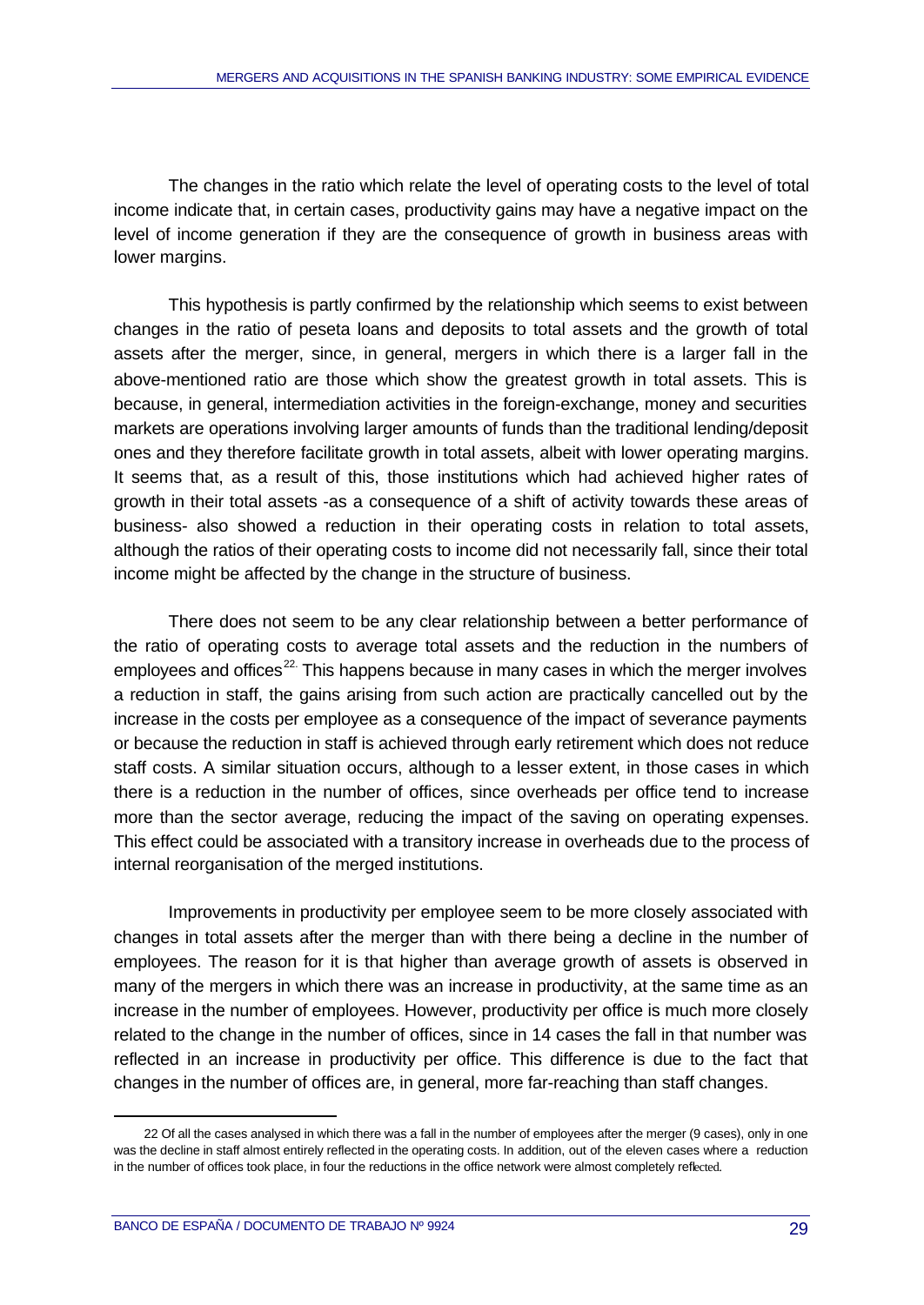When comparing the changes in the number of employees and offices with the growth of total assets after the merger (see Tables A.2 and A.3), it is clear that in most cases in which after the merger there is an increase in market share neither the number of employees nor the number of offices decreases (4 cases against 2). Conversely, in all those cases in which there is a reduction in the number of employees and offices, except in one in which the result is uncertain, there is also a slowdown in the growth of total assets and losses of market share.

All this may indicate the existence of two types of mergers, those in which business expansion criteria predominate, which would be the first group (increase in share and more employees and offices) and others in which criteria of cost cutting and productivity increases predominate, which would make up the second group (reduction in staff and offices even at the expense of losses of market share). However, the differences between these two groups are not clear, since as commented above, the reductions in staff and offices are not always reflected in changes in operating costs, so that the differences between the two groups in the changes in their efficiency ratios are not very evident.

In certain cases, the rationalisation process had an inmediate effect on productivity ratios (in the year immediately following the merger), this effect gradually evaporating in subsequent years, as the number of offices or staff increases again. In these cases, the merger could have been used to undertake a rapid restructuring of the resulting institution and then to embark on an expansion. This outcome mainly occurs in mergers between savings banks, a group of institutions in which mergers took place between entities with a high degree of overlapping in their office networks. After merging a sharp fall in the number of offices, and to a lesser extent, in the number of employees can be observed -as a result of the reorganisation of the regional distribution network-. Afterwards, increases in these variables occur while plans for expansion into other regions are being implemented.

There does not seem to be a clear relationship between the previous level of efficiency of the institutions taking part in a merger and the values of the efficiency ratios in the subsequent period. Although, in general, mergers involving institutions which had higher efficiency levels subsequently show efficiency levels above those of the control group, some of the mergers involving institutions with efficiency levels below the average of the sector are those which then show better results in terms of efficiency (mergers 12, 8 and 13). This result may have a certain logic, since the possibility of achieving reductions in costs is greater in less efficient institutions, so that an improvement in the management stemming from the merger may give rise to rapid increases in the levels of efficiency of the institution.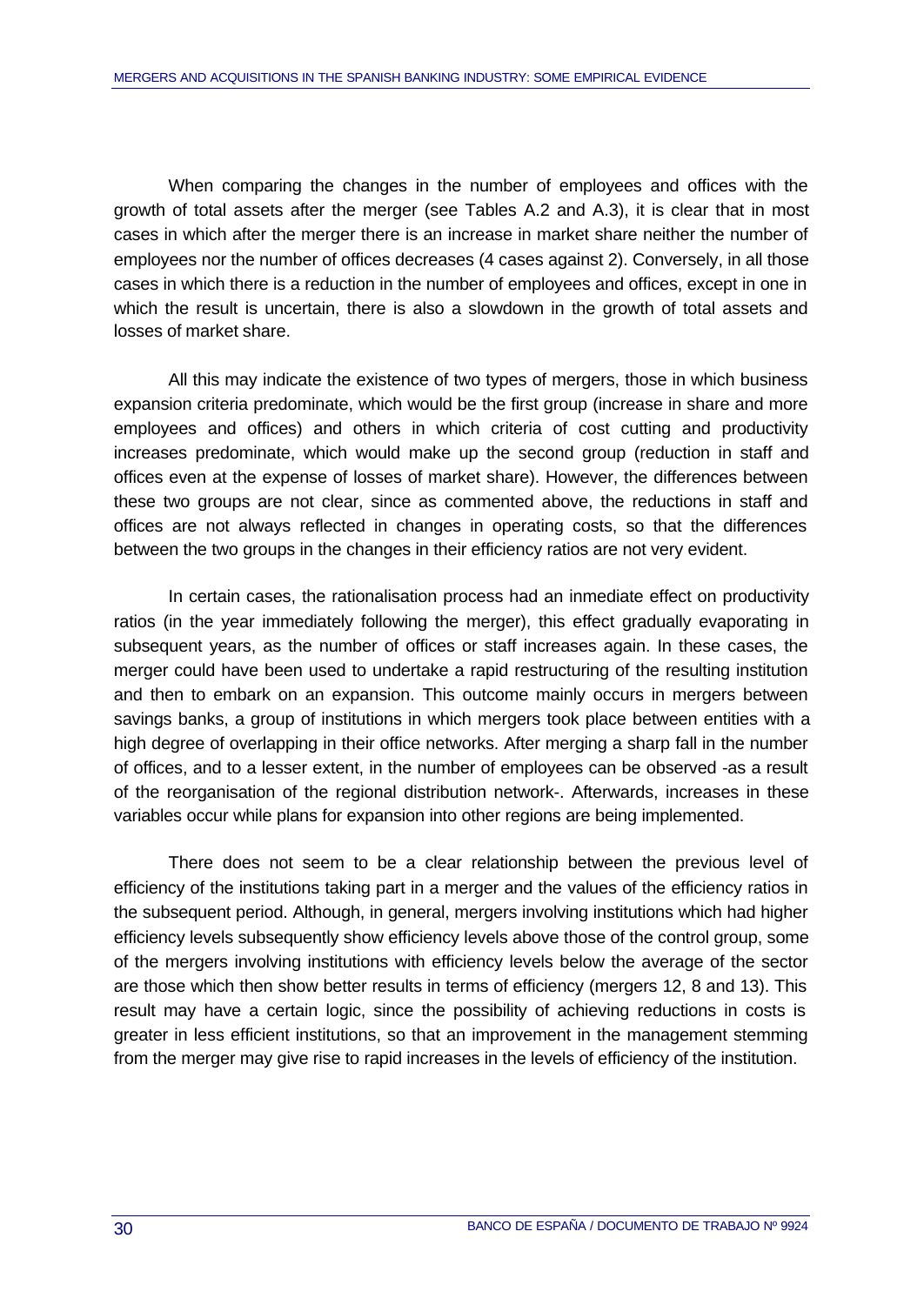### **Capital adequacy ratio**

One element determining the possibilities for balance-sheet growth after mergers is the increase which mergers tend to produce in the value of the capital-adequacy ratio. In fact, as can be seen in table A.3, in 11 of the 18 cases analysed there was an increase in this ratio, of them 9 being significative. The results are even more clear if the situation of the last year prior to the merger is compared with the first after it, since then in 14 of the 18 cases analysed there was an increase in the capital-adequacy ratio. To a large extent, these increases are due to the incorporation into reserves of the capital gains arising from mergers, due to the revaluation of assets which were recorded on the books at historical cost. Although this is a purely accounting phenomenon, it enables banking institutions to widen the possibilities for growth by increasing the amount of eligible capital. This effect is even more important in the case of savings banks, a group of banking intermediaries which lack capital due to their special legal status. For them, the expansion of own resources has necessarily to be based on reserves growth and generated profits.

The fact that the value of the capital-adequacy ratio has decreased in several of the mergers analysed does not contradict the previous explanation, but it provides evidence of some institutions having taken advantage of the capacity for growth generated by the increase in capital.

Lastly, there appears to be a relationship between the increase in capital adequacy ratio and profit-generating capacity. Out of the 8 entities posting an increase in their net income as a percentage of average total assets, in 6 there was an increase in the capital adequacy ratio. Likewise, of the 9 cases where net income deteriorated, the capital adequacy ratio diminished in 5 instances. The improvement in entities' capital adequacy may have something of a positive influence on the cost of resources obtained from financial markets, thus contributing to increase the operating margins of those entities which experienced greater increases in their capital adequacy ratio.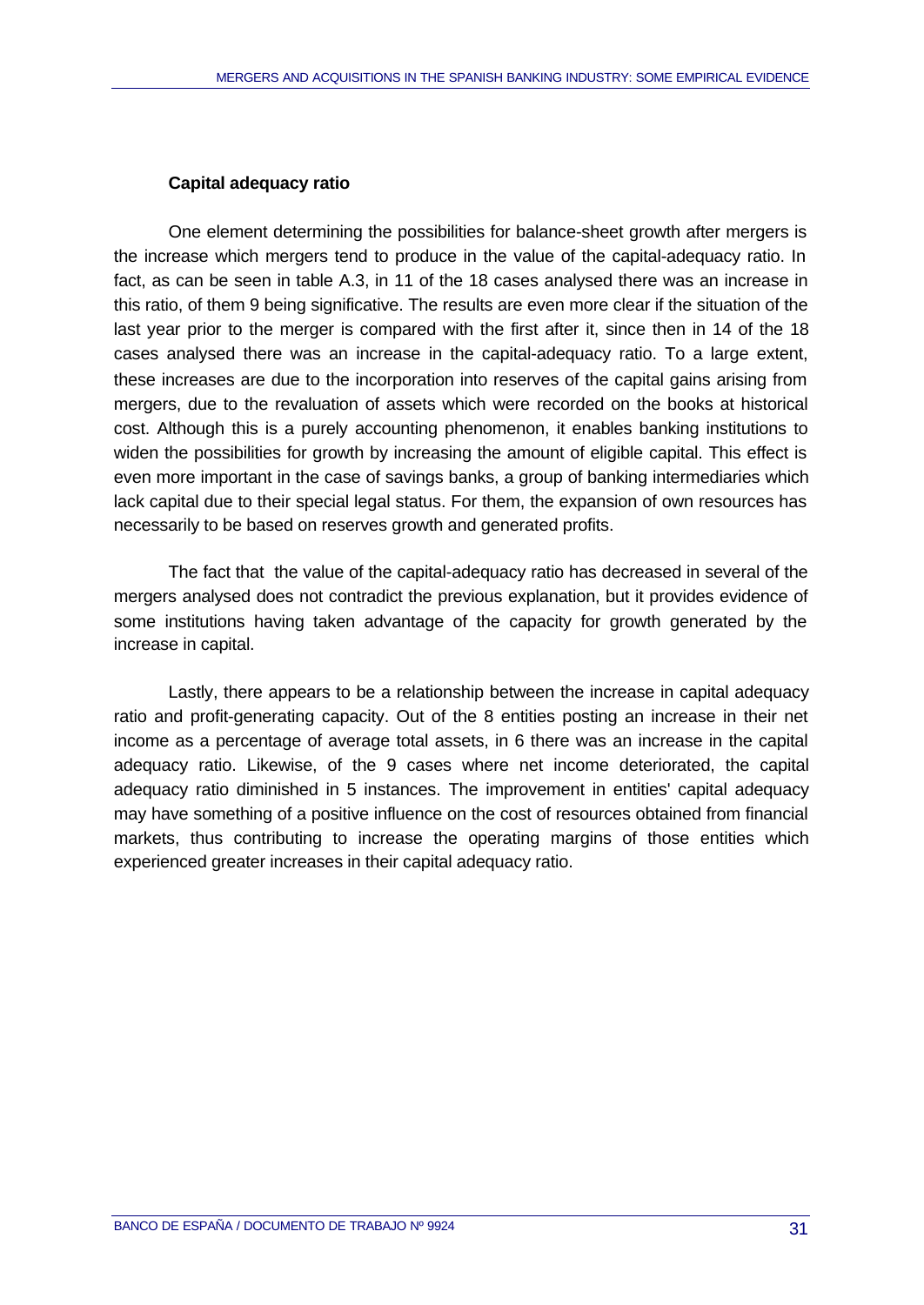# **REFERENCES**

- Abbot, T.A. (1994): "Observed Price Dispersion: Product Heterogeneity, Regional Markets, or Local Market Power?". Journal of Economics and Business 46, 21-37.
- Alvarez, R. and Orea, L. (1998): "Firm-specific temporal variation in technical efficiency: results of a stochastic output distance function". IVIE, Working Paper EC 98-27.
- Arellano, M. and Bond, S.R. (1988): "Some tests of specification for panel data: Monte Carlo evidence and an application to employment equations". Institute for Fiscal Studies, Working Paper 88/4.
- Bils, M. (1989): "Cyclical pricing of durable goods ". NBER Working Paper 3050.
- Camarero, M., Esteve, V. and Tamarit, C (1995): "Testing balance sheet linkages within the Spanish savings bank industry: a multivariante approach". Economic and Financial Modelling, vol. II, pp. 3-29.
- Delgado, F. (1989): "Economías de escala en el sistema bancario español". Tesis doctoral, Facultad de CC Económicas, Madrid.
- Fanjul, O. and Maravall, F. (1985): "La eficiencia del sistema bancario español". Alianza Editorial, Madrid.
- Hernández, A. (1994): "Los tipos de interés de crédito bancario y el riesgo de insolvencia: el caso español". CEMFI, Documento de Trabajo, Junio.
- Jaumandreu, J. and Lorences, J. (1999): "Modelling price competition across many markets (An application to the Spanish loans market)". Paper presented at XV Jornadas de Economía Industrial, Madrid, Septiembre.
- King, S.R. (1986): "Monetary transmission. Through bank loans or bank liabilities?". Journal of Money, Credit and Banking, vol. 18, nº 3, August.
- Klein (1971): "A theory of the banking firm". Journal of Money, Credit and Banking, May, 205-218.
- Maudos, J. (1996): "Eficiencia, cambio técnico y productividad en el sector bancario español: una aproximación de frontera estocástica". Investigaciones Económicas. vol. XX (3), Septiembre, pp. 339-358.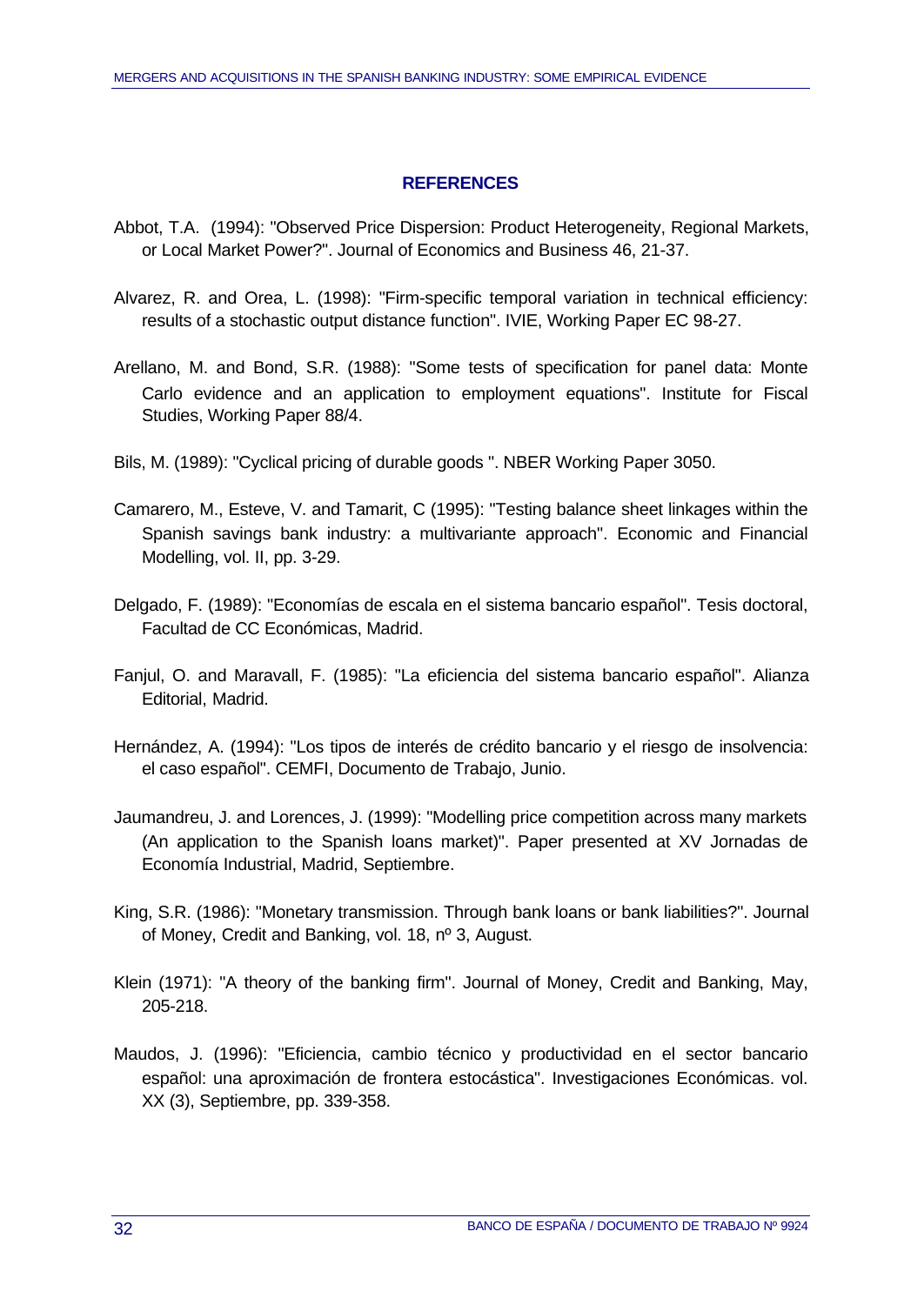- Monclus,R. (1997): "Las fusiones de las cajas de ahorros desde una perspectiva de rentabilidad, productividad y estructura patrimonial". Actualidad Financiera.
- Monti (1973): "A theoretical model of bank behaviour and its implications for monetary policy", Societé Universitaire Européenne de Recherches Financières, reprint of L'Industria, nº 2, 1971.
- Peristiani, S. (1996): "Do mergers improve the X-efficiency and scale efficiency of U.S. banks? Evidence from the 1980s". Federal Reserve Bank of New York, Research Paper 9623.
- Raymond, J.L. and Repilado, A. (1991): "Análisis de las economías de escala en el sector de cajas de ahorros". Papeles de Economía Española, 46, pp. 87-107.
- Reboredo, J.C. (1997): "Incentives to merge and bank soundness. The case of Spanish savings banks". Universitat Autonoma de Barcelona, Working Paper 371.97.
- Rhoades, S.A. (1998): "The efficiency effects of bank mergers: and overview of case studies of nine mergers". OCDE.
- Rios, S. (1997): "Impacto de las fusiones sobre la eficiencia de las cajas de ahorros españolas (1986-1995)". CEMFI, Documento de Trabajo, Junio.
- Sáez, F. (1996a): "La relación entre los tipos de interés del crédito bancario y los del mercado interbancario". Banco de España, Boletín Económico, Mayo.
- Sáez, F. (1996b): "Los tipos de interés de los pasivos de bancos y cajas de ahorros y su relación con los tipos interbancarios". Banco de España, Boletín Económico, Septiembre.
- Sastre, M.T. (1991): "La determinación de los tipos de interés activos y pasivos de bancos y cajas de ahorro". Banco de España, Estudios Económicos, nº 45.
- Sastre, M.T. (1998): "The banking system in the monetary transmission mechanism", in Monetary policy and inflation in Spain, Servicio de Estudios del Banco de España, ed. J.L. Malo de Molina, J. Viñals and F. Gutierrez. Mac Millan Press.
- Slovin, M.B. and Sushka, M.E. (1984): "A note on the evidence in alternative models of the banking firm". Journal of Banking and Finance 8, 99-108.
- Tobin, J. (1982): "The commercial banking firm: a simple model". Scandinavian Journal of Economics, 84(4), pp. 495-530.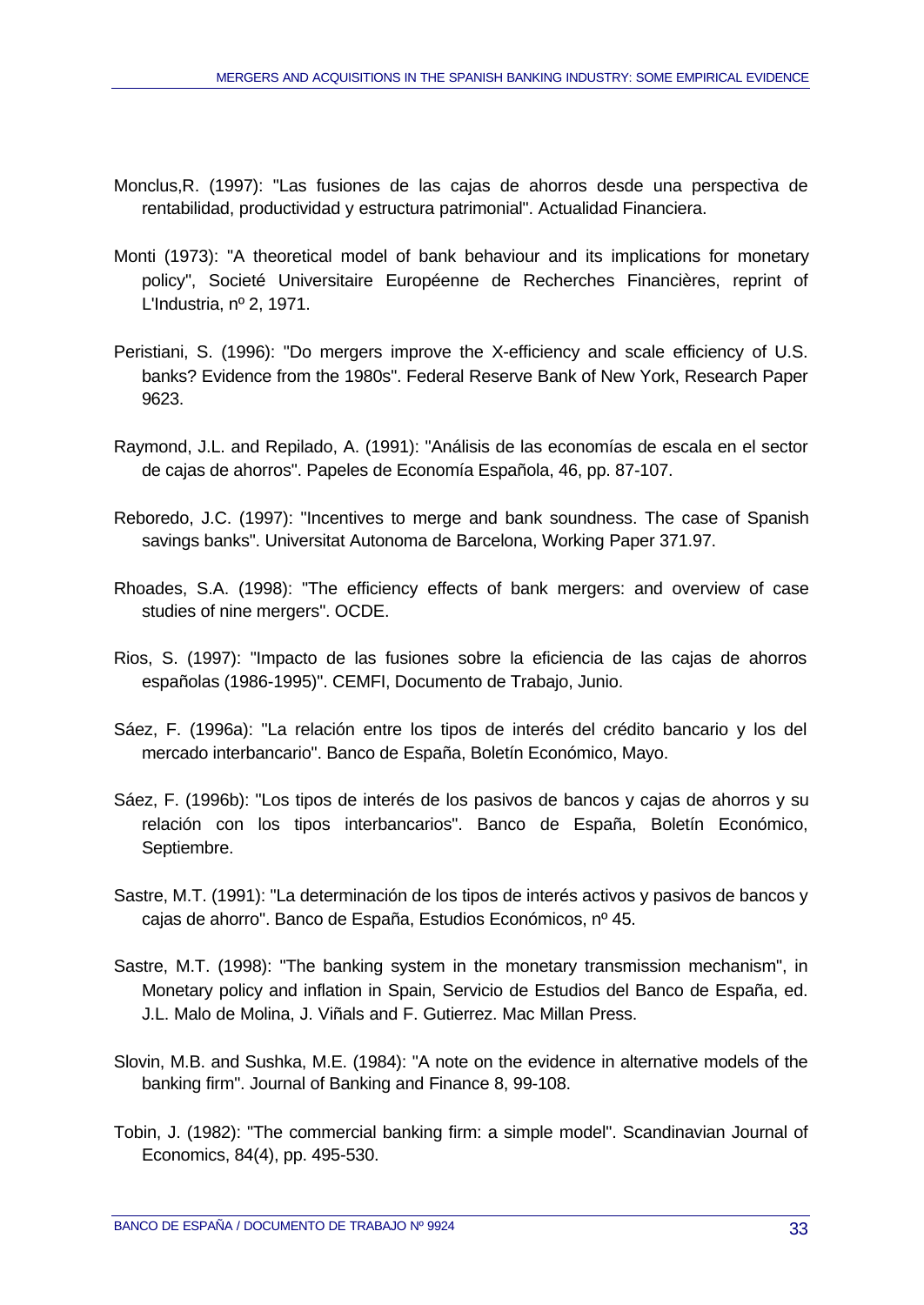Van der Vennet, R. (1996): "The effect of mergers and acquisitions on the efficiency and profitabylity of EC credit institutions". Journal of Banking and Finance, 20, pp. 1531- 1558.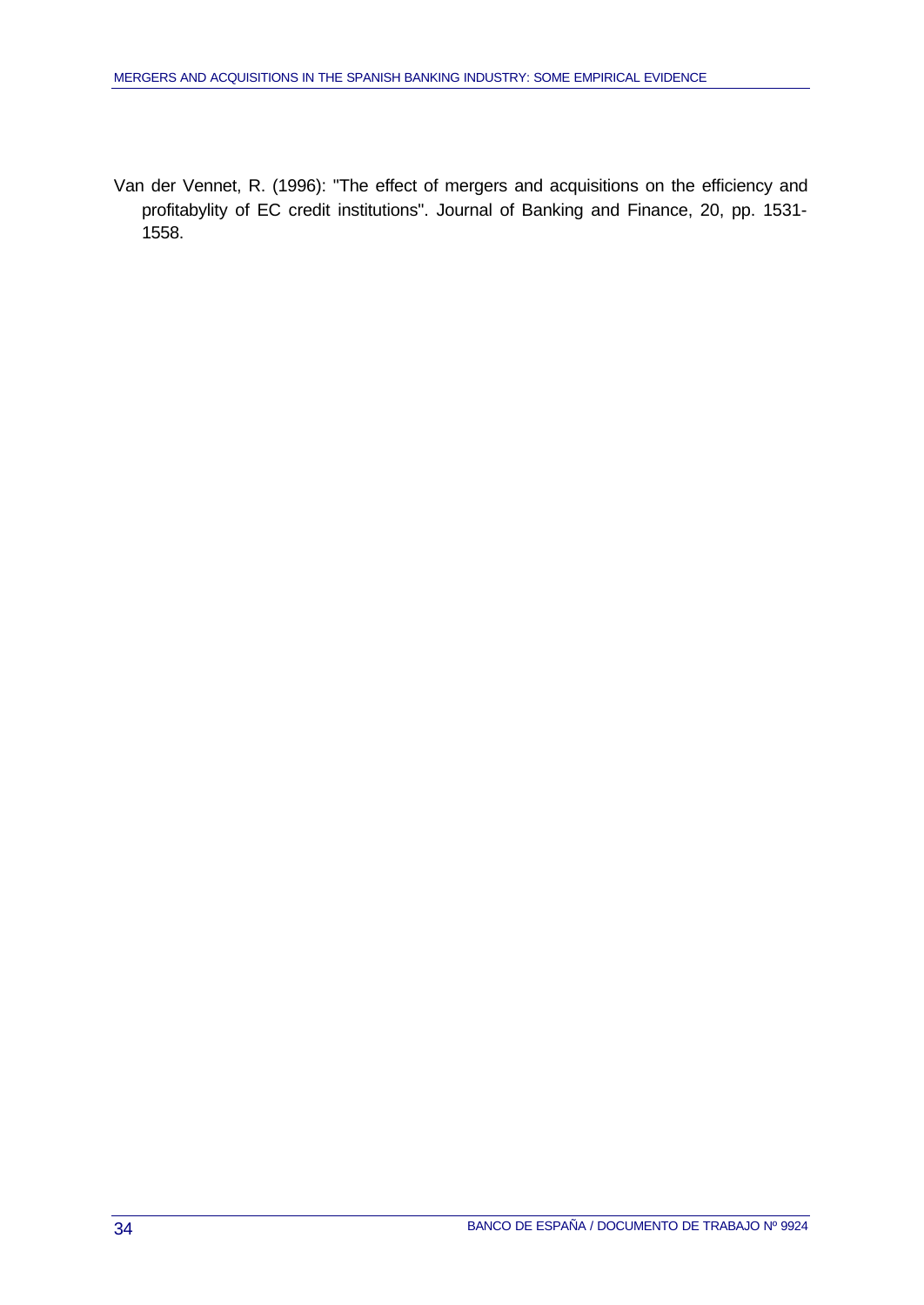|                                                               |                            |                       |                             | Table                 |  |  |  |  |
|---------------------------------------------------------------|----------------------------|-----------------------|-----------------------------|-----------------------|--|--|--|--|
| <b>SPANISH BANKING SYSTEM CONCENTRATION</b><br>(Total assets) |                            |                       |                             |                       |  |  |  |  |
|                                                               | 1992                       |                       | 1998(a)                     |                       |  |  |  |  |
|                                                               | pta                        | %                     | pta                         | %                     |  |  |  |  |
| Deposit money institutions<br>Four big banks<br>Big ten       | 94.337<br>28.153<br>46.361 | 100.0<br>29.8<br>49.1 | 133.537<br>65.506<br>94.211 | 100.0<br>49.1<br>70.6 |  |  |  |  |

Source: Banco de España

(a) June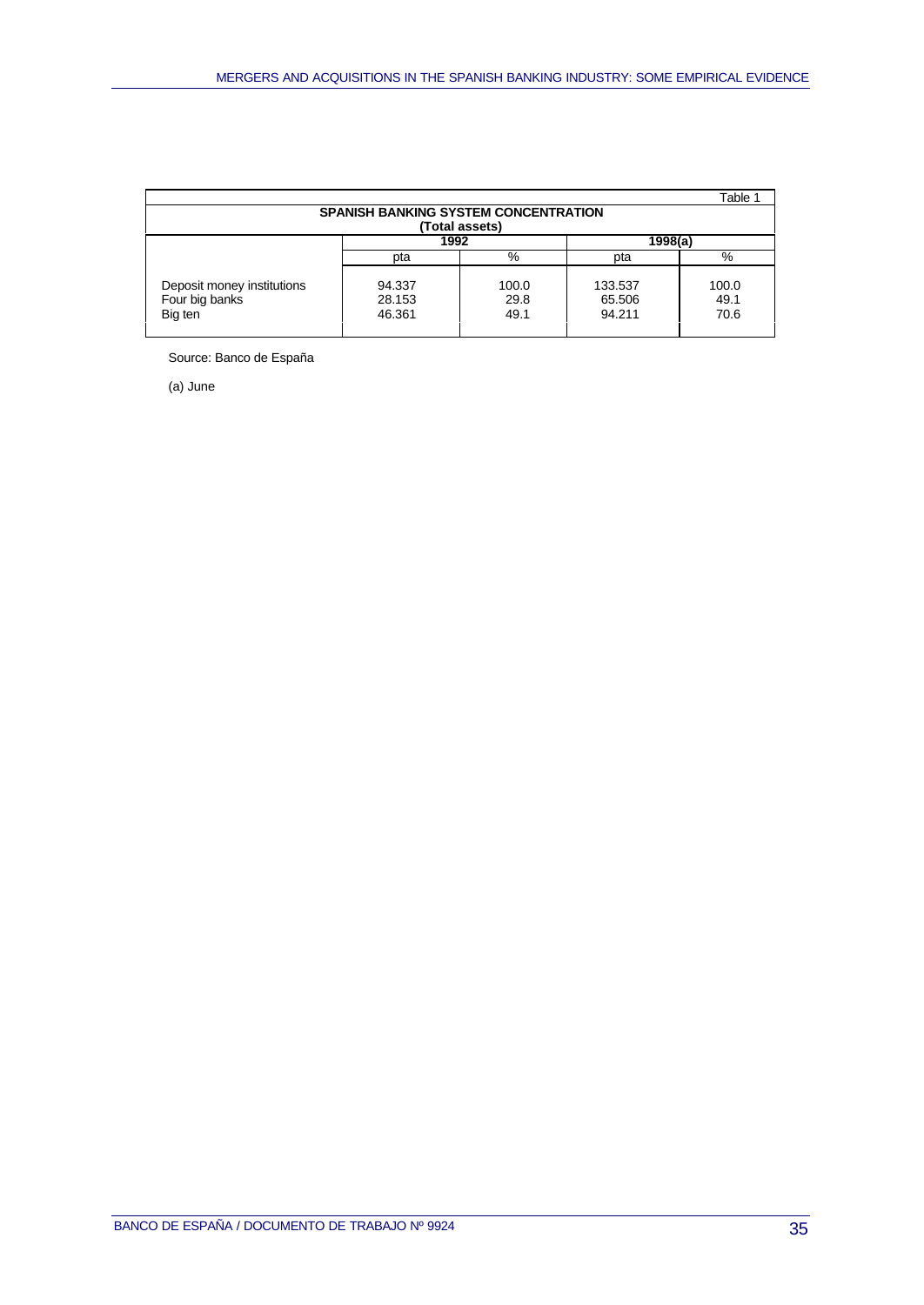|                                                                              |                   |                   |                   | Table 2           |  |  |  |  |  |
|------------------------------------------------------------------------------|-------------------|-------------------|-------------------|-------------------|--|--|--|--|--|
| <b>MORTGAGE INTEREST RATE</b><br>(Banks and savings banks: incomplete panel) |                   |                   |                   |                   |  |  |  |  |  |
|                                                                              |                   |                   |                   |                   |  |  |  |  |  |
|                                                                              | (1)               | (2)               | (3)               | (4)               |  |  |  |  |  |
| Variables                                                                    |                   |                   |                   |                   |  |  |  |  |  |
| <b>FUS</b>                                                                   |                   |                   | $-0.20$           |                   |  |  |  |  |  |
|                                                                              |                   |                   | (0.9)             |                   |  |  |  |  |  |
| Overdue loans ratio (R)                                                      | 0.01              |                   |                   |                   |  |  |  |  |  |
|                                                                              | (0.9)             |                   |                   |                   |  |  |  |  |  |
| Operating expenses                                                           | 0.36              | 0.27              | 0.27              | 0.27              |  |  |  |  |  |
| per asset unit                                                               | (7.8)             | (3.2)             | (3.3)             | (3.1)             |  |  |  |  |  |
| 3-month interbank rate                                                       | 0.90              | 0.95              | 0.95              | 0.95              |  |  |  |  |  |
|                                                                              | (78.7)            | (54.2)            | (54.4)            | (54.1)            |  |  |  |  |  |
| Spread (Debt-Interb.)                                                        | 0.14              | 0.15              | 0.15              | 0.15              |  |  |  |  |  |
|                                                                              | (6.7)             | (5.5)             | (5.4)             | (5.4)             |  |  |  |  |  |
| Deposit rate dispers. (-1)                                                   | 2.25              | 1.97              | 1.97              | 1.96              |  |  |  |  |  |
|                                                                              | (44.0)            | (30.5)            | (30.5)            | (30.3)            |  |  |  |  |  |
| $\lbrack$ ( $"$<br>" ) * $FUS( -1)$                                          |                   |                   |                   | 0.09              |  |  |  |  |  |
|                                                                              |                   |                   |                   | (1.6)             |  |  |  |  |  |
| Variable transformation                                                      | <b>Diferences</b> | <b>Diferences</b> | <b>Diferences</b> | <b>Diferences</b> |  |  |  |  |  |
| <b>Instruments</b>                                                           | R(2, all) & X     |                   |                   |                   |  |  |  |  |  |
| Wald test                                                                    | $11,591(5)$ **    | $3,810(4)$ **     | $3,848(5)$ **     | 3,978 (5)**       |  |  |  |  |  |
| Sargan test                                                                  | 92 (35)**         |                   |                   |                   |  |  |  |  |  |
| Autocorrelation tests                                                        |                   |                   |                   |                   |  |  |  |  |  |
| 1st order                                                                    | $-4.4***$         | $-2.6***$         | $-2.6*$           | $-2.6*$           |  |  |  |  |  |
| 2nd order                                                                    | $-0.2$            | $-1.7$            | $-1.7$            | $-1.7$            |  |  |  |  |  |
| Number of firms                                                              | 128               | 128               | 128               | 128               |  |  |  |  |  |
| Number of observations                                                       | 758               | 758               | 758               | 758               |  |  |  |  |  |
| Longest time period                                                          | 1990-1997         | 1990-1997         | 1990-1997         | 1990-1997         |  |  |  |  |  |

Notes:

- The t-ratios are in brackets. Standard errors are robust to heteroskedasticity and serial correlation.

- One star means rejection of the null hypothesis at 5% signifcance level and two stars rejection at 1% significance level.

- Instruments used: all available lags of past-due loans ratio (R) dated at t-2 (see Arellano and Bond (1988)) plus the remaining regressors (X).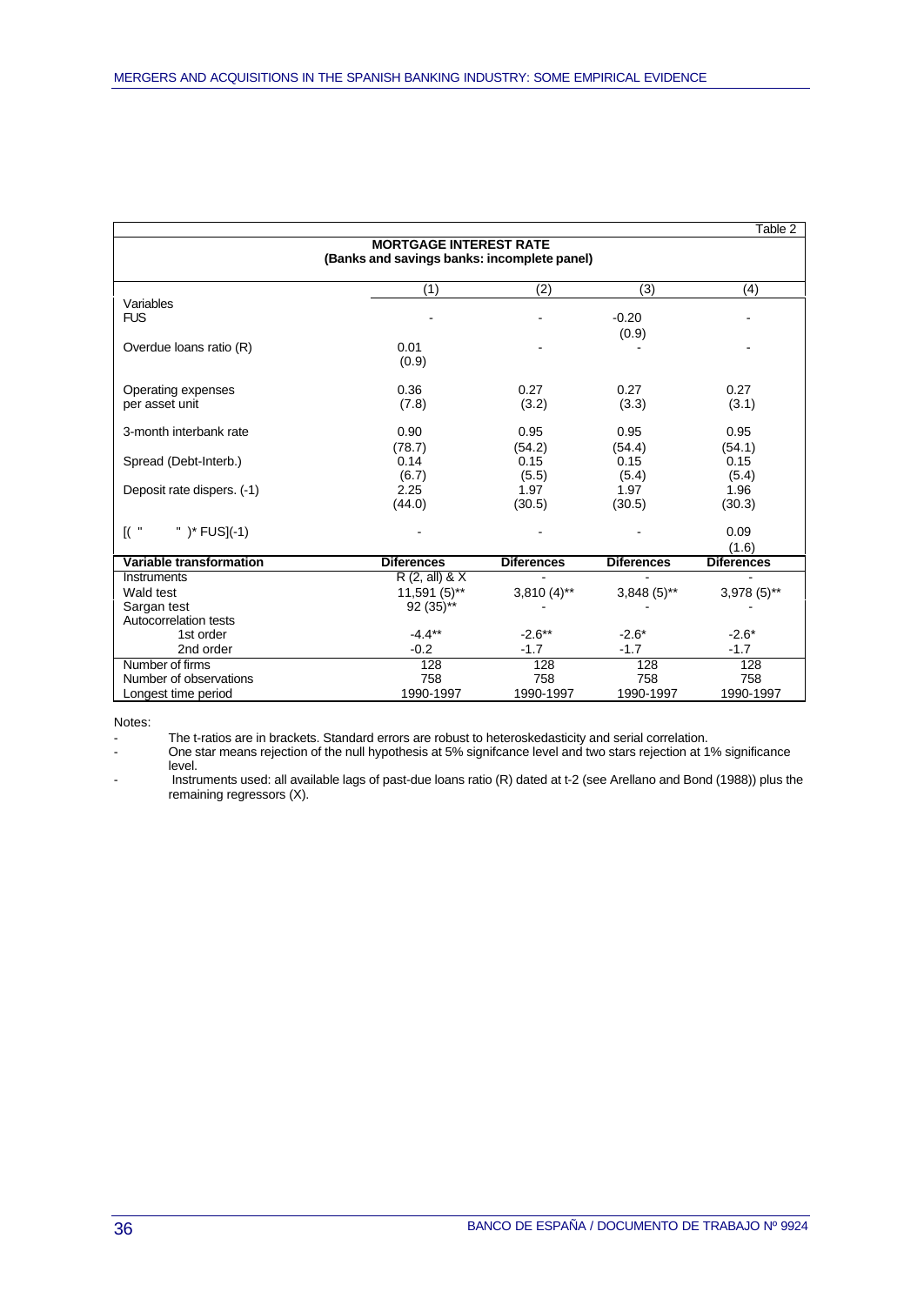|                         |                   |                                                                                                    |                   | Table 3           |
|-------------------------|-------------------|----------------------------------------------------------------------------------------------------|-------------------|-------------------|
|                         |                   | <b>INTEREST RATE OF DEPOSITS MATURING 1-2 YEARS</b><br>(Banks and savings banks: incomplete panel) |                   |                   |
|                         | (1)               | (2)                                                                                                | (3)               | (4)               |
| Variables               |                   |                                                                                                    |                   |                   |
| <b>FUS</b>              |                   | 0.23<br>(0.8)                                                                                      |                   | 0.21<br>(0.7)     |
| Operating expenses      | $-0.20$           | $-0.20$                                                                                            | $-0.21$           | $-0.21$           |
| per asset unit          | (2.6)             | (2.7)                                                                                              | (2.8)             | (2.8)             |
| Government debt         | 0.79              | 0.79                                                                                               | 0.80              | 0.79              |
| rate $(-1)$             | (35.5)            | (35.2)                                                                                             | (35.2)            | (34.6)            |
| GDP growth              | $-0.27$           | $-0.27$                                                                                            | $-0.27$           | $-0.26$           |
|                         | (19.9)            | (18.9)                                                                                             | (19.8)            | (19.2)            |
| Deposit rate            | $-2.19$           | $-2.19$                                                                                            | $-2.20$           | $-2.20$           |
| dispersion (-1)         | (22.5)            | (22.4)                                                                                             | (22.3)            | (22.1)            |
| $[( " )*FUS ] (-1)$     |                   |                                                                                                    | 0.12              | 0.11              |
|                         |                   |                                                                                                    | (1.0)             | (0.9)             |
| Variable transformation | <b>Diferences</b> | <b>Diferences</b>                                                                                  | <b>Diferences</b> | <b>Diferences</b> |
| Instruments             |                   |                                                                                                    |                   |                   |
| Wald test               | $2,013(4)$ **     | $2,062(5)$ **                                                                                      | 1,998 (5)**       | $2,095(6)$ **     |
| Sargan test             |                   |                                                                                                    |                   |                   |
| Autocorrelation tests   |                   |                                                                                                    |                   |                   |
| 1st order               | $-2.9**$          | $-2.9**$                                                                                           | $-3.1**$          | $-3.1***$         |
| 2nd order               | $-0.2$            | $-0.4$                                                                                             | $-0.4$            | $-0.5$            |
| Number of firms         | 128               | 128                                                                                                | 128               | 128               |
| Number of observations  | 758               | 758                                                                                                | 758               | 758               |
| Longest time period     | 1990-1997         | 1990-1997                                                                                          | 1990-1997         | 1990-1997         |

Notes: See notes in table II.1.1.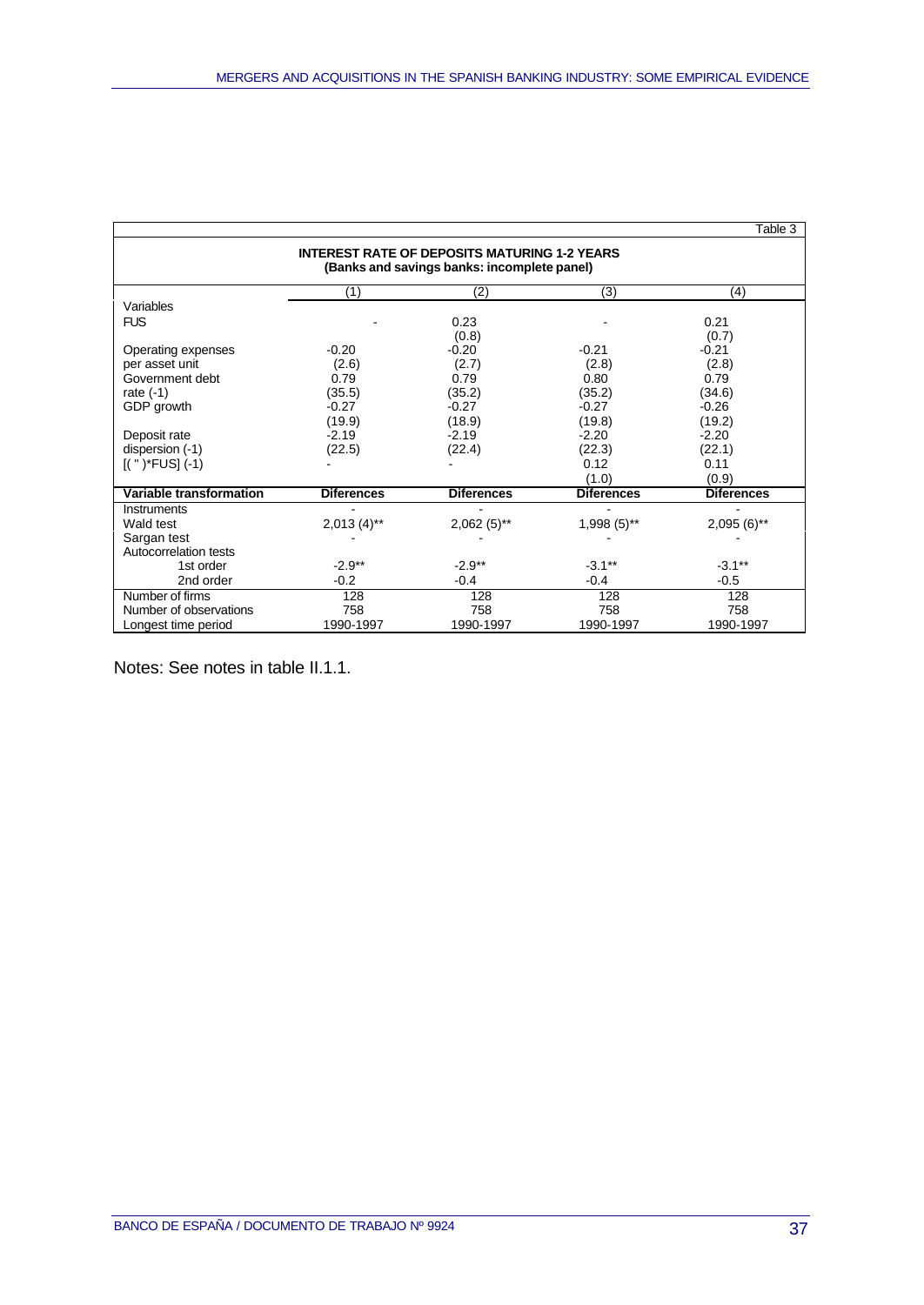Basis points

| A.1-PRE-TO-POST MERGER CHANGE INPERFORMANCE RELATIVE TO CONTROL GROUP (a) |                        |                        |                      |                      |                     |                          |                    |  |  |  |
|---------------------------------------------------------------------------|------------------------|------------------------|----------------------|----------------------|---------------------|--------------------------|--------------------|--|--|--|
| PROFIT GENERATING CAPACITY                                                |                        |                        |                      |                      |                     |                          |                    |  |  |  |
| Merger                                                                    | Bank or                | Acquiring              | Total                | Interest             | <b>Gross</b>        | Operating                | Net                |  |  |  |
| number                                                                    | Savings<br>bank        | firm more<br>efficient | revenues<br>in % ATA | expenses<br>in % ATA | income<br>in % ATA  | expenses<br>in % ATA     | income<br>in % ATA |  |  |  |
| $\overline{12}$                                                           | $\overline{\text{SB}}$ | <b>No</b>              | 93                   | $-21$                | 72                  | 11                       | 83                 |  |  |  |
|                                                                           | <b>SB</b>              | <b>No</b>              | $-3$                 | 109                  | 105                 | $-26$                    | 79                 |  |  |  |
| $\begin{array}{c} 8 \\ 9 \\ 7 \end{array}$                                | <b>SB</b>              | Yes(e)                 | -9                   | 54                   | 45                  | 0                        | 45                 |  |  |  |
|                                                                           | <b>SB</b>              | Yes                    | $-63$                | 120                  | 56                  | $-22$                    | 34                 |  |  |  |
| 13                                                                        | <b>SB</b>              | <b>No</b>              |                      | $-17$                | $-16$               | 42                       | 26                 |  |  |  |
| 10                                                                        | <b>SB</b>              | No(d)                  | $-26$                | 57                   | 31                  |                          | 25                 |  |  |  |
| 11                                                                        | <b>SB</b>              | Yes                    | 9                    | $-1$                 | 8                   |                          | 10                 |  |  |  |
| 5(b)                                                                      | <b>SB</b>              | Yes                    | $-49$                | 46                   | $-4$                |                          | 5                  |  |  |  |
| 15                                                                        | <b>SB</b>              | <b>No</b>              | 46                   | $-51$                | $-5$                | $-6$<br>2<br>9<br>5<br>2 | $\Omega$           |  |  |  |
| 3                                                                         | <b>SB</b>              | Yes                    | $-43$                | 40                   | $-3$                |                          | $-1$               |  |  |  |
| 14(b)                                                                     | <b>SB</b>              | <b>No</b>              | 8                    | $-35$                | $-27$               | 18                       | $-10$              |  |  |  |
|                                                                           | <b>SB</b>              | Not clear              | 35                   | $-58$                | $-23$               | 11                       | $-12$              |  |  |  |
| $\frac{16}{2}$                                                            | B                      | <b>No</b>              | 66                   | $-43$                | 23                  | $-42$                    | $-19$              |  |  |  |
| 6                                                                         | <b>SB</b>              | Not clear              | $-4$                 | $-35$                | $-39$               | 19                       | $-20$              |  |  |  |
| $4(b)$ $(c)$                                                              | <b>SB</b>              | Yes (d)                | $-43$                | 19                   | $-23$               | $-16$                    | $-39$              |  |  |  |
| 18                                                                        | В                      | <b>No</b>              | 29                   | 21                   | 51                  | $-90$                    | $-40$              |  |  |  |
| 17                                                                        |                        | Yes                    | $-102$               | $-13$                | $-115$              | 55                       | $-60$              |  |  |  |
|                                                                           | B<br>B                 | Yes                    | $-135$               | 27                   | $-107$              | 36                       | $-72$              |  |  |  |
| <b>SUMMARY</b>                                                            |                        |                        | 8 better             | 9 better             | 8 better            | 11 better                | 8 better           |  |  |  |
|                                                                           |                        |                        | (4 S <sub>G</sub> )  | (6 S)                | (4 S <sub>G</sub> ) | (5 S)                    | (5 S)              |  |  |  |
|                                                                           |                        |                        | 10 worst             | 9 worst              | 10 worst            | 6 worst                  | 9 worst            |  |  |  |
|                                                                           |                        |                        | (6 SG)               | (4 S <sub>G</sub> )  | (5 S)               | (4 SG)                   | (5 SG)             |  |  |  |
|                                                                           |                        |                        |                      |                      |                     | 1 no change              | 1 no change        |  |  |  |

#### Source: BE

ATA: Average total assets SG: Significant change

Notes:

(a) The average value for the four years preceding the merger are compared with the average value for the four years after the merger in such a way that a positive sign indicates an improvement and a negative sign indicates a worsening

(b) Mergers between more than two firms

(c) In the post-merger period only three years were analysed due to data problems

(d) Refers to the biggest firm involved in the merger operation

(e) Slightly above efficiency ratios values of the control group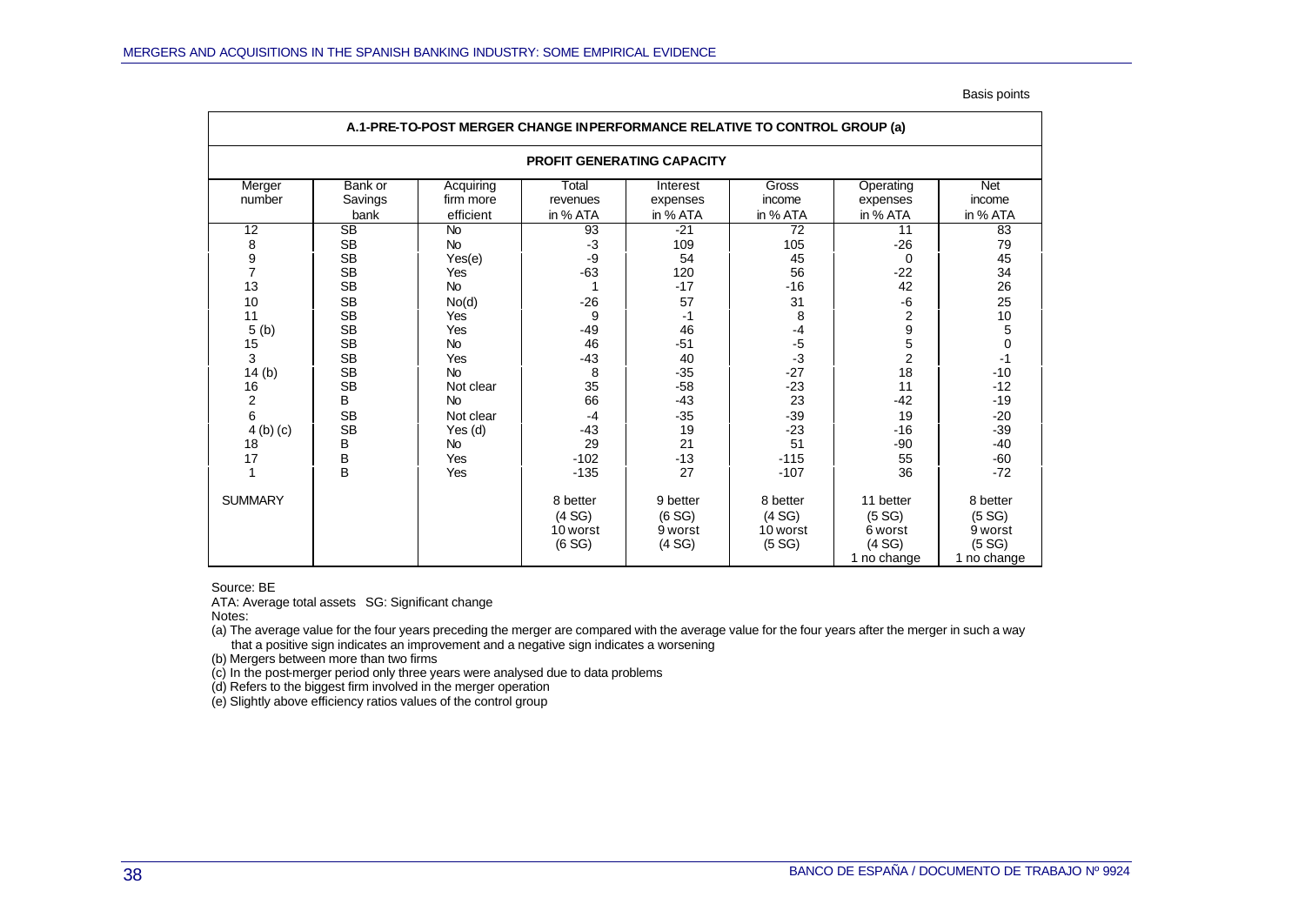Basis points

| A.2- PRE-TO-POST MERGER CHANGE IN PERFORMANCE RELATIVE TO CONTROL GROUP (a)                                                      |                                                                                                                                                                                          |                                                                                                                                                                                               |                                                                                                                                                           |                                                                                                                                                |                                                                                                                                                      |                                                                                                                                                  |                                                                                                                                                         |                                                                                                                                                   |                                                                                                                                                                           |
|----------------------------------------------------------------------------------------------------------------------------------|------------------------------------------------------------------------------------------------------------------------------------------------------------------------------------------|-----------------------------------------------------------------------------------------------------------------------------------------------------------------------------------------------|-----------------------------------------------------------------------------------------------------------------------------------------------------------|------------------------------------------------------------------------------------------------------------------------------------------------|------------------------------------------------------------------------------------------------------------------------------------------------------|--------------------------------------------------------------------------------------------------------------------------------------------------|---------------------------------------------------------------------------------------------------------------------------------------------------------|---------------------------------------------------------------------------------------------------------------------------------------------------|---------------------------------------------------------------------------------------------------------------------------------------------------------------------------|
|                                                                                                                                  | <b>EFFICIENCY AND PRODUCTIVITY RATIOS</b>                                                                                                                                                |                                                                                                                                                                                               |                                                                                                                                                           |                                                                                                                                                |                                                                                                                                                      |                                                                                                                                                  |                                                                                                                                                         |                                                                                                                                                   |                                                                                                                                                                           |
| Merger<br>number                                                                                                                 | Bank or<br>Savings<br>bank                                                                                                                                                               | Acquiring<br>Firm more<br>Efficient                                                                                                                                                           | Operating<br>expenses<br>in % ATA                                                                                                                         | Operating<br>expenses<br>in % TR                                                                                                               | Operating<br>expenses<br>in % GI                                                                                                                     | Assets<br>per<br>employee                                                                                                                        | Assets<br>per<br>branch                                                                                                                                 | Employees<br>reduction                                                                                                                            | <b>Branches</b><br>reduction                                                                                                                                              |
| 12<br>8<br>9<br>$\overline{7}$<br>13<br>10<br>11<br>5(b)<br>15<br>3<br>14(b)<br>16<br>$\overline{2}$<br>6<br>4(b)(c)<br>18<br>17 | <b>SB</b><br><b>SB</b><br><b>SB</b><br><b>SB</b><br><b>SB</b><br><b>SB</b><br><b>SB</b><br><b>SB</b><br>SB<br>SB<br><b>SB</b><br><b>SB</b><br>B<br><b>SB</b><br><b>SB</b><br>B<br>B<br>B | $\overline{6}$<br><b>No</b><br>Yes(e)<br>Yes<br><b>No</b><br>No(d)<br>Yes<br>Yes<br><b>No</b><br>Yes<br><b>No</b><br>Not clear<br><b>No</b><br>Not clear<br>Yes(d)<br><b>No</b><br>Yes<br>Yes | $\overline{11}$<br>$-26$<br>$\mathbf 0$<br>$-22$<br>$42 - 6$<br>$\overline{c}$<br>$\mathfrak{p}$<br>18<br>11<br>$-42$<br>19<br>$-16$<br>$-90$<br>55<br>36 | 360<br>$-226$<br>-9<br>$-367$<br>331<br>$-174$<br>54<br>$-36$<br>$-49$<br>$-82$<br>97<br>156<br>$-244$<br>162<br>$-242$<br>$-971$<br>230<br>15 | 1137<br>778<br>602<br>276<br>588<br>283<br>192<br>216<br>$-56$<br>53<br>$-120$<br>$-42$<br>$-812$<br>$-508$<br>$-588$<br>$-1216$<br>$-334$<br>$-521$ | 206<br>$-606$<br>323<br>$-744$<br>1009<br>199<br>96<br>699<br>$-594$<br>4264<br>417<br>518<br>$-130$<br>$-626$<br>153<br>$-1780$<br>1359<br>1166 | $-37$<br>$-1039$<br>902<br>1486<br>593<br>$-357$<br>$-305$<br>2384<br>$-798$<br>2739<br>923<br>1394<br>587<br>$-2959$<br>842<br>$-1302$<br>3083<br>3461 | $\overline{N}$<br>No(f)<br>No<br>Yes (g)<br>Yes<br>Yes<br>No<br>Yes<br>Yes(h)<br>Yes<br>No(i)<br><b>No</b><br>Yes<br>No<br>No<br>Yes<br>No<br>Yes | $\overline{N}$<br><b>No</b><br>Yes<br>Yes<br>Yes<br>Yes<br><b>No</b><br>Yes<br><b>No</b><br>Yes<br>Yes<br><b>No</b><br>Yes<br><b>No</b><br>Yes<br>Yes<br><b>No</b><br>Yes |
| <b>SUMMARY</b>                                                                                                                   |                                                                                                                                                                                          |                                                                                                                                                                                               | 11 better<br>(5 S)<br>6 worst<br>(4 SG)<br>1 no change                                                                                                    | 8 better<br>(6 S <sub>G</sub> )<br>10 worst<br>(6 S)                                                                                           | 9 better<br>(4 SG)<br>9 worst<br>(5 S)                                                                                                               | 12 better<br>(8 S)<br>6 worst<br>(3 S <sub>G</sub> )                                                                                             | 11 better<br>(10 S <sub>G</sub> )<br>7 worst<br>(6 SG)                                                                                                  | 9 yes<br>9 no                                                                                                                                     | 11 yes<br>7 no                                                                                                                                                            |

Source: BE

ATA: Average total assets TR: Total revenues GI: Gross income SG: Significant change

Notes:

(a) The average value for the four years preceding the merger are compared with the average value for the four years after the merger in such a way that a positive sign indicates an

improvement and a negative sign indicates a worsening

(b) Mergers between more than two firms

(c) In the post-merger period only three years were analysed due to data problems

(d) Refers to the biggest firm involved in the merger operation

(e) Slightly above efficiency ratios values of the control group

(f) There is an increase in the first year after the merger and a reduction afterwards

(g) After the merger the number of employees decreased but it increased in the following years

(h) It increased in the last years of the post-merger period

(i) In the first year of the post-merger period there was a reduction in the number of employees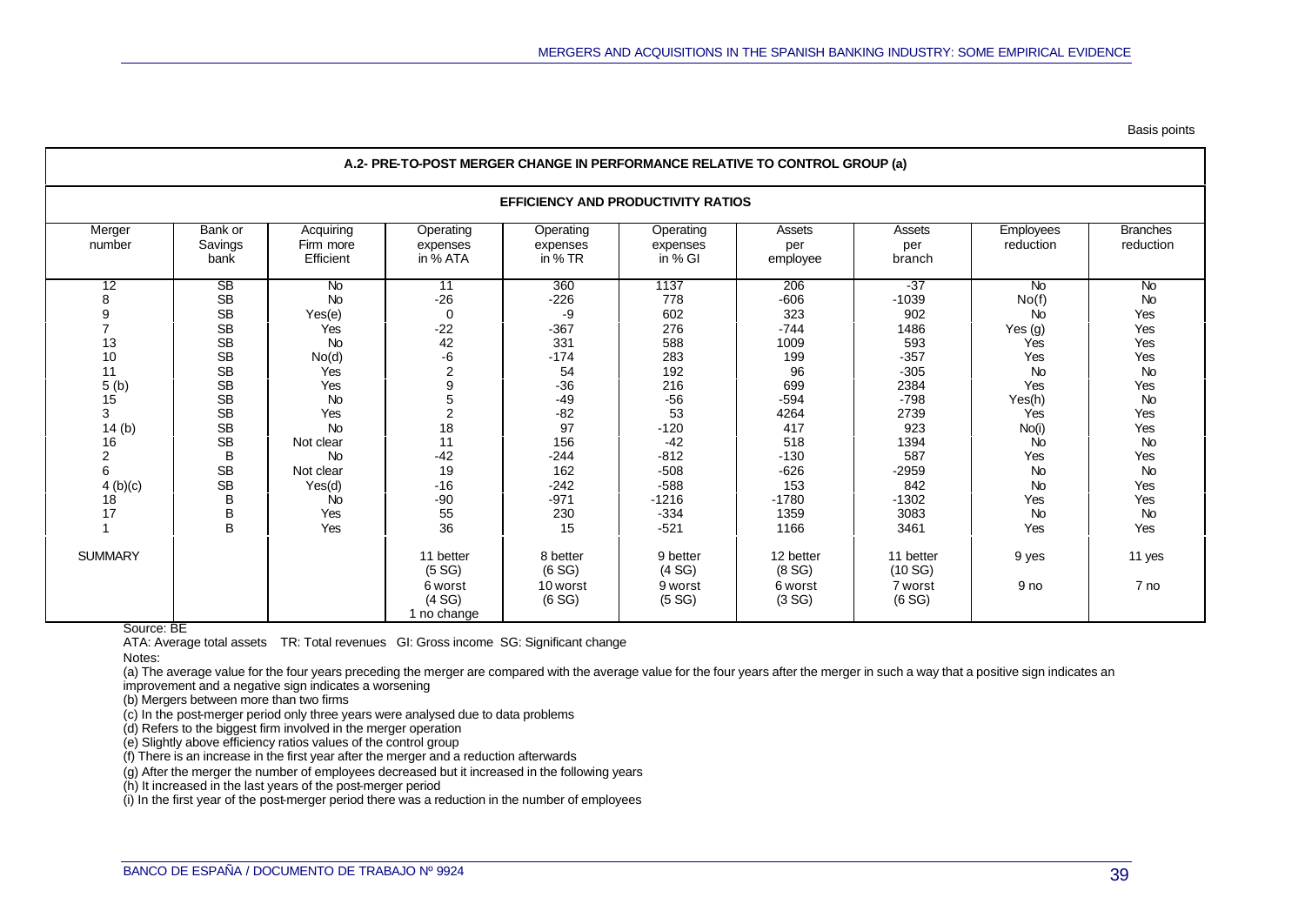| A.3- PRE-TO-POST MERGER CHANGE IN PERFORMANCE RELATIVE TO CONTROL GROUP (a) |                        |                |               |               |                     |                     |  |  |
|-----------------------------------------------------------------------------|------------------------|----------------|---------------|---------------|---------------------|---------------------|--|--|
| <b>OTHER INDICATORS</b>                                                     |                        |                |               |               |                     |                     |  |  |
| Merger                                                                      | Bank or                | Acquiring      | Total assets  | Market        | Loans and           | Capital &           |  |  |
| number                                                                      | Savings                | firm more      | growth rate   | share         | deposits in         | reserves in         |  |  |
|                                                                             | Bank                   | efficient      |               |               | % of total          | % of total          |  |  |
|                                                                             |                        |                |               |               | assets (j)          | assets (k)          |  |  |
| 12                                                                          | $\overline{\text{SB}}$ | $\overline{6}$ | <b>Better</b> | <b>Better</b> | $-5$                | $\overline{21}$     |  |  |
| 8                                                                           | <b>SB</b>              | <b>No</b>      | Not clear     | Worst(f)      | 1851                | 121                 |  |  |
| 9                                                                           | <b>SB</b>              | Yes(e)         | <b>Better</b> | <b>Better</b> | $-784$              | 440                 |  |  |
| $\overline{7}$                                                              | <b>SB</b>              | Yes            | Worst         | Worst         | $-196$              | 182                 |  |  |
| 13                                                                          | <b>SB</b>              | <b>No</b>      | Not clear     | Worst(g)      | $-181$              | $-44$               |  |  |
| 10                                                                          | <b>SB</b>              | No(d)          | Worst         | Worst         | $-197$              | 161                 |  |  |
| 11                                                                          | <b>SB</b>              | Yes            | <b>Better</b> | <b>Better</b> | $-667$              | $-63$               |  |  |
| 5(b)                                                                        | <b>SB</b>              | Yes            | Worst         | Worst         | $-1162$             | 277                 |  |  |
| 15                                                                          | <b>SB</b>              | <b>No</b>      | Worst         | Worst         | 204                 | $-32$               |  |  |
| $\mathbf{3}$                                                                | <b>SB</b>              | Yes            | Worst         | Worst (h)     | $-1658$             | 160                 |  |  |
| 14(b)                                                                       | <b>SB</b>              | <b>No</b>      | Worst         | Better(i)     | 772                 | $-21$               |  |  |
| 16                                                                          | <b>SB</b>              | Not clear      | Not clear     | <b>Better</b> | $-513$              | 54                  |  |  |
| $\sqrt{2}$                                                                  | В                      | <b>No</b>      | Worst         | Worst         | 525                 | 147                 |  |  |
| 6                                                                           | <b>SB</b>              | Not clear      | Worst         | Worst         | 642                 | $-46$               |  |  |
| 4(b)(c)                                                                     | <b>SB</b>              | Yes(d)         | <b>Better</b> | <b>Better</b> | 142                 | 9                   |  |  |
| 18                                                                          | B                      | No             | Worst         | Worst         | $-1224$             | 203                 |  |  |
| 17                                                                          | B                      | Yes            | Not clear     | <b>Better</b> | $-1574$             | $-460$              |  |  |
|                                                                             | B                      | Yes            | Not clear     | Not clear     | $-819$              | $-83$               |  |  |
| <b>SUMMARY</b>                                                              |                        |                | 9 worst       | 10 worst      | 6 increase          | 11 increase         |  |  |
|                                                                             |                        |                | 4 better      | 7 better      | (3 S <sub>G</sub> ) | (9 S <sub>G</sub> ) |  |  |
|                                                                             |                        |                | 5 NC          | 1 NC          | 12 fall             | 7 fall              |  |  |
|                                                                             |                        |                |               |               | (8 S)               | (4 S <sub>G</sub> ) |  |  |

Basis points

Source: BE

NC: No change SG: Significant change

Notes:

(a) The average value for the four years preceding the merger are compared with the average value for the four years after the merger in such a way that a positive sign indicates an

improvement and a negative sign indicates a worsening

(b) Mergers between more than two firms

(c) In the post-merger period only three periods were analysed due to data problems

(d) Refers to the biggest firm involved in the merger operation

(e) Slightly above efficiency ratios values of the control group

(f) The average value falls after the merger due to the evolution in the pre-merger period

(g) The drop was just after the merger, in the following years it recovers part of the lost share

(h) There is an improvement just after the merger but in the following years declines to levels below the pre-merger period

(i) There is an increase just after the merger which is lost in the following years

(j) Loans plus deposits in pesetas divided by total assets

(k) Capital, reserves and non-distributed profits divided by total assets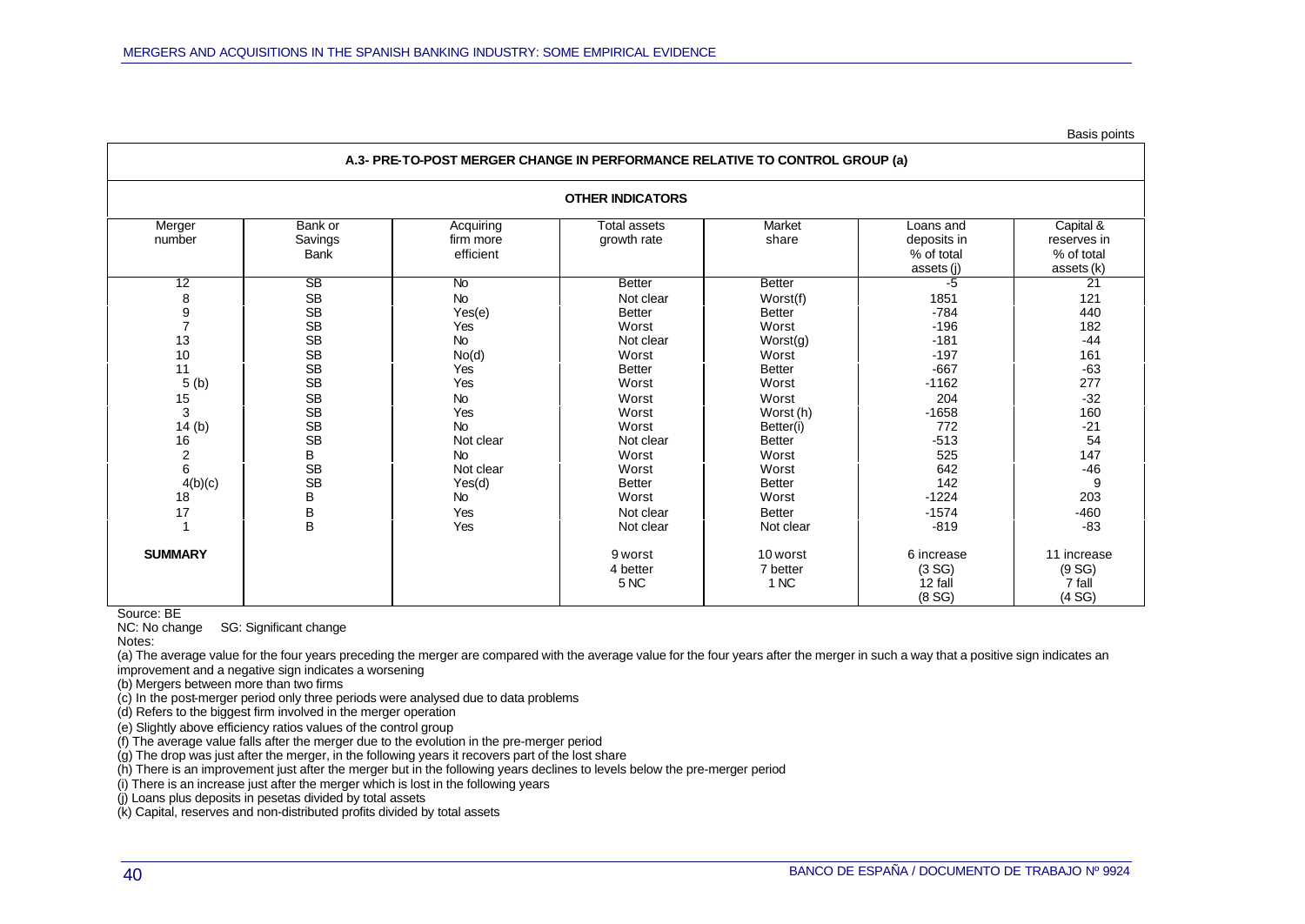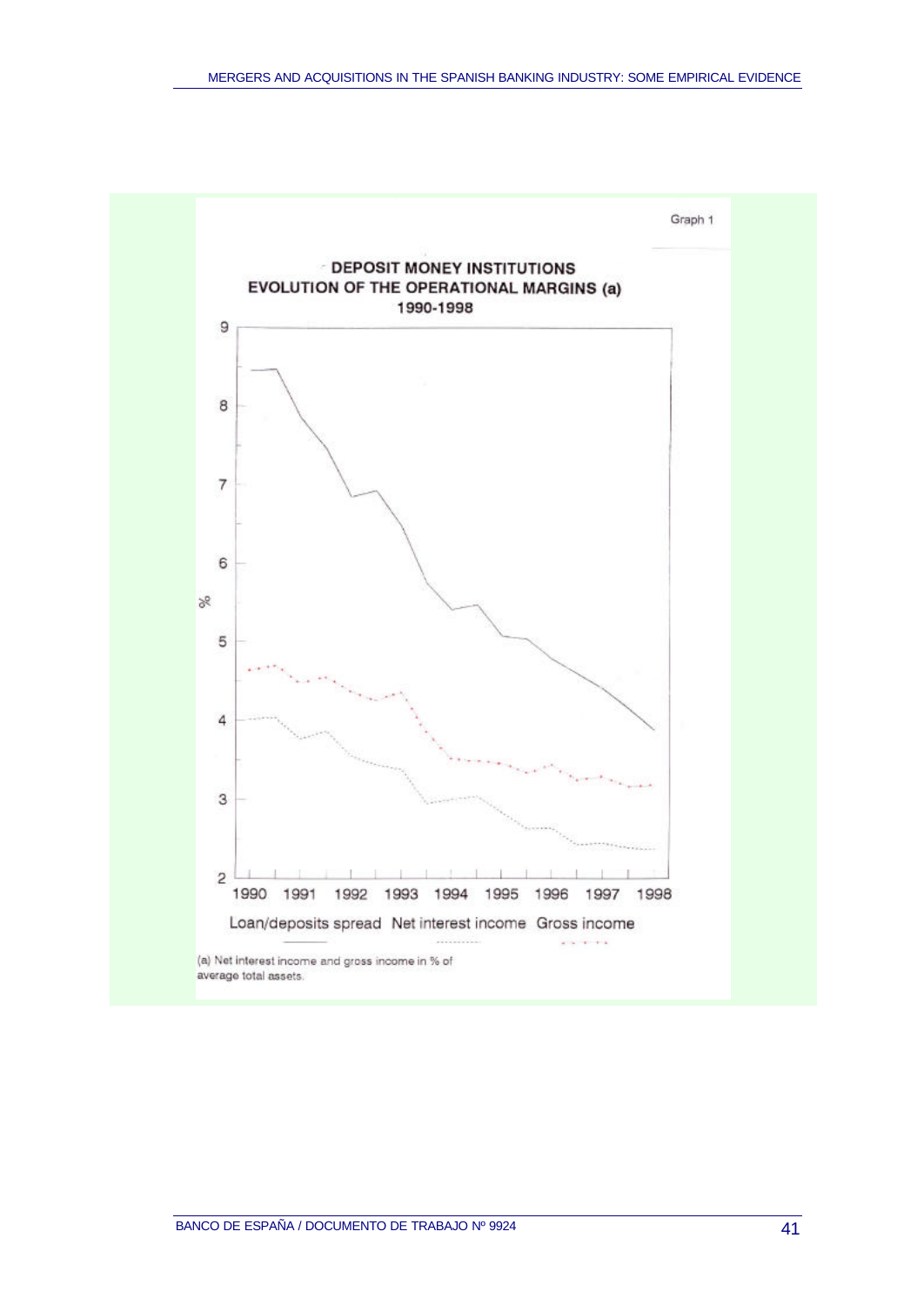



 ACTDIS: difference between 95% and 5% decile of the mortgage rates distribution PASDIS: difference between 95% and 5% decile of the term deposit rates distribution SACT: standard deviation of mortgage rates distribution SPAS: standard deviation of term deposit rates distribution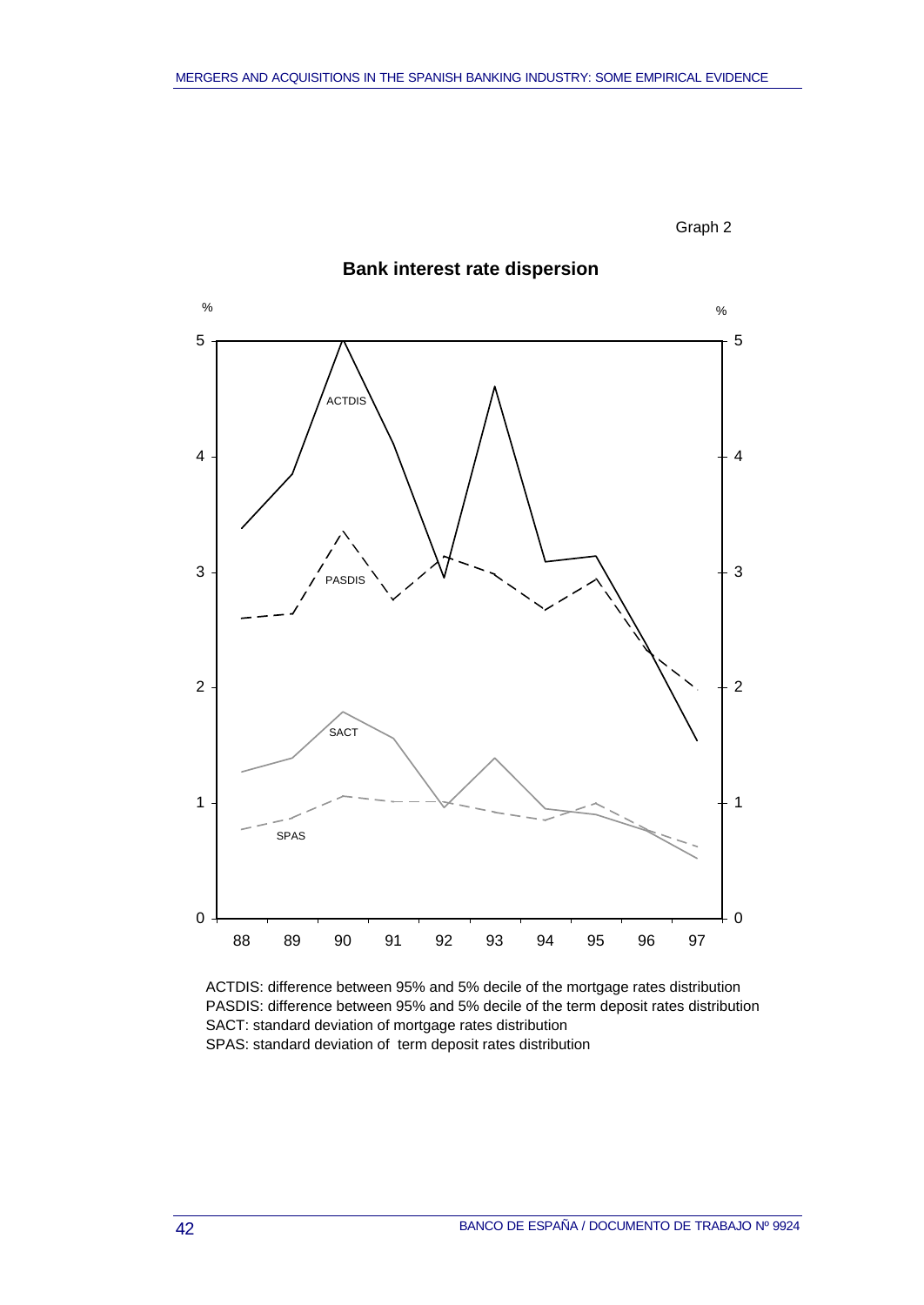**Gross income in % of ATA**

Graph 3



Gross income in % ATA - One standard deviation limit Note: There is a significant improvement when the length of the bar exceeds the segment.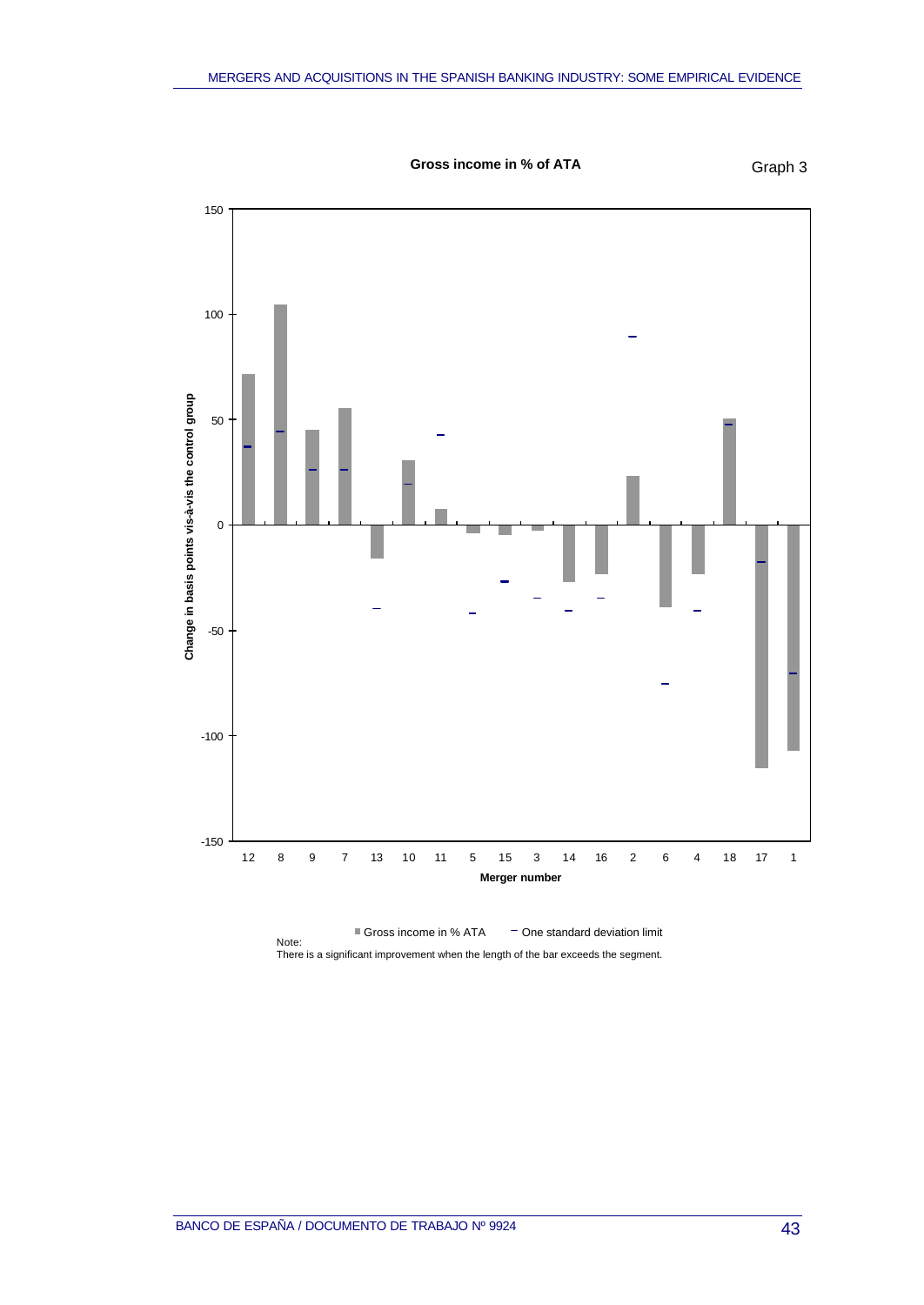**Net income in % of ATA**

Graph 4



Note: There is a significant improvement when the length of the bar exceeds the segment.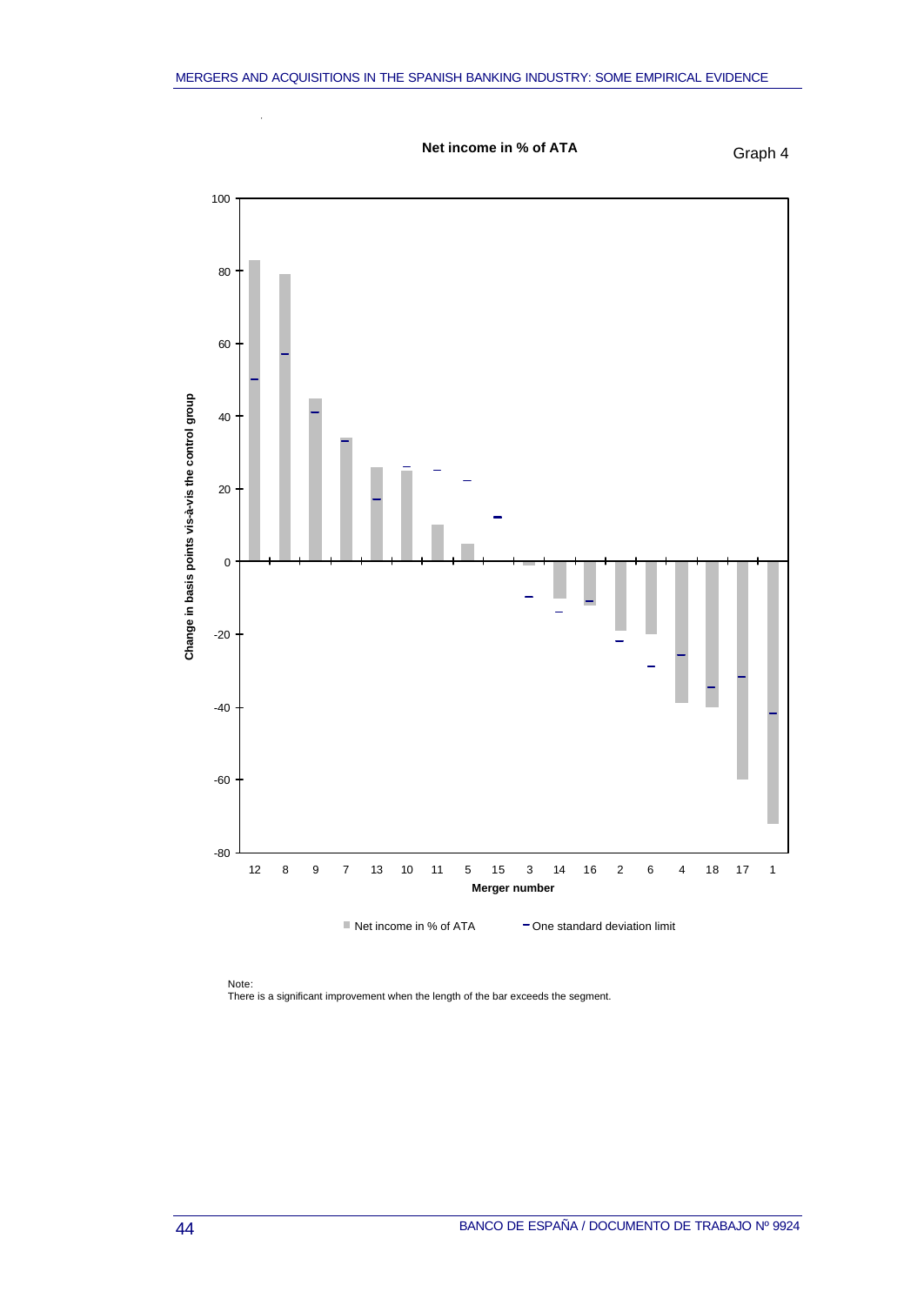**Operating expenses in % of ATA**

Graph 5



■ Operating expenses in % ATA <sup>→</sup> One standard deviation limit

Note: There is a significant improvement when the length of the bar exceeds the segment.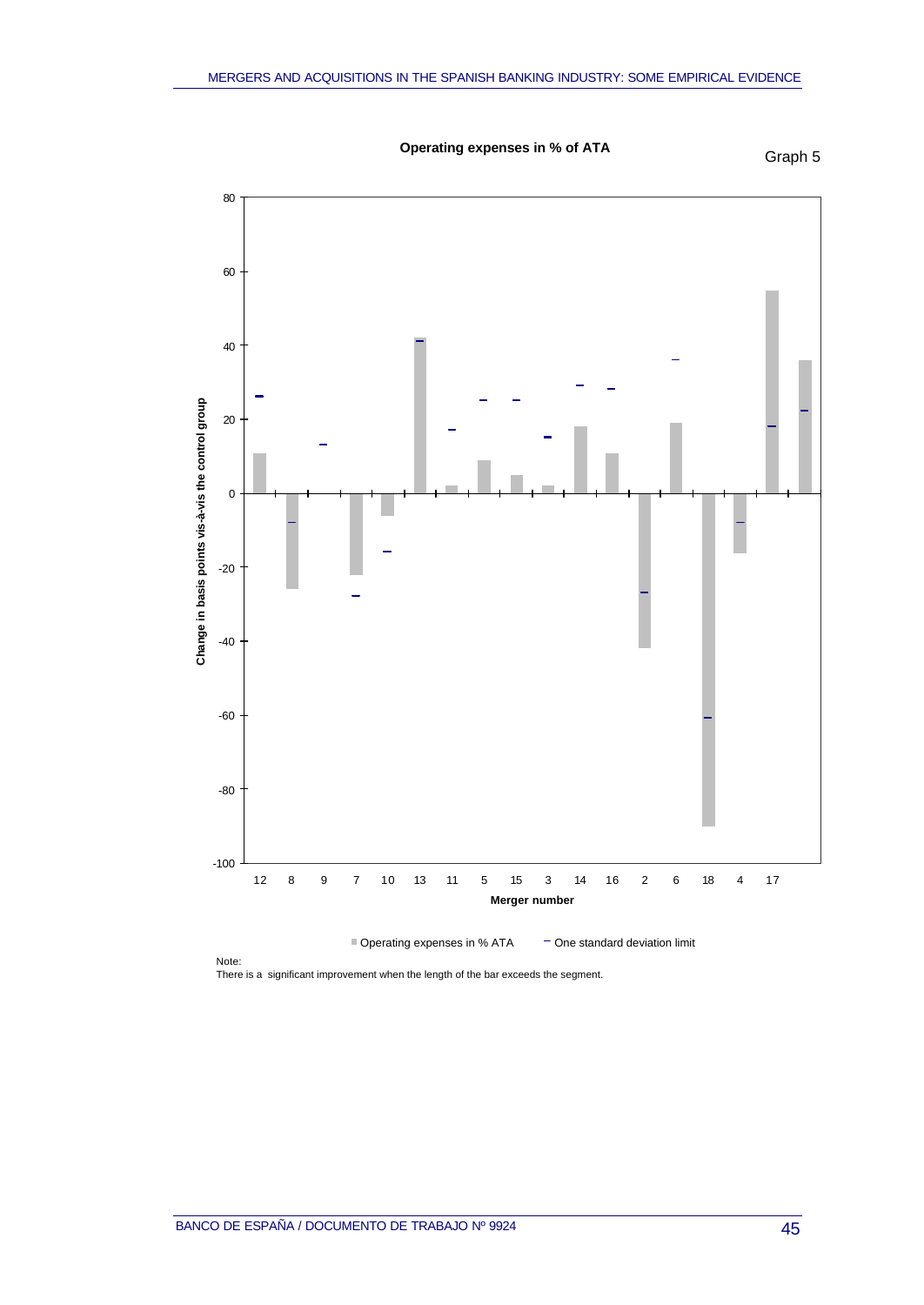

**Assets per branch**

Graph 6

 $\blacksquare$  Assets per branch  $\blacksquare$  One standard deviation limit

Note: There is a significant improvement when the length of the bar exceeds the segment.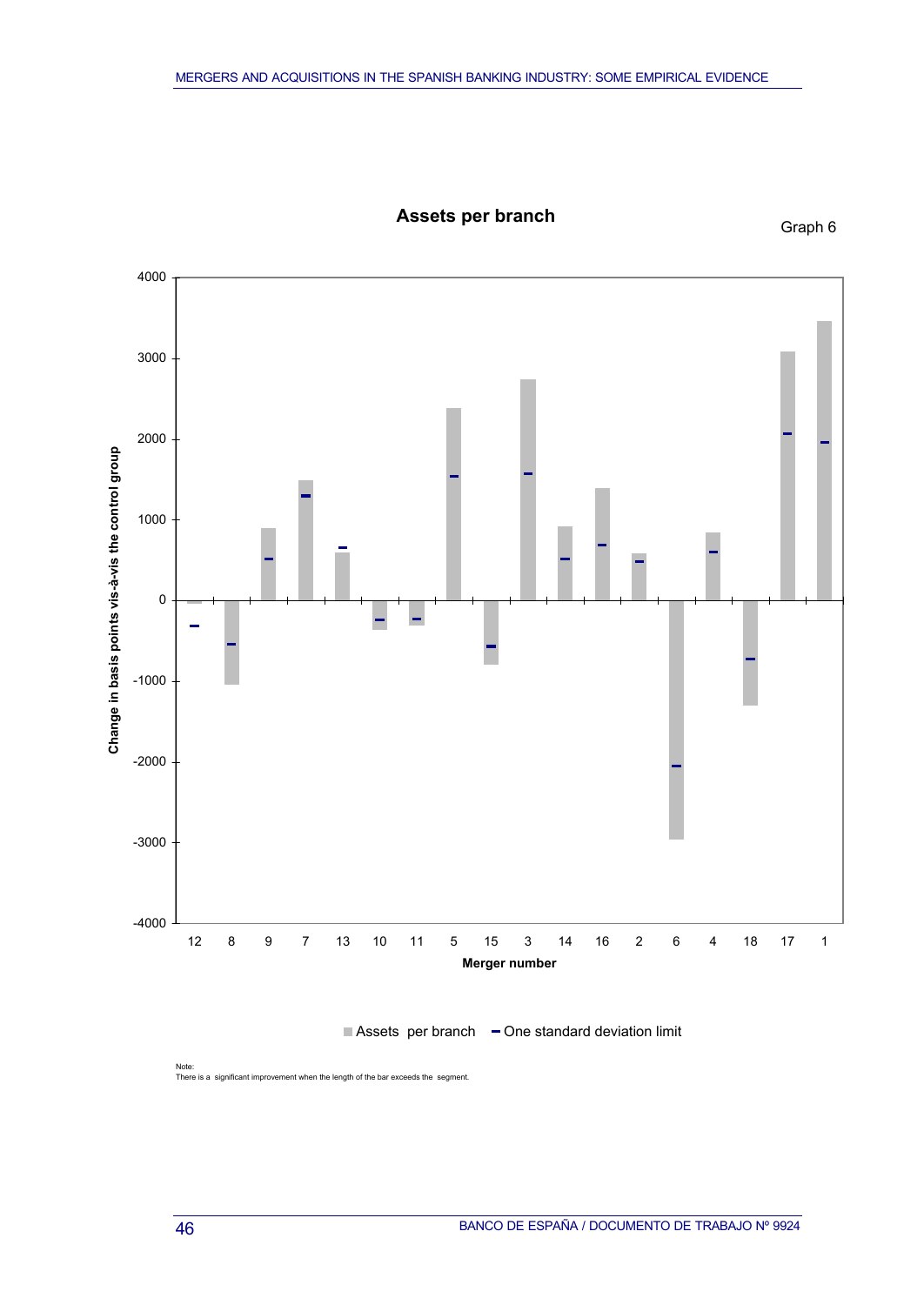**Assets per employee**

Graph 7



 $\blacksquare$  Assets by employee  $\blacksquare$  One standard deviation limit

Note: There is a significant improvement when the length of the bar exceeds the segment